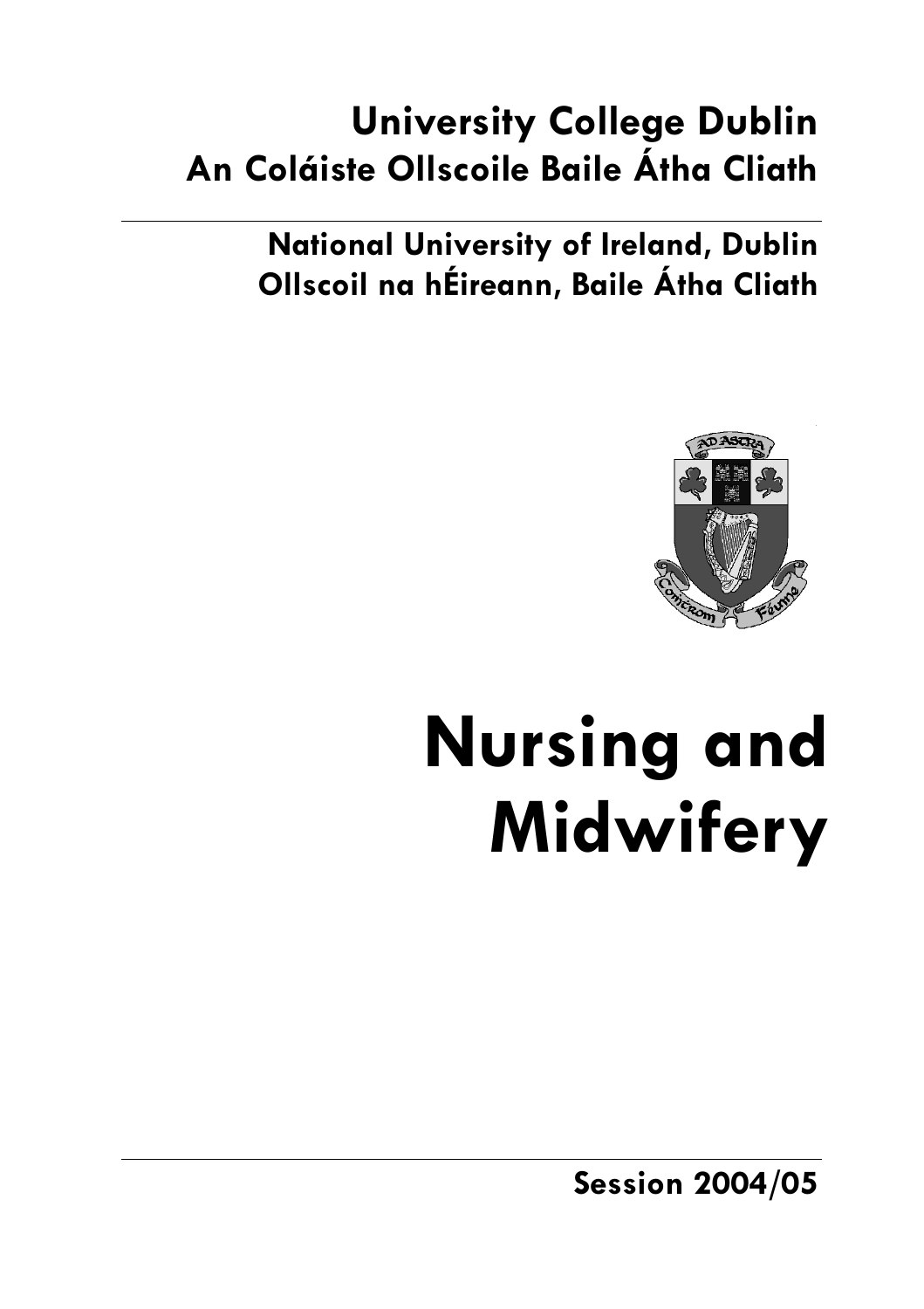### **Nursing and Midwifery**

The School of Nursing and Midwifery is a school within the Faculty of Medicine & Health Sciences, University College Dublin.

**Note**: Each hospital/department will issue guidelines with regards to appropriate student behaviour in each clinical setting in order to safeguard patient privacy and to ensure a policy of dignity and respect in clinical interactions involving students.

**Note**: Any non-EU applicants applying directly to the School of Nursing and Midwifery and whose first language, or language of education, is not English, must have passed an approved test in the use of English (i.e., TOEFL or IELTS).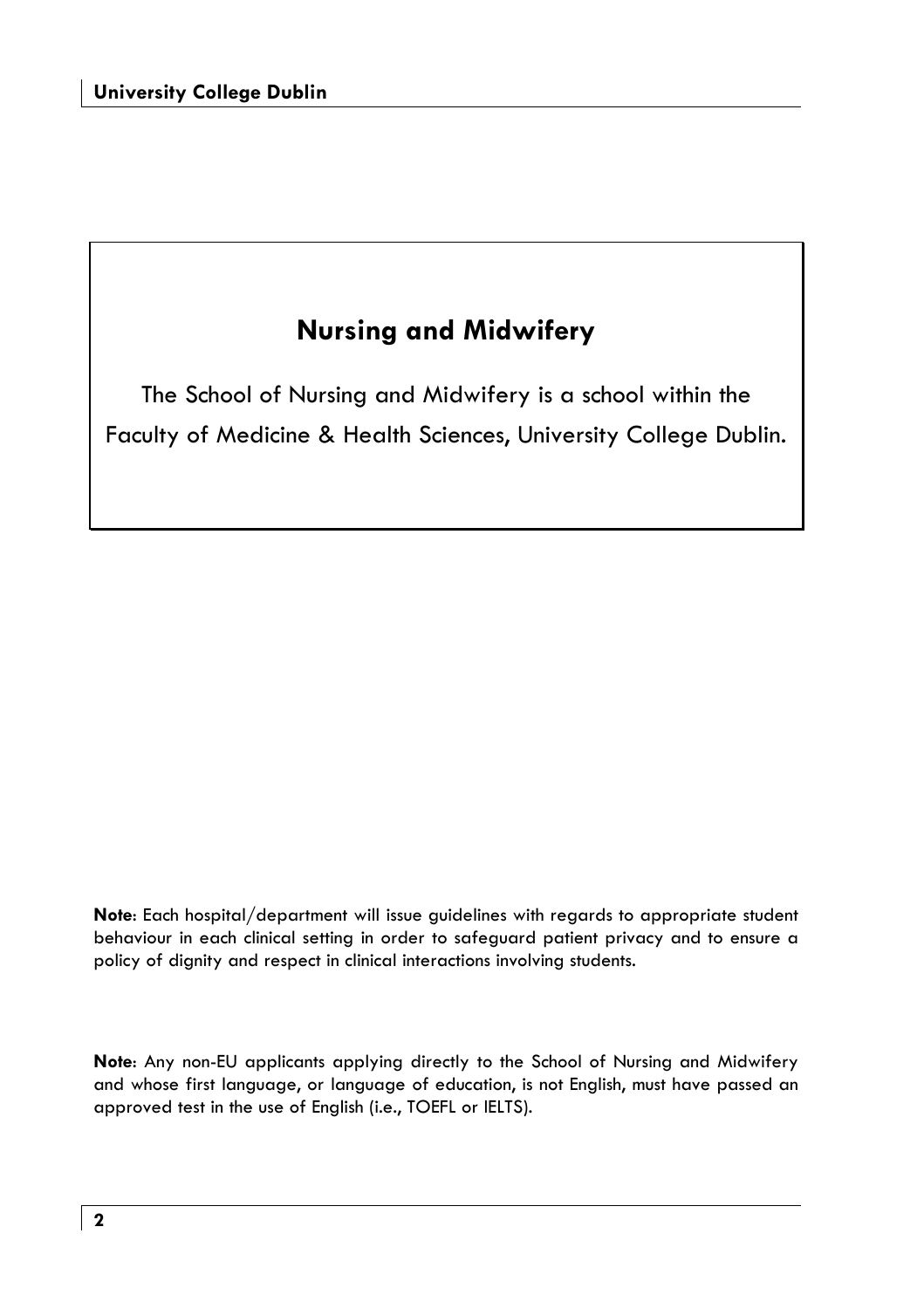### **Contents**

| Degree of Bachelor of Science (Nursing Management) (BSc) (Modular)  9               |
|-------------------------------------------------------------------------------------|
| Registration/Diploma in Nursing (General Registration Mode and Psychiatric          |
|                                                                                     |
|                                                                                     |
|                                                                                     |
|                                                                                     |
|                                                                                     |
|                                                                                     |
|                                                                                     |
|                                                                                     |
|                                                                                     |
|                                                                                     |
|                                                                                     |
|                                                                                     |
| Higher Diploma in Nursing Studies (Peri-Operative Nursing)35                        |
|                                                                                     |
|                                                                                     |
| Higher Diploma in Nursing Studies (Nurse/Midwife Education) 44                      |
|                                                                                     |
| Degree of Master of Science (Nursing) (MSc) Degree of Master of Science (Midwifery) |
|                                                                                     |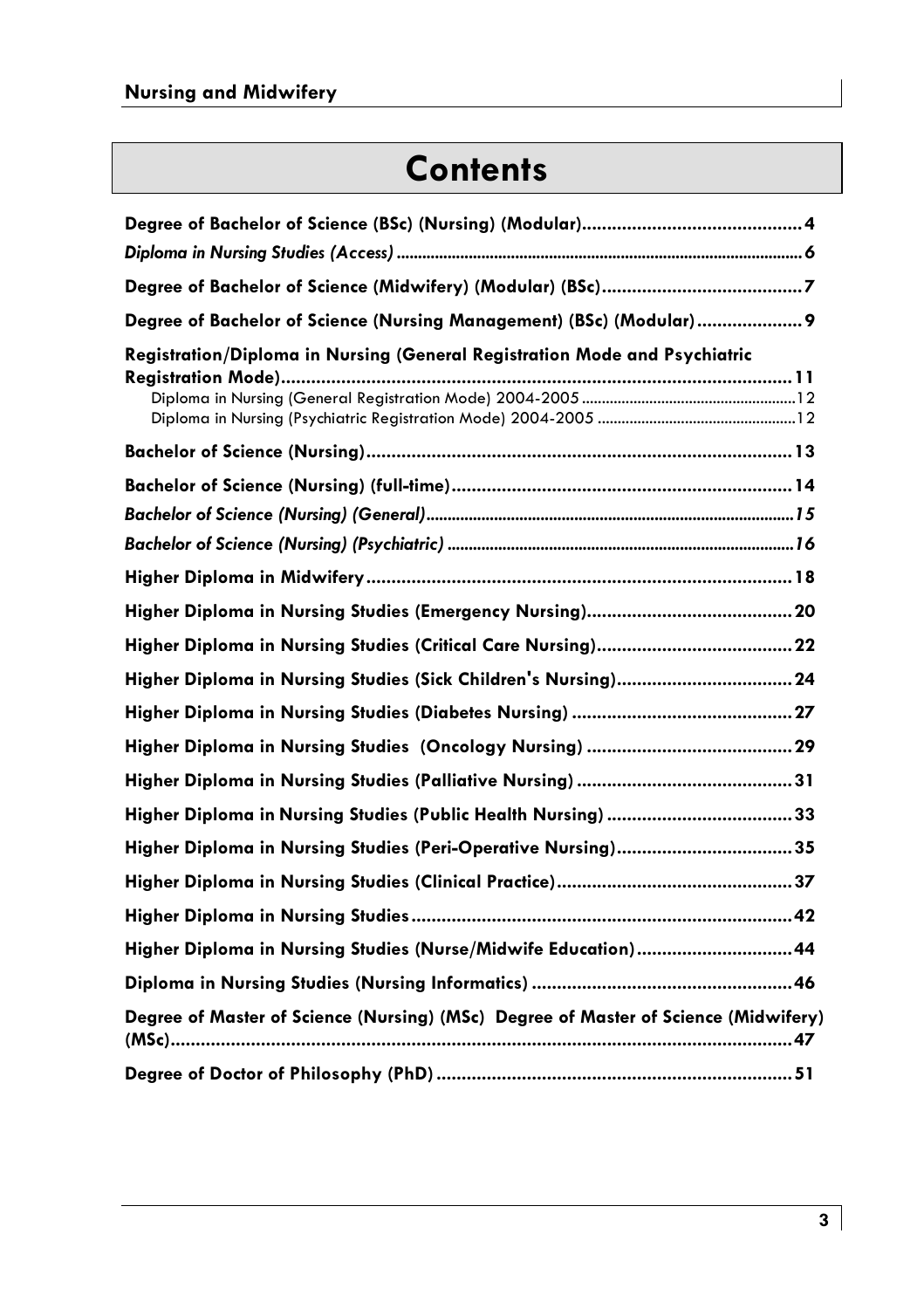### **Degree of Bachelor of Science (BSc) (Nursing) (Modular)**

#### **Introduction**

The programme is designed for registered nurses, and is based on the prior learning of registered nurses. All nurses entering the programme must have at least completed a three-year programme leading to registration as a nurse with An Bord Altranais. The programme provides access to a part-time degree in nursing for registered nurses. The programme is divided into Part 1 and Part 2. Part 1 consists of five modules, successful completion of which provides access to Part 2 (Degree Modules). Candidates may apply for exemptions from some or all Part 1 modules to gain entry to degree level provided they have completed comparable accredited modules and subject to the approval of the Faculty of Medicine and Health Sciences. All Part 1 modules must be completed within three years of commencement of the programme. Students may not commence Part 2 modules until all Part l modules or their equivalent (from which the Faculty of Medicine and Health Sciences has granted exemptions) have been successfully completed. Part 2 consists of six modules. The minimum time for completion of Part 2 (degree modules) is two semesters, with a maximum time limit of three years. University examinations will be held on completion of modules. To obtain the award of the Bachelor of Science (Nursing) (Modular) degree, all modules in the degree must be successfully completed.

| Part 1: (Access Modules) part-time<br>MDBDP0003                                                                                                                                                                                                                    | Part 2 (Degree Modules) Part-time<br>MDBDP0005 & MDBDP0008                                                                                                                                                                                              |
|--------------------------------------------------------------------------------------------------------------------------------------------------------------------------------------------------------------------------------------------------------------------|---------------------------------------------------------------------------------------------------------------------------------------------------------------------------------------------------------------------------------------------------------|
| Core Modules<br>Nursing Theory & Practice 1 (NURS 1019)<br>Social & Behavioural Sciences (NURS 1022)<br>Nursing Research (NURS 1020)<br>Biological Sciences I (NURS 1030)                                                                                          | Nursing Theory & Practice<br>(NURS 3016)<br>Nursing Research (NURS 3010)<br>Nursing Management (NURS 3022)<br>Quality Improvement (NURS 3018)<br>Philosophical and Legal Issues<br>(NURS 3009)<br><b>Issues in Professional Practice</b><br>(NURS 4006) |
| <u>Options</u><br>*Biological Sciences (2) (NURS 2014)<br>* Communications Skills (NURS 1021)<br>*Nursing Theory & Practice (2) (NURS 2013)<br>*Health Promotion and Primary Health Care<br>(NURS 1033)<br>*Teaching/Assessing in Clinical Practice<br>(NURS 1034) |                                                                                                                                                                                                                                                         |

### **Programme Content**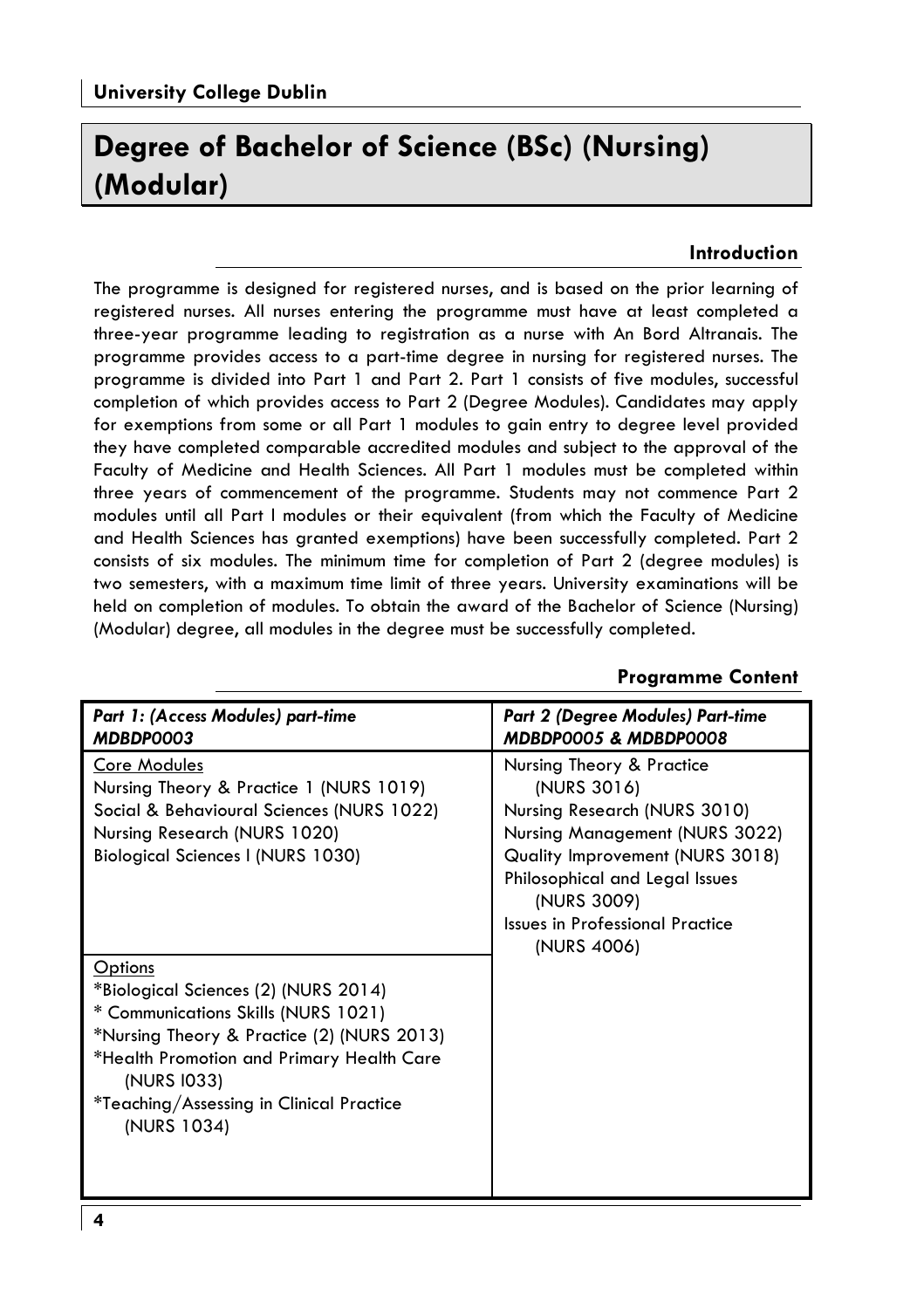\* One of these optional part 1 modules must be taken. All optional modules may not be offered every year.

### **Programme Structure and Examination Regulations**

### **Part 1 (Access Modules)**

The minimum time over which Part 1 may be completed is two semesters (one academic year). Students undertaking all five Part 1 modules over two semesters (twenty-four weeks) will be required to attend classes for one full day per week, and one week in each of the two semesters. In addition, they will be required to attend classes one evening per week for twelve weeks. Students who successfully complete Part 1, and who do not wish to proceed to Part 2, may apply for the award of Diploma in Nursing Studies (Access). Students may not apply for the award of Diploma in Nursing Studies (Access) if they have obtained exemptions from any modules in Part 1.

### **Part 2 (Degree Modules)**

Students who gain access to the degree programme will be required to undertake and successfully complete six Degree modules over a minimum of two semesters in order to obtain the degree. During the first and second semesters of the degree, students will be required to attend College for one full day and for one full week. In addition, students will be required to attend College for at least twelve evenings in the first and/or second semester.

**Entry Requirements** 

A. General Education

 Matriculation (NUI regulations which include Faculty approval for admission under mature student regulations).

 Leaving Certificate, to include the following subjects: Irish **English** Another language accepted for matriculation **Mathematics** Physics and/or Chemistry Any other subject accepted for matriculation not already selected.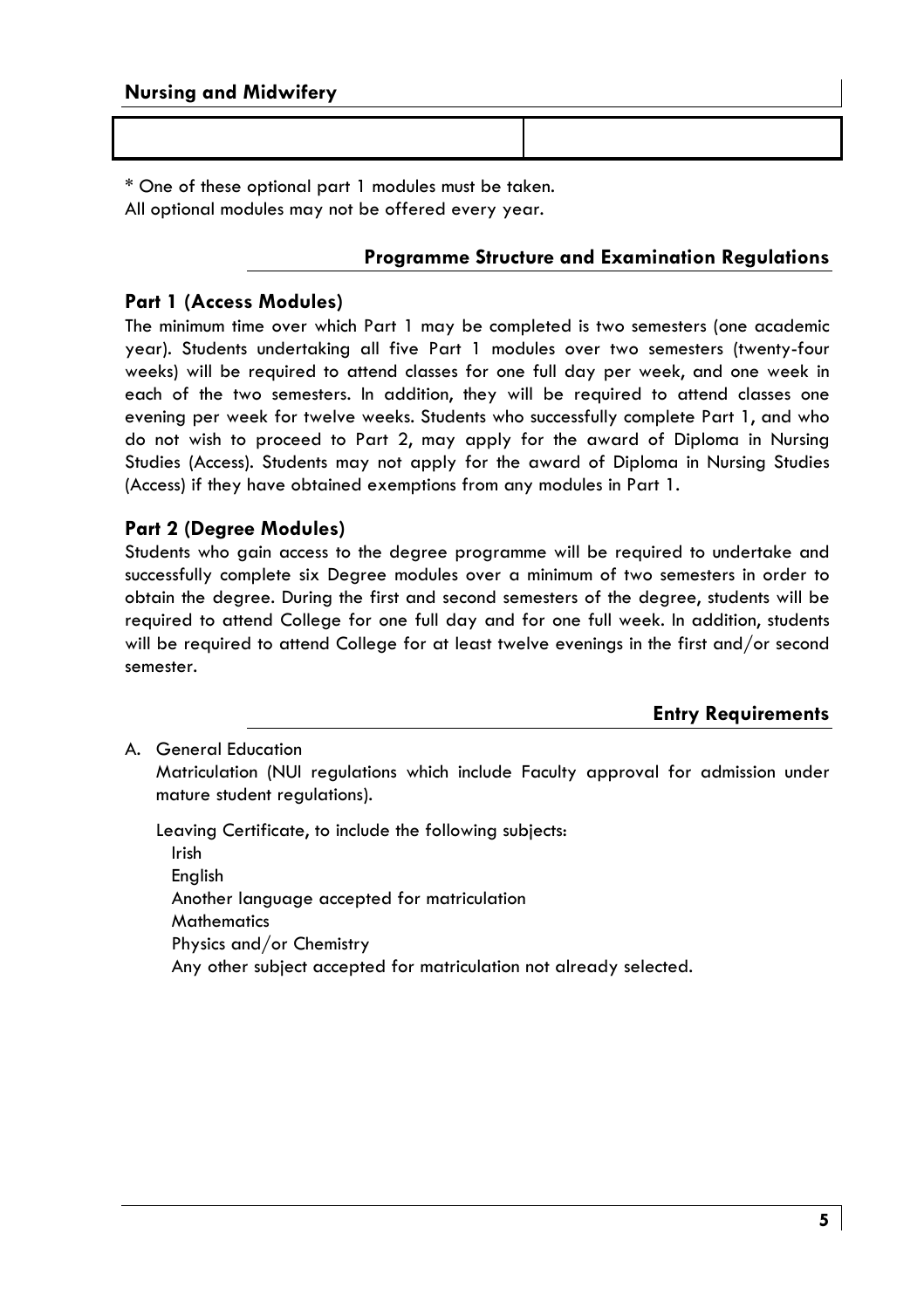### **University College Dublin**

**OR** 

B. Candidates without these qualifications may apply for matriculation as mature students. Evidence of recent study may be required.

 Candidates who do not have the stated educational requirements and who apply for matriculation as mature students may also be required to undertake an aptitude test. Candidates may be interviewed.

### **AND**

- C. Registration as a nurse or midwife with An Bord Altranais.
- D. All students pursuing the programme are required to be currently engaged in clinical nursing practice.

### **Diploma in Nursing Studies (Access)**

Students who exit the programme on completion of Part 1 may apply for the award of Diploma in Nursing Studies (Access).

### **Exemptions**

Where a student has previously completed a module in a subject comparable to a Part 1 module and passed the appropriate examinations, exemption from the module (module attendance and/or examination) may be awarded subject to approval of the Faculty of Medicine and Health Sciences. Exemptions will not be granted from degree modules. All exemptions are at the discretion of the Faculty of Medicine and Health Sciences. All exemptions must be applied for at the time of making application for the programme.

### **Diploma in Nursing Studies (Access)**

The award of Diploma in Nursing Studies (Access) will be available to students who successfully complete all five modules in Part l of the Bachelor of Science (Modular) degree programme. This award is only available to students who wish to exit the programme on completion of Part 1, and who do not proceed to Part 2 of the degree examination. Students who successfully complete Part l and do not qualify for exemptions from any of the five modules may apply for the award of Diploma in Nursing Studies (Access).

Entry requirements, programme components and examinations for this Diploma are as outlined in Part 1 of the Bachelor of Nursing Studies (Modular)/Bachelor of Science (Nursing) (Modular) degree.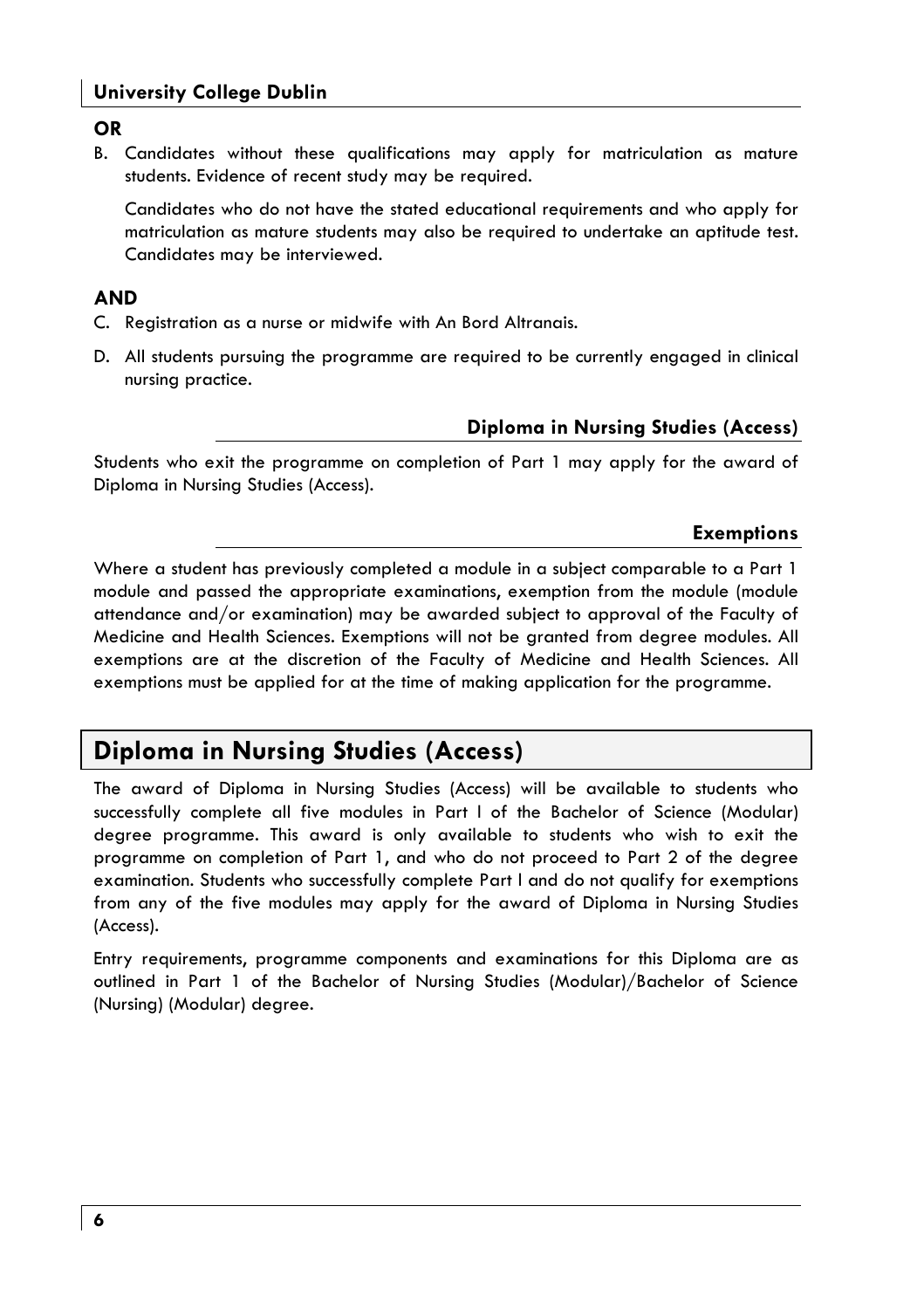### **Degree of Bachelor of Science (Midwifery) (Modular) (BSc)**

### *MDBDP0007*

### **Introduction**

The Bachelor of Science in Midwifery is designed for persons who are both registered nurses and registered midwives or have obtained registration as a Midwife following successful completion of a three-year programme of study towards a Diploma in Midwifery. Students must also have successfully completed Part 1 of the UCD Bachelor of Science (Nursing) (Modular) or equivalent to gain entry to the programme. Candidates may apply for exemptions from the Part 1 requirement provided they have completed comparable accredited modules. Exemptions are subject to the approval of the Faculty of Medicine and Health Sciences. There are six-degree modules in Part 2. Successful completion of the degree level modules at University College Dublin, National University of Ireland leads to the award of Bachelor of Science (Midwifery) (Modular) (BSc).

The programme is comprised of a total of six modules:

### **Part 2: Degree Modules**

| Midwifery Theory and Practice I  | (MIDS 3028) |
|----------------------------------|-------------|
| Midwifery Theory and Practice II | (MIDS 3029) |
| Research                         | (MIDS 3026) |
| Midwifery Management             | (MIDS 3025) |
| Quality Improvement              | (MIDS 3001) |
| Philosophical and Legal Issues   | (MIDS 3009) |

### **Programme Structure**

Normally the course is offered only in the part-time mode.

The minimum time for completion of Part 2 (degree modules) is one academic year, with a maximum time limit of three academic years. University examination will take place in Winter and Summer. Supplemental examinations are held in Autumn. During the first and second semesters of Part 2, students undertaking the degree modules in one academic year will be required to attend classes for one full day per week and one evening per week for at least twelve weeks.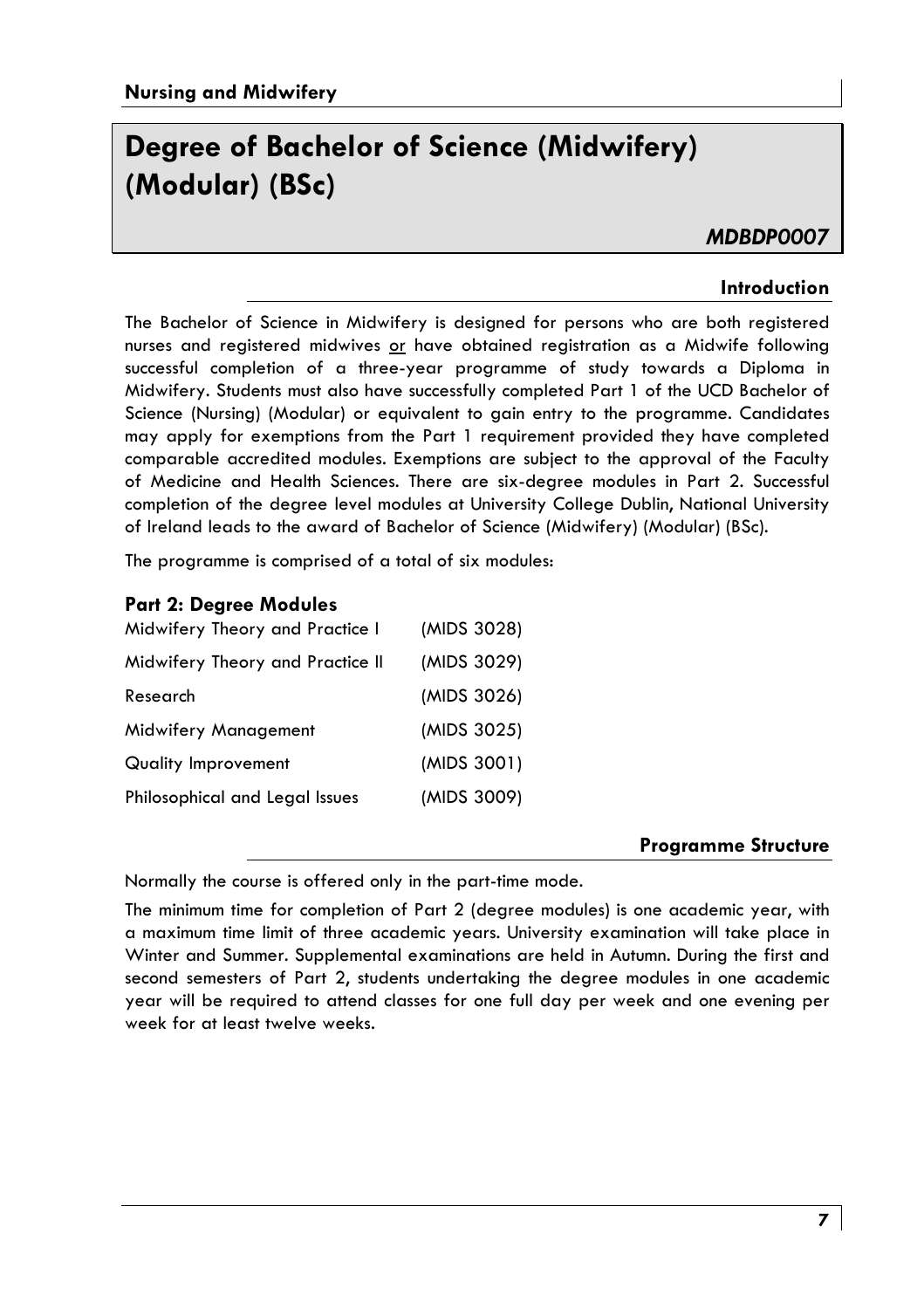### *A. General Education*

Matriculation (NUI regulations which include Faculty approval for admission under mature student regulations).

Leaving Certificate, to include the following subjects:

- Irish
- English
- Another recognised language
- Mathematics
- Physics and/or Chemistry
- Two other recognised subjects not already included.

#### *or*

Candidates without these qualifications may apply for matriculation as mature students. Evidence of recent study may be required. Candidates who do not have the stated educational requirements and who apply for matriculation as mature students may also be required to undertake an aptitude test. Candidates may be interviewed.

Candidates must be Registered General Nurses and Registered Midwives,

*or* 

have obtained registration as a Midwife following successful completion of a three-year programme of study towards a Diploma in Midwifery or a Higher Diploma in Midwifery or be eligible for registration as a Midwife with An Bord Altranais.

Candidates must have completed Part 1 of the UCD Bachelor of Science (Nursing) (Modular) or equivalent.

*or* 

Hold the award of Diploma/Higher Diploma in Midwifery from any one of the colleges affiliated to the National University of Ireland.

### Candidates must be engaged in midwifery practice.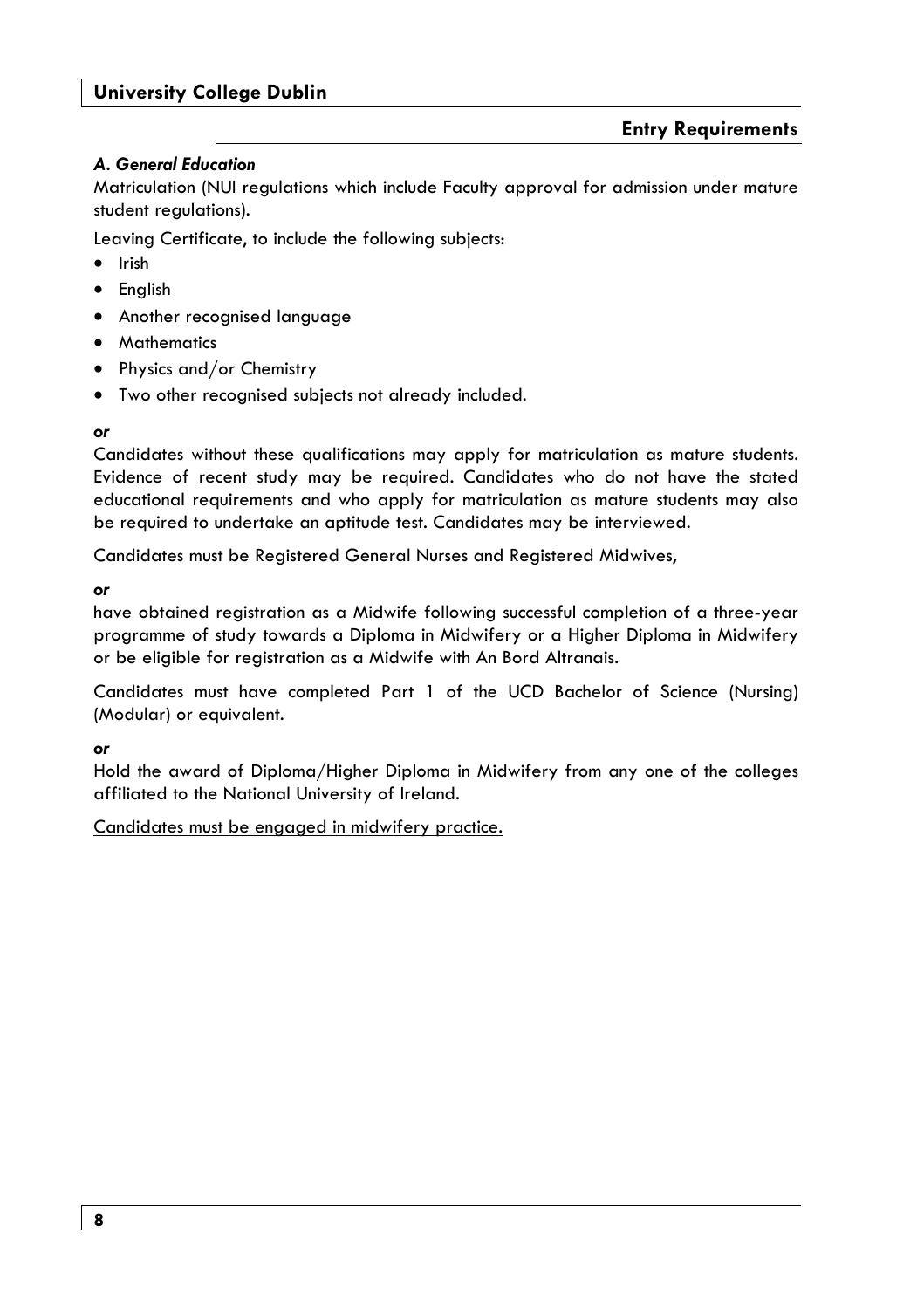### **Degree of Bachelor of Science (Nursing Management) (BSc) (Modular)**

### *MDBDP0006 & MDBDP0009*

### **Introduction**

The Bachelor of Science (Nursing Management) (Modular) programme will provide access to a part-time Degree in nursing management for registered nurses. Students must have successfully completed Part 1 of the UCD Bachelor of Science (Nursing) (Modular) or equivalent to gain entry to the programme. The programme is modelled on the existing Bachelor of Nursing Studies (Modular) degree. The Bachelor of Science (Nursing (Management) (Modular) programme is designed for registered nurses and builds on the prior learning of registered nurses. All nurses entering the programme must have at least completed a three-year programme leading to registration as a nurse with An Bord Altranais. Candidates may apply for exemptions from the Bachelor of Science (Nursing Management) Part l modules, provided they have completed comparable accredited modules. Exemptions are subject to approval of the Faculty of Medicine and Health Sciences. Students may not commence degree level modules until all access/diploma level modules or their equivalent (from which the Faculty of Medicine and Health Sciences has granted exemption) have been successfully completed. The minimum time for completion of the degree modules is two semesters. To obtain the award of Bachelor of Science (Nursing Management) (Modular) all modules in the degree year must be successfully completed.

### **Programme Content**

This part-time programme will be facilitated over one academic year.

| <b>Part 2:</b>                                    |
|---------------------------------------------------|
| <b>Degree Modules</b>                             |
| Nursing Research (NURS 3010)                      |
| Philosophical and Legal Issues (NURS 3009)        |
| Nursing Management (NURS 3022)                    |
| Quality Improvement (NURS 3018)                   |
| Leadership in Nurse Management (NURS 3023)        |
| Health Care Planning and Organisation (NURS 3024) |
|                                                   |

### **Programme Structure**

Students who gain access to Part 2 of the degree programme will be required to undertake and successfully complete six degree modules over a minimum of one academic year in order to obtain a degree. During the first and second semesters of the degree students will be required to attend university for one full day per week and one full week. In addition, students will be required to attend University for at least twelve evenings in the first and/or second semester.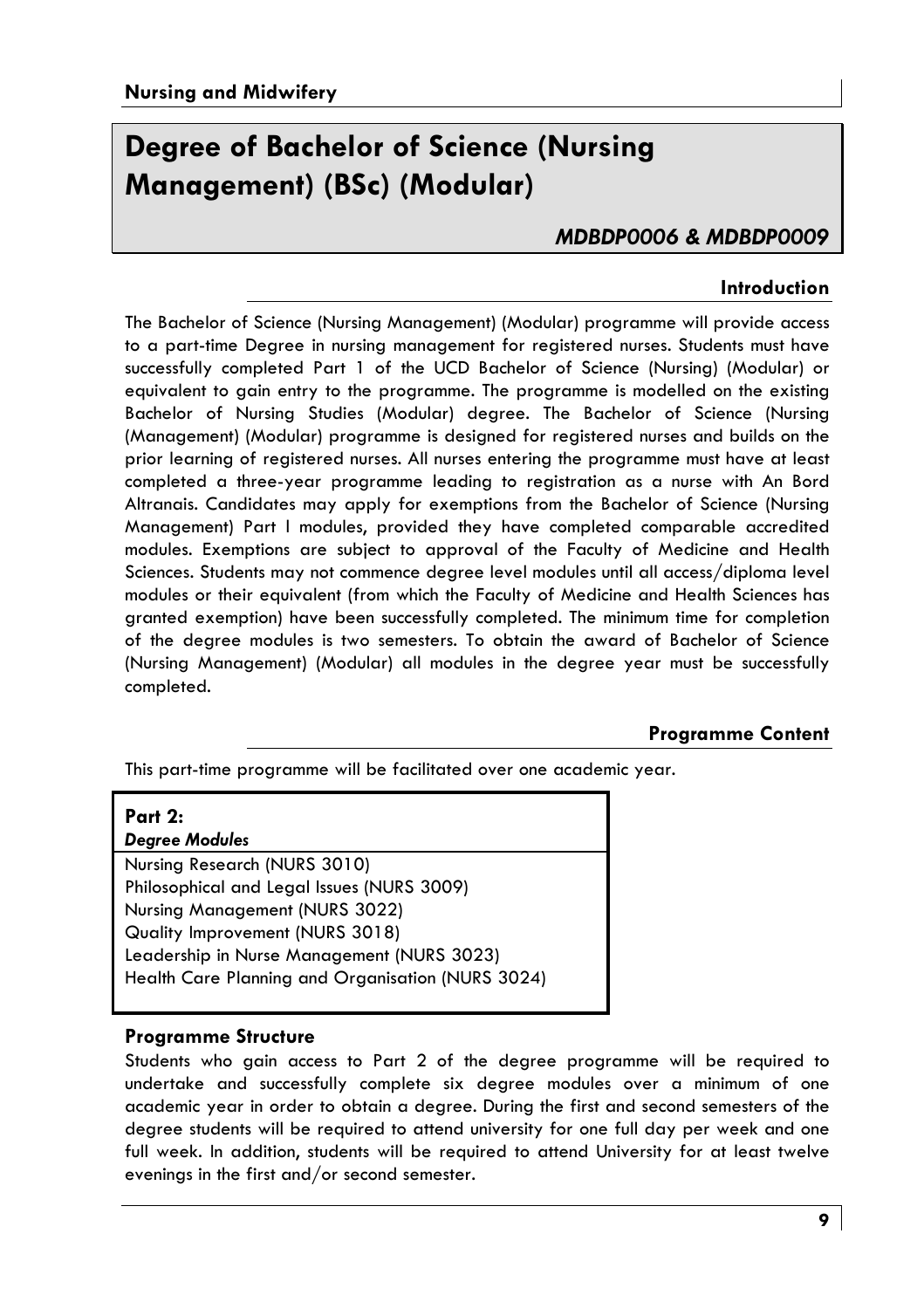### **A. General Education (Irish students)**

Matriculation (NUI regulations which include Faculty approval for admission under mature student regulations);

Leaving Certificate, to include the following subjects:

- Irish
- English
- Another recognised language
- Mathematics
- Physics and/or Chemistry
- Any other recognised subject not already included

### *OR*

**B.** Candidates without these qualifications may apply for matriculation as mature students. Evidence of recent study may be required.

Candidates who do not have the stated educational requirements, and who apply for matriculation as mature students, may also be required to undertake an aptitude test Candidates may be interviewed.

### *AND*

**C.** Registration as a nurse with An Bord Altranais.

**D.** Candidates must have completed all of Part l of the Bachelor of Science (Nursing) (Modular) or equivalent.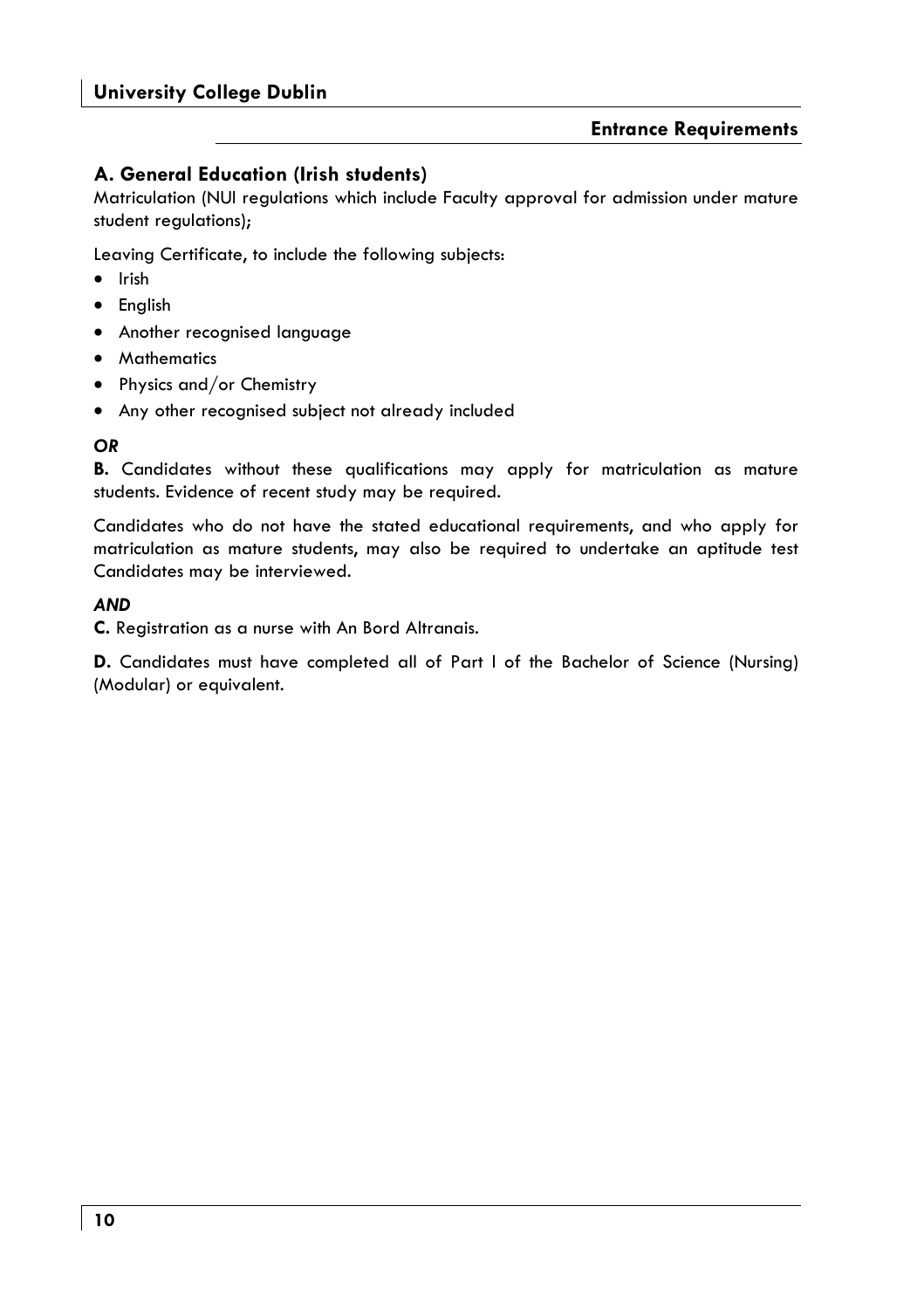### **Registration/Diploma in Nursing (General Registration Mode and Psychiatric Registration Mode)**

### **Introduction**

The Registration/Diploma in Nursing is a three-year programme, leading to the award of a Diploma in Nursing. This programme also represents the pre-registration education and training programme for nursing, and leads to eligibility for entry onto the Nurses' Register maintained by An Bord Altranais. The programme is aimed at providing the student with the requisite knowledge, skills, attitudes and professional values for the practice of nursing as a registered nurse.

The Diploma in Nursing is offered in two registration modes. The General Registration Mode leads to eligibility for entry onto the General Division of the Nurses' Register (RGN), while the Psychiatric Registration Mode leads to eligibility for entry onto the Psychiatric Division of the Nurses' Register (RPN).

The Diploma in Nursing is offered in association with the following Schools of Nursing:

- Mary Aikenhead School of Nursing, St Vincent's University Hospital, Elm Park, Dublin 4.
- School of Nursing, Mater Misericordiae Hospital, Eccles Street, Dublin 7, and,
- School of Nursing, St John of God Hospital, Stillorgan, Co Dublin.

On award of the Diploma in Nursing, and following registration in the appropriate division of the Nurses' Register maintained by An Bord Altranais, students may opt to study for an additional year for the award of Degree of Bachelor of Science (BSc) in Nursing.

This programme is being discontinued and will not be available to new students from September 2002.

### **Venue**

Students attend lectures on the college campus and within the hospital-based Schools of Nursing. Clinical placements are undertaken within the students' parent hospital, at clinical sites in other hospitals and in care settings within the community.

### **Programme Structure**

This programme ceases in September 2004. The Registration/Diploma in Nursing programme is a three calendar year programme. The programme is comprised of theoretical and clinical instruction. During each year of the programme, students undertake clinical placements in a variety of care settings. The General and Psychiatric Registration Modes differ significantly in their content.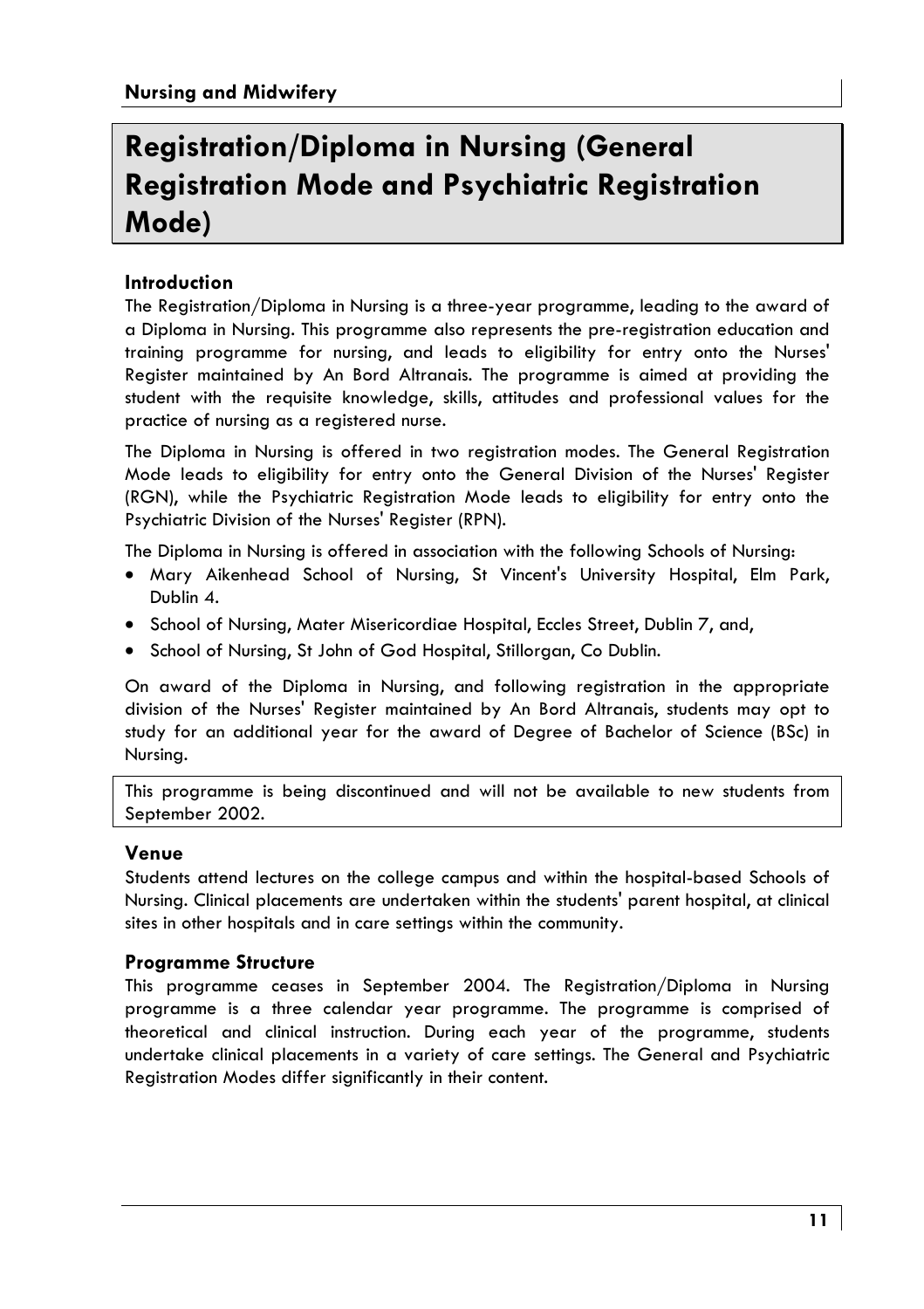### **Diploma in Nursing (General Registration Mode) 2004-2005**

### **MDDPF0001**

### *Year 3*

Nursing Theory & Practice VII (NURS 3030) Nursing Theory & Practice VIII (NURS 3031) Nursing Theory & Practice IX (NURS 3032) Nursing Theory & Practice X (NURS 3033) Clinical Assessment (NURS 3034) Note: Clinical Assessment is continuous and must

be undertaken during Years 2 & 3 of the programme.

### **Diploma in Nursing (Psychiatric Registration Mode) 2004-2005**

### **MDDPF0002**

| Year 3<br>Nursing Theory & Practice VII (NURS 3035)                                                       |
|-----------------------------------------------------------------------------------------------------------|
| Nursing Theory & Practice VIII (NURS 3036)                                                                |
| Nursing Theory & Practice IX (NURS 3037)                                                                  |
| Clinical Assessment (NURS 3038)                                                                           |
| Nursing Theory & Practice X (NURS 3039)                                                                   |
| Note: Clinical Assessment is continuous and must<br>be undertaken during Years 2 & 3 of the<br>programme. |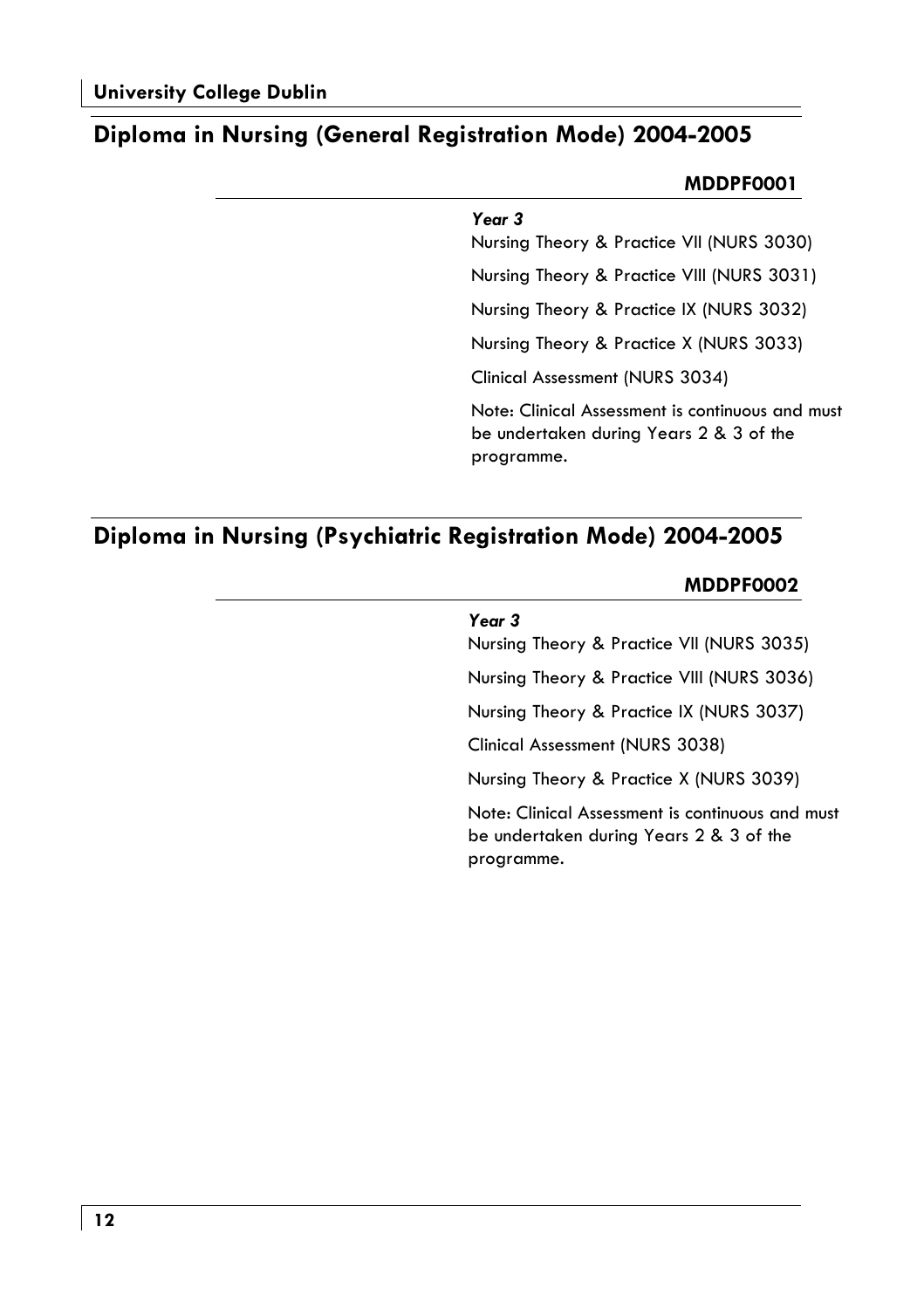### **Bachelor of Science (Nursing)**

### *Part-time: MDBDP0001*

### **Introduction**

The Degree of Bachelor of Science (Nursing) is offered over one academic year. This programme is designed to enable students who have completed the Registration/Diploma in Nursing programme to advance their professional education to degree level. Students may undertake the programme by either of the part-time modes of study as follows:

- Part-time Mode: Commences in January and September;
- Part-time mode students may take up to three years to complete the programme.

### **Aim of the Programme**

The programme is designed to build upon and advance the student's repertoire of knowledge, skills, attitudes and professional values that were developed during the programme of the Registration/Diploma in Nursing programme.

### **Entry Requirements**

Be entered onto the General or Psychiatric or Mental Handicap division of the Nurses' Register maintained by An Bord Altranais.

Have successfully completed the Registration/Diploma in Nursing at University College Dublin and hold a Diploma in Nursing from the National University of Ireland, Dublin or from any one of the colleges affiliated to the National University of Ireland

#### **or**

Students who hold the Diploma in Nursing or its equivalent from any other third-level institution within the Republic of Ireland, or from a third-level institution within the European Union will be considered for entry onto the programme on an individual basis.

All students pursuing the programme are required to be currently engaged in clinical nursing practice. Students pursuing the part-time option are required to demonstrate evidence of engagement in clinical nursing practice, either in a supernumerary or in a salaried capacity.

### **Programme Content**

The programme consists of six degree modules of study. All six modules are taken as core modules.

| <b>Core Degree Modules</b>             |             |
|----------------------------------------|-------------|
| Nursing Research                       | (NURS 4002) |
| Philosophical and Legal Issues         | (NURS 4005) |
| <b>Nursing Management</b>              | (NURS 4003) |
| Nursing Theory and Practice            | (NURS 4001) |
| Quality Improvement                    | (NURS 4004) |
| <b>Issues in Professional Practice</b> | (NURS 4006) |
|                                        |             |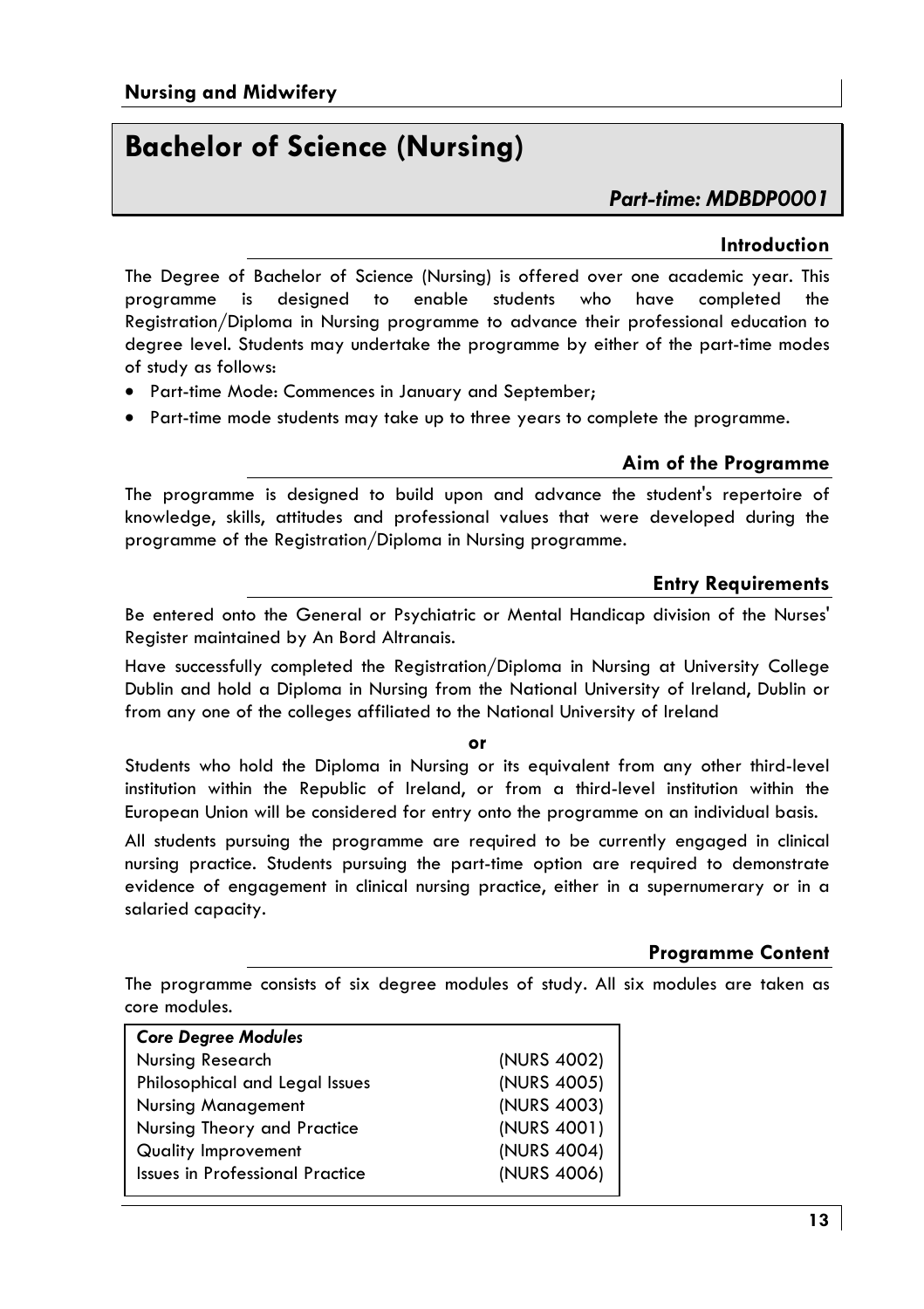### **Bachelor of Science (Nursing) (full-time)**

### *MDBDF0014 & MDBDF0015*

### **Introduction**

A degree in Nursing is a passport to a challenging and rewarding career. Career prospects in Nursing are very good and there are excellent opportunities for specialisation and for career advancement. The School of Nursing and Midwifery, UCD will offer the Degree of Bachelor of Science (Nursing). This four-year degree programme, which commenced in September 2002, is designed to meet the minimum requirements and standards for General or Psychiatric nurse registration education programmes, as set out by the professional regulatory body, An Bord Altranais. The award of the degree encompasses registration as a general or psychiatric nurse.

The proposed degree programme is offered in association with UCD's partner hospitals, as follows:

### **General Programme DN110**

Mater Misericordiae University Hospital, Eccles Street, Dublin 7 St Vincent's University Hospital, Elm Park, Dublin 4 St Michael's Hospital, Dun Laoghaire, Co Dublin.

### **General Programme DN111 (Mature Applicants)**

Mater Misericordiae University Hospital, Eccles Street, Dublin 7 St Vincent's University Hospital, Elm Park, Dublin 4 St Michael's Hospital, Dun Laoghaire, Co. Dublin.

### **Psychiatric Programme DN120**

St John of God Hospital, Stillorgan, Co. Dublin

### **Psychiatric Programme DN121 (Mature Applicants)**

St John of God Hospital, Stillorgan, Co Dublin Our Lady's Hospital for Sick Children The Children's University Hospital, Temple Street

### **Programme Aims**

The Degree of Bachelor of Science (BSc) (Nursing) aims to develop the student as a caring, knowledgeable and competent professional practitioner of nursing, capable of acting independently in the provision of nursing service. The BSc (Nursing) General Mode emphasises the development of knowledge and clinical skills, including technical and interpersonal skills, for general nursing in a wide variety of care settings. The BSc (Nursing) Psychiatric Mode emphasises the development of knowledge and interpersonal skills for the establishment of therapeutic relationships in caring for persons with mental health problems. The BSc (Nursing) (Integrated Sick Children's Nursing/General Mode) emphasises the development of knowledge and clinical skills, including technical and interpersonal skills, for adult and children's nursing in a wide variety of care settings.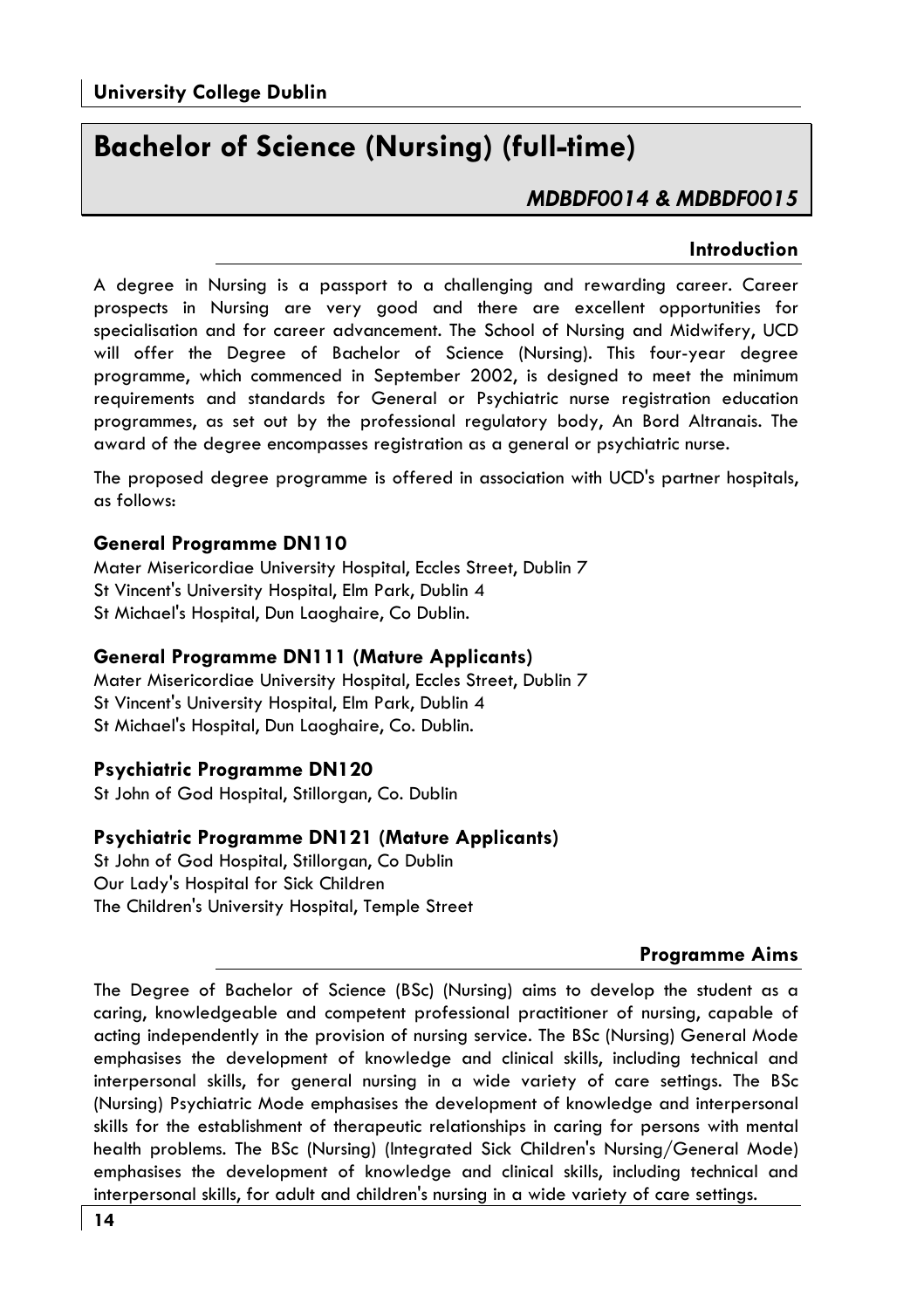**Programme Description** 

**Year 1** 

**Year 2** 

The programme combines theoretical and clinical elements. Students opt for either the General Mode or the Psychiatric Mode. The programme is presented as follows:

### **Bachelor of Science (Nursing) (General)**

| Human Growth and Development | (NURS 1053) |
|------------------------------|-------------|
| <b>Physics and Chemistry</b> | (NURS 1054) |
| Anatomy and Physiology       | (NURS 1055) |
| Biochemistry                 | (NURS 1056) |
| Psychology                   | (NURS 1057) |
| Sociology                    | (NURS 1058) |
| Nursing I (General Mode)     | (NURS 1059) |
| Nursing II (General Mode)    | (NURS 1061) |
| <b>Clinical Assessment</b>   | (NURS 1063) |
|                              |             |

| Applied Anatomy & Physiology & Pathology (General) (NURS 2038) |             |
|----------------------------------------------------------------|-------------|
| Pharmacology                                                   | (NURS 2040) |
| Microbiology                                                   | (NURS 2041) |
| Nursing III (General)                                          | (NURS 2044) |
| Nursing IV (General).                                          | (NURS 2046) |
| Nursing V (General Mode)                                       | (NURS 2048) |
| <b>Context of Professional Practice</b>                        | (NURS 2052) |
| Nursing Research                                               | (NURS 2053) |
| Health Psychology/Sociology of Health & Illness                | (NURS 2056) |
| <b>Clinical Assessment II</b>                                  | (NURS 2054) |

### **Year 3**

| (NURS 3050) |
|-------------|
| (NURS 3051) |
| (NURS 3052) |
|             |

### **Year 4**

Applied Sciences II (Physical and Biological Sciences) Applied Sciences II (Social Sciences) Nursing Studies III Professional Studies IV Clinical Placements IV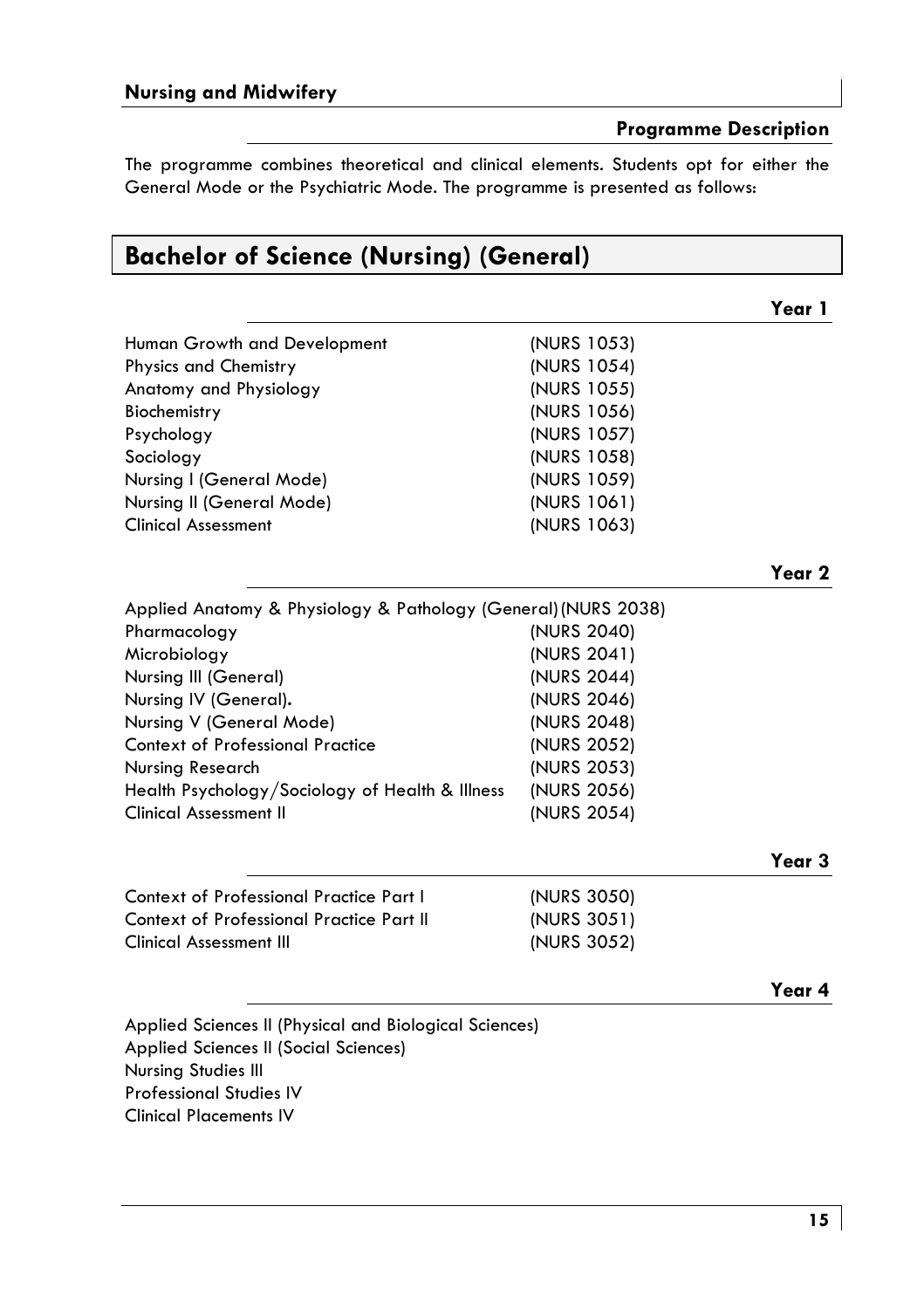### **Bachelor of Science (Nursing) (Psychiatric)**

| Human Growth and Development | (NURS 1053) |
|------------------------------|-------------|
| <b>Physics and Chemistry</b> | (NURS 1054) |
| Anatomy and Physiology       | (NURS 1055) |
| Biochemistry                 | (NURS 1056) |
| Psychology                   | (NURS 1057) |
| Sociology                    | (NURS 1058) |
| Nursing I (Psychiatric)      | (NURS 1060) |
| Nursing II (Psychiatric)     | (NURS 1062) |
| <b>Clinical Assessment</b>   | (NURS 1063) |

#### **Year 2**

| Applied Anatomy & Physiology & Pathology (Psychiatric) (NURS 2055) |             |
|--------------------------------------------------------------------|-------------|
| Pharmacology                                                       | (NURS 2040) |
| Microbiology                                                       | (NURS 2041) |
| Nursing III (Psychiatric)                                          | (NURS 2045) |
| Nursing IV (Psychiatric).                                          | (NURS 2047) |
| Nursing V (Psychiatric)                                            | (NURS 2049) |
| <b>Context of Professional Practice</b>                            | (NURS 2052) |
| Nursing Research                                                   | (NURS 2053) |
| Health Psychology/Sociology of Health & Illness                    | (NURS 2057) |
| Clinical Assessment 11                                             | (NURS 2054) |
|                                                                    |             |

| Context of Professional Practice Part I  | (NURS 3053) |
|------------------------------------------|-------------|
| Context of Professional Practice Part II | (NURS 3054) |
| <b>Clinical Assessment</b>               | (NURS 3055) |

# **Year 3**

#### **Year 4**

Applied Sciences II (Physical and Biological Sciences) Applied Sciences II (Social Sciences) Nursing Studies III Professional Studies IV Clinical Placements IV

The programme emphasises the development of knowledge for practice ('nursing science') and the development of a range of competencies needed for professional practice as a registered nurse. Clinical placements include supernumerary placements in general and specialist clinical settings. Students also undertake a full year of rostered placement in Year 3, for which they receive a salary, and practice under the supervision of registered nurses as a member of the care team.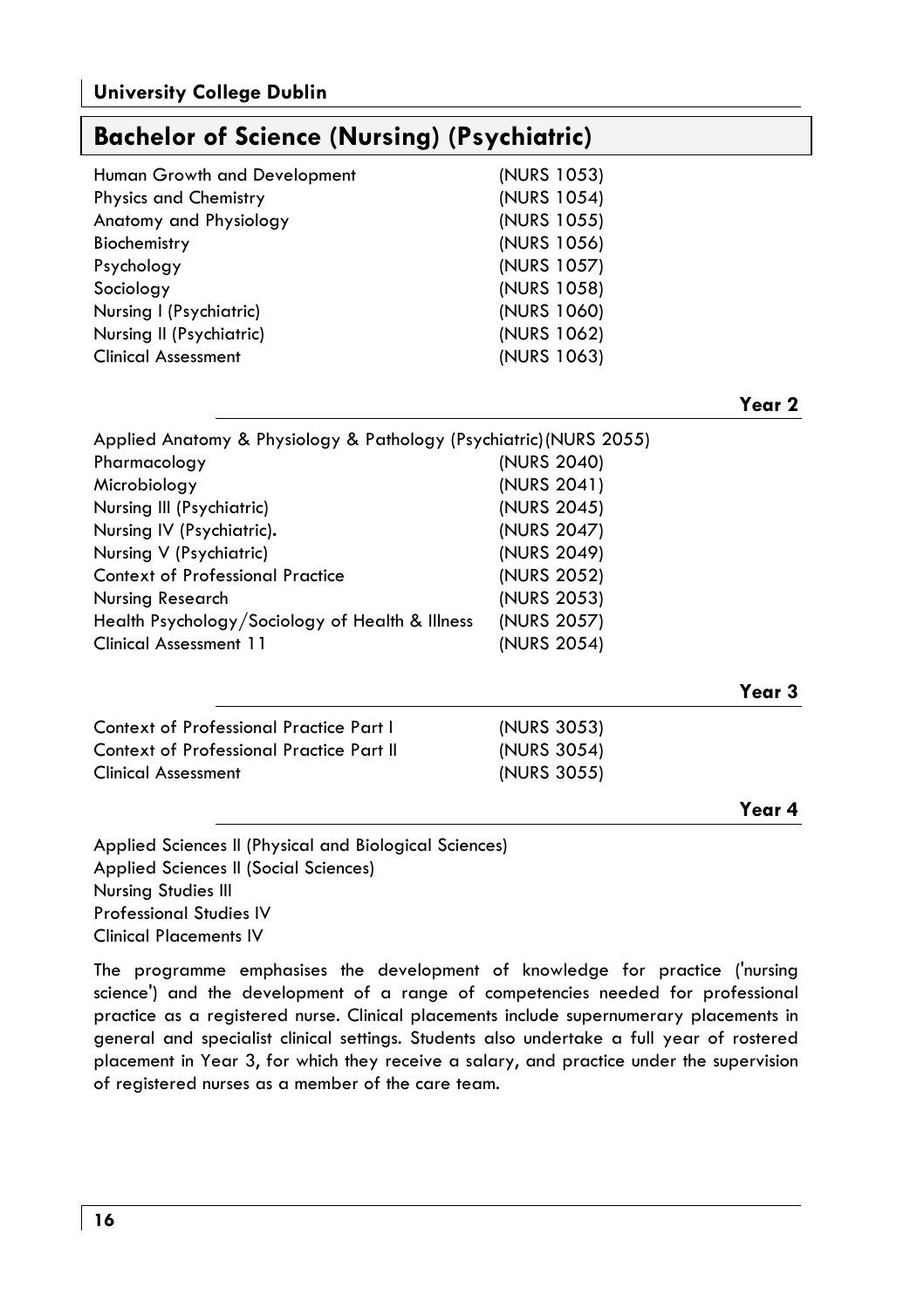- Irish
- English
- Mathematics
- A Laboratory Science subject
- Two other subjects

(Note: An Bord Altranais Minimum Educational Requirements will also apply)

### **Minimum Grades Required**

Candidates must attain a minimum grade of C3 in higher level papers in any two of the above subjects and a minimum of D3 in ordinary or higher level papers in the other four subjects.

### **Further Information**

Nursing Careers Centre PO Box 6703, Dublin 2 LO Call 1890 313111 E-mail: ncc@nursingboard.ie Internet: www.nursingboard.ie

Admissions Office Michael Tierney Building University College Dublin Tel. +353-1-716-1425/1426 Fax +353-1-716-1070 E-mail: admissions@ucd.ie Internet: www.ucd.ie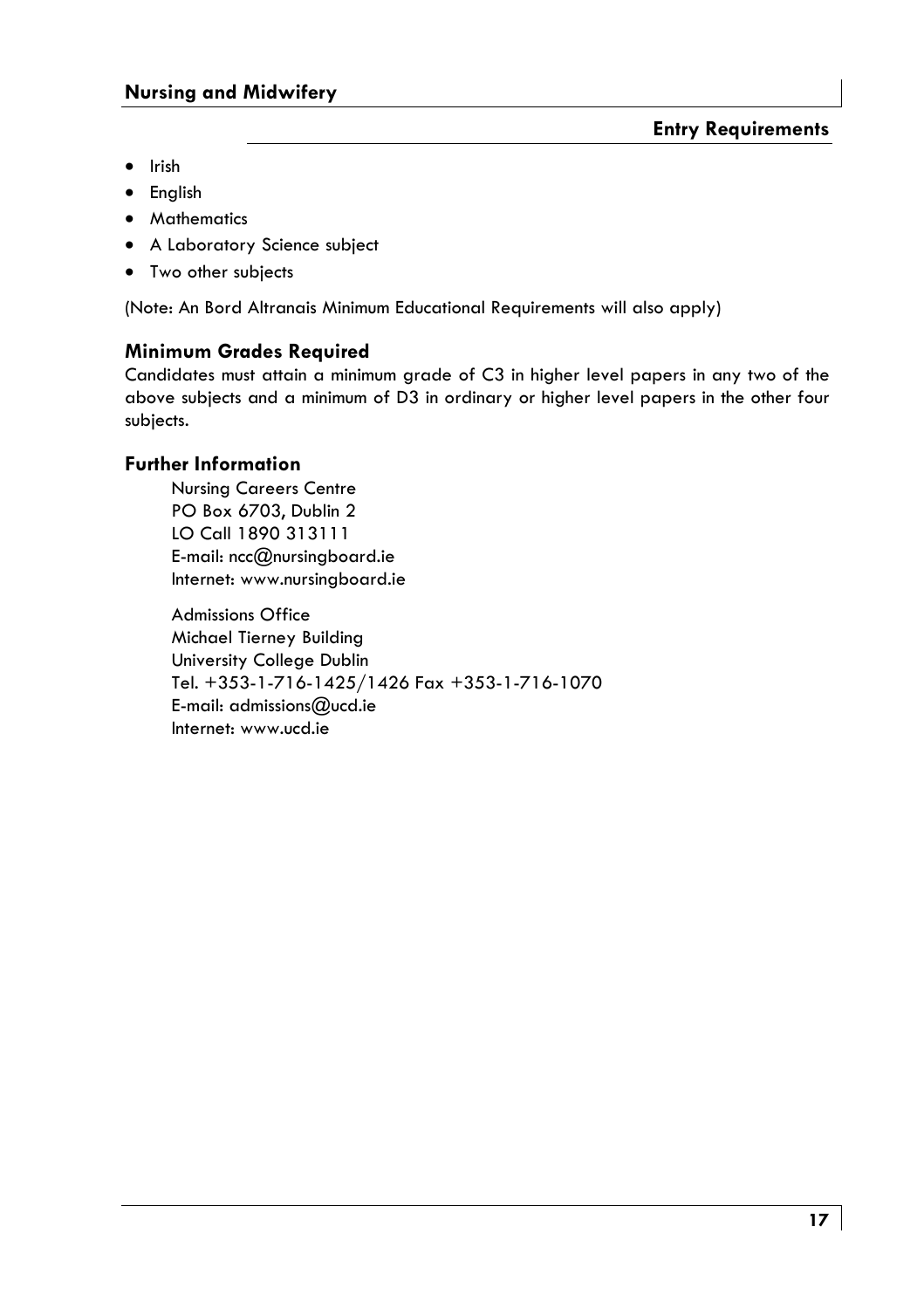### **Higher Diploma in Midwifery**

### *MDHDP0016 & MDHDP0017*

### **Introduction**

This two-year Higher Diploma programme is designed for registered nurses and is offered in partnership with the Coombe Women's Hospital and the National Maternity Hospital. Academic work takes place at the university and at the Schools of Midwifery attached to the hospitals. Limited supernumerary clinical work takes place within the hospitals. In addition, students are employed at the hospitals for the two-year duration of the programme. Graduates are prepared to assume professional responsibility for the primary care of mothers and their babies during normal pregnancy, labour and the postnatal period.

#### **Entrance Requirements**

### **General education:**

Matriculation (NUI regulations which include faculty approval for admission under mature students regulations). Leaving Certificate in six subjects.

Registration or eligible for registration as a general nurse with An Bord Altranais.

#### **Exemptions/Credits**

It is possible to gain an exemption from the research module on the basis of comparable prior study. Application for an exemption must be made at the same time as application for the programme.

| Year 1                                    | Year 2                                      |
|-------------------------------------------|---------------------------------------------|
| Midwifery Theory and Practice 1           | Midwifery Theory and Practice 2             |
| (MIDS PO11)                               | (MIDS P016)                                 |
| Midwifery Theory and Practice 1: Clinical | Midwifery Theory and Practice 2: Clinical   |
| (MIDS P012)                               | (MIDS P017)                                 |
| Midwifery Theory and Practice:            | Midwifery Theory and Practice:              |
| Complicated Pregnancy, Labour and         | Complicated Pregnancy, Labour and           |
| Puerperium 1: (MIDS P013)                 | Puerperium 2 (MIDS P018)                    |
| Health Promotion in Midwifery (MIDS P014) | Midwifery Theory and Practice:              |
| Research (MIDS P015)                      | Complicated Pregnancy, Labour and           |
|                                           | Puerperium 2: Clinical (MIDS P019)          |
|                                           | The Sick Neonate (MIDS P020)                |
|                                           | The Sick Neonate: Clinical (MIDS P021)      |
|                                           | Professional and Social Issues in Midwifery |
|                                           | (MIDS P022)                                 |

### **Programme Content**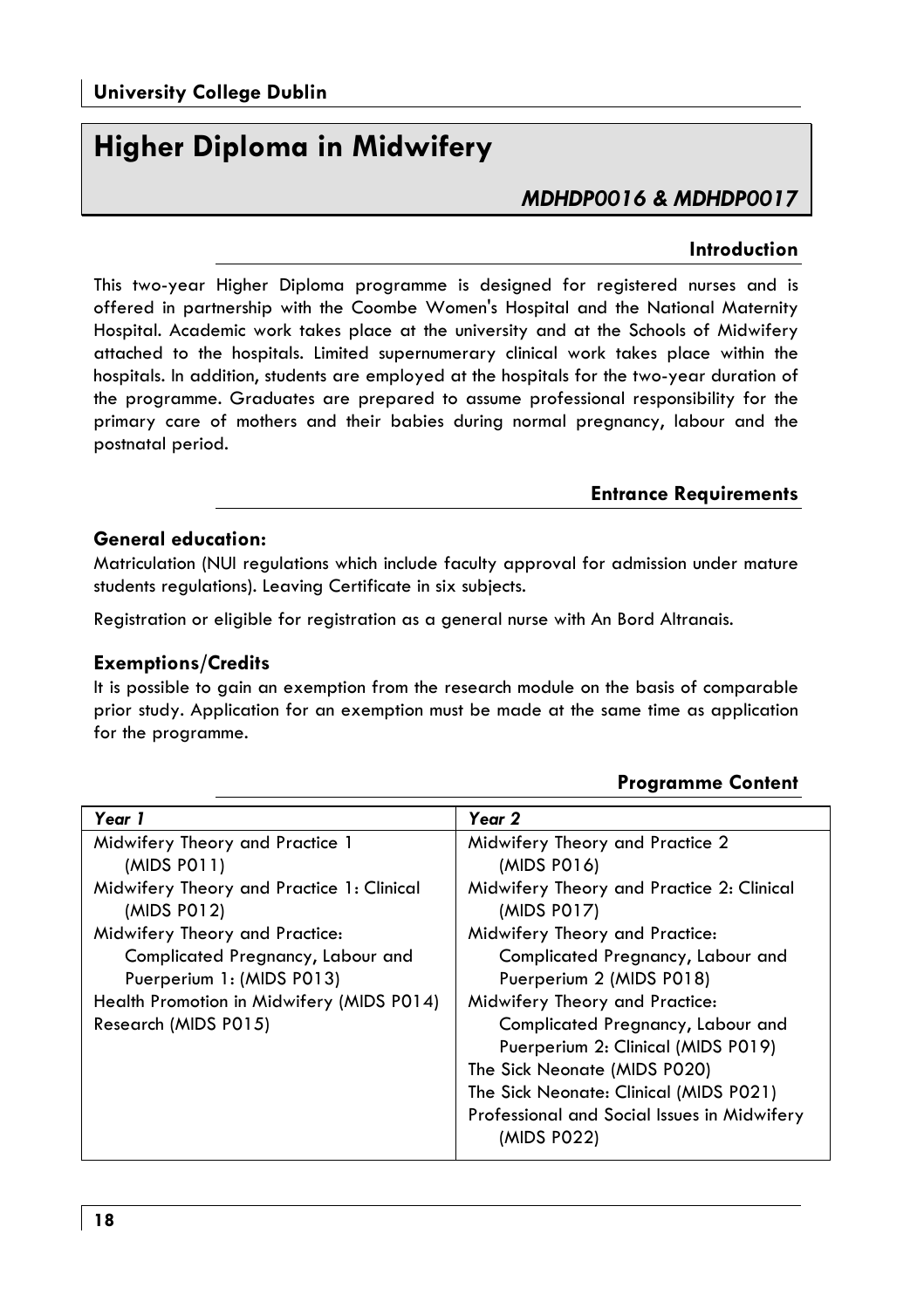### **Nursing and Midwifery**

### **Award**

Upon successful completion of the programme, a student will be awarded a Higher Diploma in Midwifery by the National University of Ireland. Successful completion of the Higher Diploma examination leads to eligibility for entry onto the Midwives Register maintained by An Bord Altranais.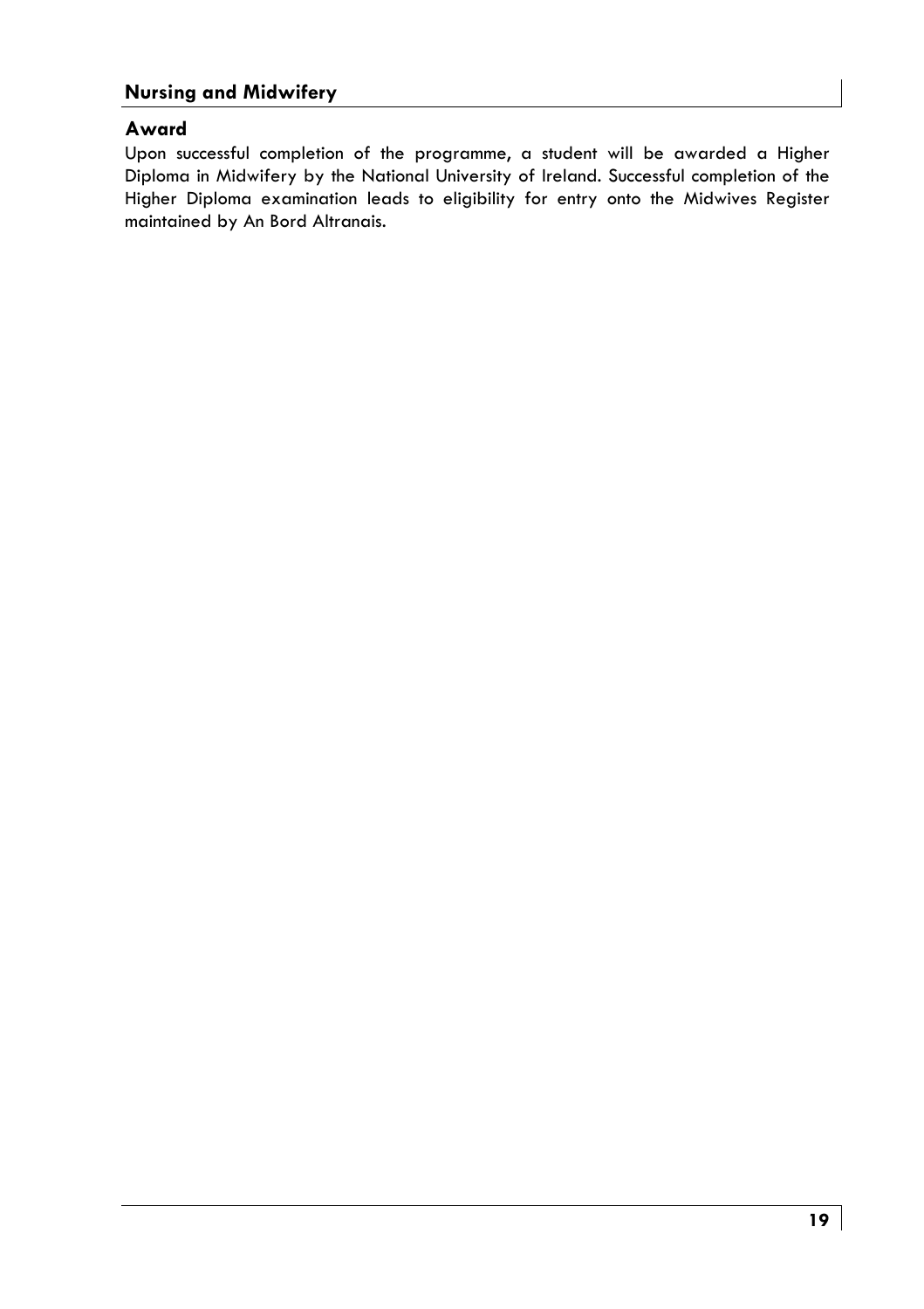### **Higher Diploma in Nursing Studies (Emergency Nursing)**

### *MDHDP0026*

### **Introduction**

This part-time Higher Diploma programme is designed to expand the knowledge skills and attitudes of nurses engaged in the care of people who are ill or injured at the first point of contact with the Emergency setting. This programme is offered in association with the Post-Registration Education Nursing Department in the Mater Misericordiae University Hospital and the School of Nursing in St Vincent's University Hospital. It confers academic accreditation, to Higher Diploma level in a specialist course in Emergency Nursing. Students will be taught in University College Dublin, the Mater Misericordiae University Hospital and St Vincent's University Hospital.

The Higher Diploma in Nursing Studies (Emergency Nursing) is offered over two academic years. Candidates who gain direct entry to Part 2 may complete the programme over one year.

### **Entrance Requirements**

- Registration as a General Nurse with An Bord Altranais, with at least one year's postregistration experience in general nursing and at least six month's experience in emergency nursing.
- Candidates must be employed in an Emergency Department for the duration of the course. Candidates must obtain the written assurance of the Director of Nursing and the senior Clinical Nurse Manager that they will be facilitated to work in the Emergency care area for the duration of the course.
- Current hospital certificates in Basic Life Support (CPR), Moving & Handling and Intravenous Drug Administration. These must be submitted to the course leader (UCD) prior to entry.
- Hepatitis B vaccination.

Evidence of recent study desirable.

### **Exemptions/Credits**

The programme is divided into Part 1 and Part 2. Part 1 consists of three modules. Candidates may apply for exemptions from some or all Part 1 modules to gain entry to Part 2 modules provided they have completed comparable/relevant accredited modules and subject to the approval of the Faculty of Medicine and Health Sciences. Part 2 consists of five **compulsory** modules and is run over one academic year. On successful completion of this course a student will be awarded a Higher Diploma in Nursing Studies of the National University of Ireland.

Applicants must apply for exemptions at the time of application and provide detailed evidence.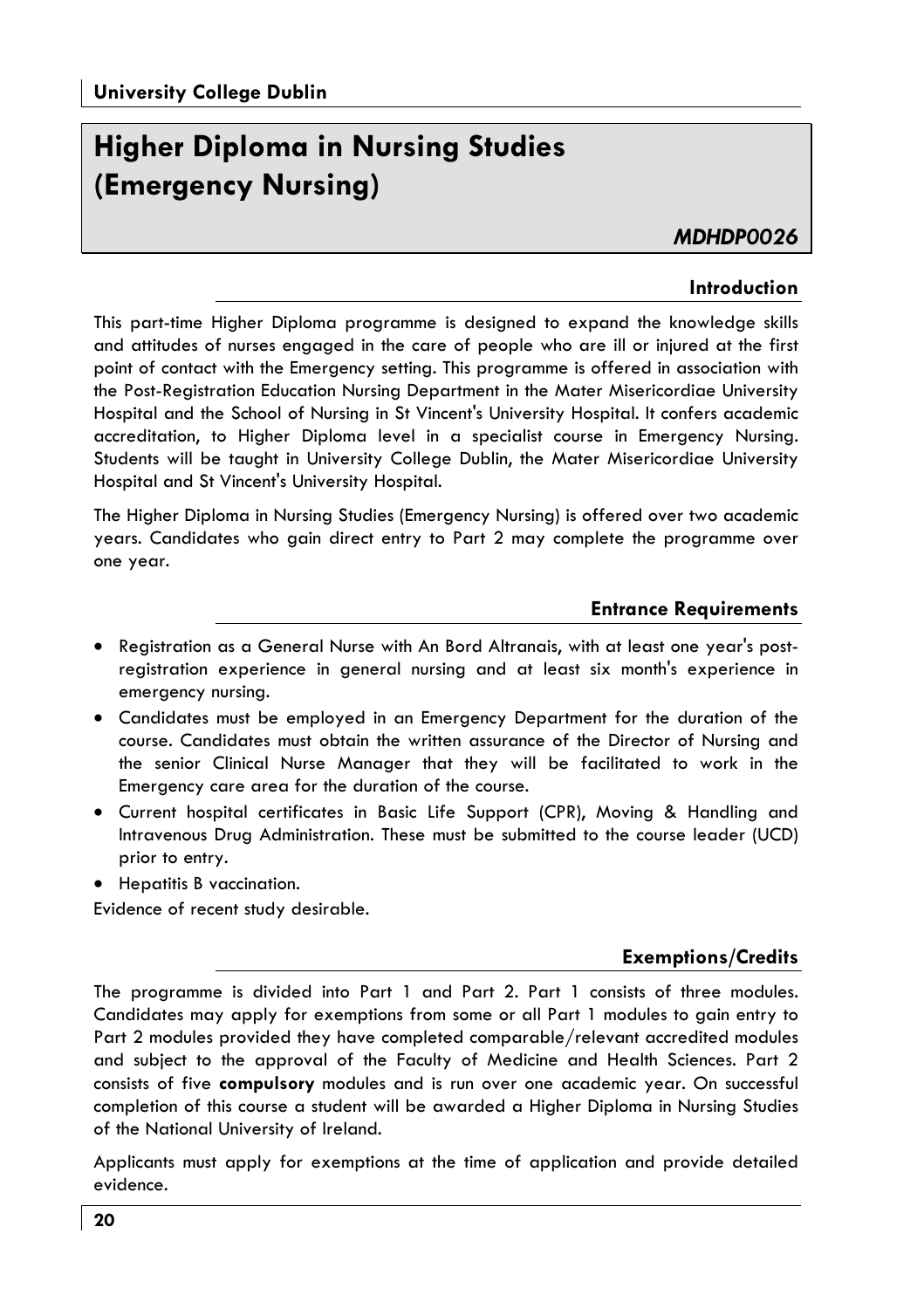### **Programme Content**

| Part I                                 | Part II                                         |  |
|----------------------------------------|-------------------------------------------------|--|
| <b>3 Core Modules</b>                  | 5 Compulsory Modules                            |  |
|                                        | (2 Core + 3 Specialist + Clinical Assessment)   |  |
| Nursing Theory & Practice I (NURS      | Health Promotion & Health Education (NURS P412) |  |
| P411)                                  | Applied Research/Management/Clinical            |  |
| <b>Biological Sciences (NURS P184)</b> | Leadership (NURS P413)                          |  |
| Nursing Research (NURS P013)           | Care of the Acutely III Person (NURS P420)      |  |
|                                        | Care of the Specific Needs Person (NURS P421)   |  |
|                                        | Care of the Acutely Injured Person (NURS P422)  |  |
|                                        | Clinical Assessment (NURS P091)                 |  |

### **Clinical Placements**

Clinical learning, which is pursued in the normal programme of the student's work, is an essential aspect of this programme. Students are expected to apply theoretical knowledge as part of their clinical practice for the duration of the programme. In addition some specialist clinical placements are provided in the programme, where students are required to complete consolidation placements. Students must meet all clinical placement and assessment requirements.

### **Examinations**

All modules of the programme must be completed within three years following the commencement of the course. Assessment is by course work and/or end of module examination. Course work is undertaken throughout the programme. University examinations normally take place in Winter, Summer and Autumn.

### **Award**

On successful completion of the programme a student will be awarded a Higher Diploma in Nursing Studies (Emergency Nursing). This is a Higher Diploma of the National University of Ireland.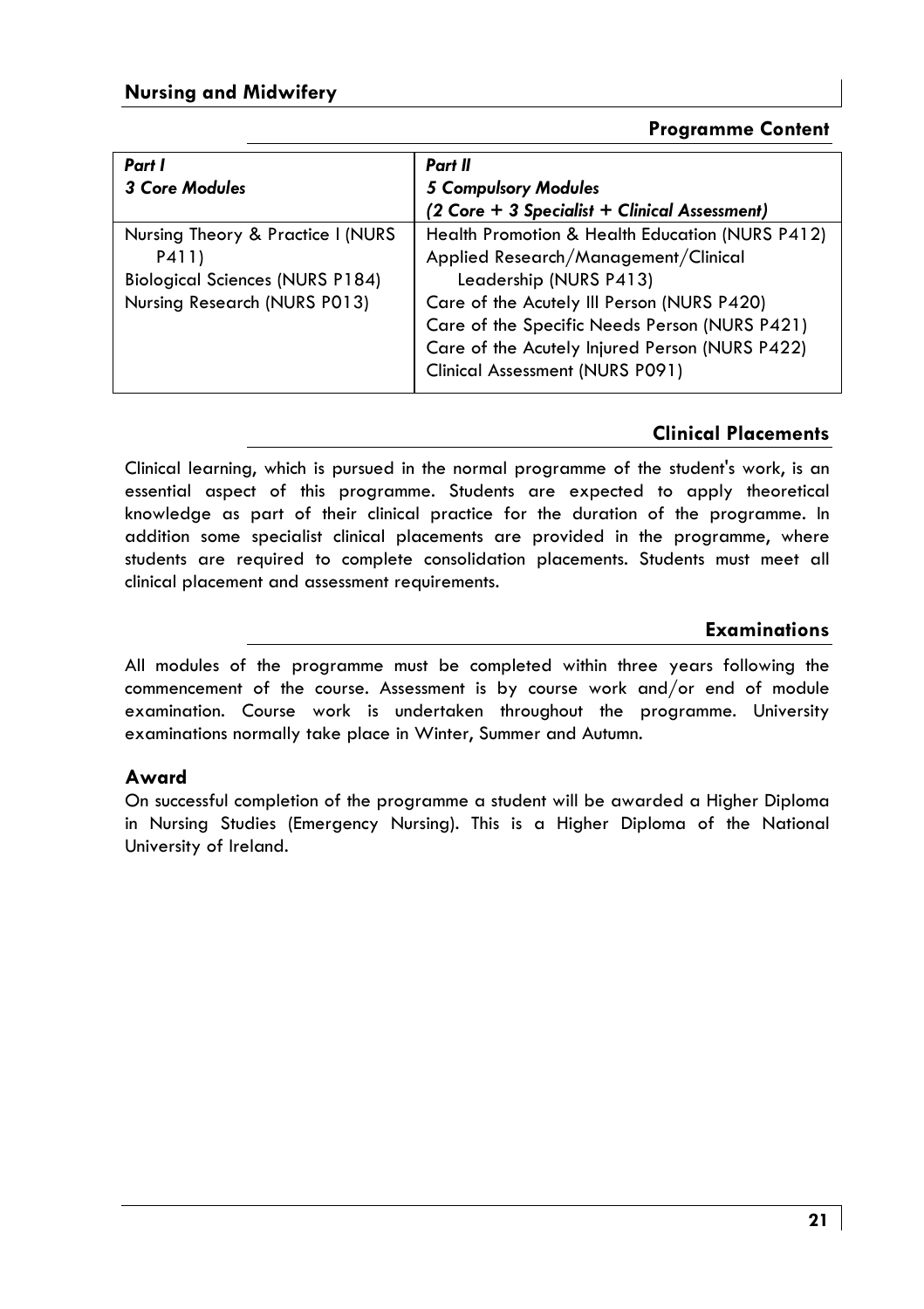### **Higher Diploma in Nursing Studies (Critical Care Nursing)**

### *MDHDP0046*

#### **Introduction**

This Higher Diploma programme is designed to expand the knowledge and skills of nurses engaged in the care of people within the critical care environment. The programme is offered in association with the Post Registration Education Nursing Department at the Mater Misericordiae University Hospital and the Centre for Nurse Education at Saint Vincent's University Hospital. Within the Higher Diploma in Nursing Studies (Critical Care Nursing) programme there are two pathways – cardiovascular nursing and intensive care nursing. Students will be taught in University College Dublin, the Mater Misericordiae University Hospital and St Vincent's University Hospital. Clinical placements will also be facilitated in the Blackrock Clinic and the Mater Private Hospital.

The Higher Diploma in Nursing Studies (Critical Care Nursing) is offered over two academic years. Candidates who gain direct entry to Part 2 may complete the programme over one academic year.

### **Entrance Requirements**

Applicants should be registered as a General Nurse with An Bord Altranais and have a minimum of one year's post-registration nursing experience.

Candidates who undertake the cardiovascular pathway must be employed in a Coronary Care Unit, Cardiac Catheterisation Laboratory or a Combined Coronary/Intensive Care Unit at the commencement and for the duration of the programme.

Candidates who undertake the intensive care pathway must be employed in an Intensive Care Unit or a Combined Intensive/Coronary Care Unit at the commencement and for the duration of the programme.

All candidates must provide documented evidence from the Director of Nursing that guarantees placement in an appropriate critical care unit for the duration of the programme.

### **Exemptions/Credits**

The programme is divided into Part 1 and Part 2. Part 1 consists of three modules, candidates may apply for exemptions from some or all Part 1 modules to gain entry to Part 2 modules provided they have completed comparable/relevant accredited modules and subject to the approval of the Faculty of Medicine and Health Sciences. Part 2 consists of five **compulsory** modules and is run over one academic year. On successful completion of this course a student will be awarded a Higher Diploma in Nursing Studies of the National University of Ireland.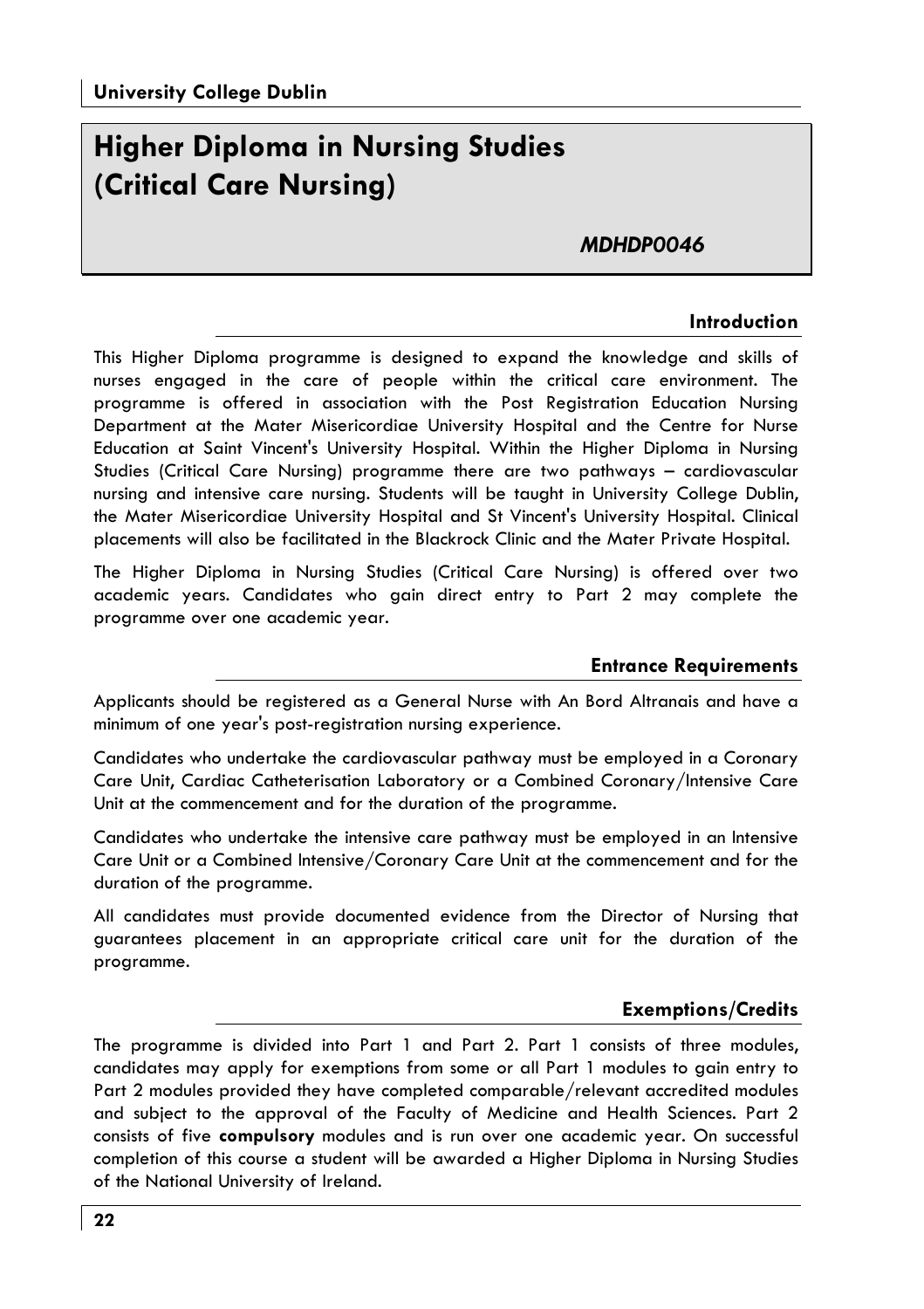### **Examinations**

All modules of the programme must be completed within three years of the commencement of the course. Assessment is by course work and/or end of module examinations. Course work is undertaken throughout the programme. University examinations normally take place in Winter, Summer and Autumn.

### **Programme Content**

| Part I                                                                                                                    | Part II                                                                                                                                                                                                                                                                                                                                                                            |  |
|---------------------------------------------------------------------------------------------------------------------------|------------------------------------------------------------------------------------------------------------------------------------------------------------------------------------------------------------------------------------------------------------------------------------------------------------------------------------------------------------------------------------|--|
| 3 Core Modules                                                                                                            | 5 Compulsory Modules                                                                                                                                                                                                                                                                                                                                                               |  |
|                                                                                                                           | (2 Core + 3 Specialist + Clinical Assessment                                                                                                                                                                                                                                                                                                                                       |  |
| Nursing Theory and Practice I<br>(NURS P411)<br>Nursing Research (NURS P013)<br><b>Biological Sciences</b><br>(NURS P184) | (CV) Cardiovascular Nursing Option MDHDP0046<br>Health Promotion & Health Education (NURS P412)<br>Applied Research, Management and Clinical<br>Leadership (NURS P413)<br>Nursing Theory & Practice III (NURS P426)<br>Nursing Theory & Practice IV (NURS P427)<br>Nursing Theory & Practice VIII (NURS P428)                                                                      |  |
|                                                                                                                           | Clinical Assessment (NURS P073)<br>(IC) Intensive Care Nursing Option MDHDP0039<br>Health Promotion & Health Education (NURS P412)<br>Applied Research, Management and Clinical<br>Leadership (NURS P413)<br>Nursing Theory & Practice V (NURS P423)<br>Nursing Theory and Practice VI (NURS P424)<br>Nursing Theory & Practice VII (NURS P425)<br>Clinical Assessment (NURS P073) |  |

### **Clinical Placements**

Clinical learning is an essential aspect of this programme. Clinical learning outcomes in association with a clinical competence assessment form an integral part of this programme. In addition clinical teaching placements are facilitated concurrently with specialist modules. All clinical requirements must be completed before the Higher Diploma in Nursing Studies (Critical Care Nursing) can be awarded.

### **Award**

On successful completion of the programme a student will be awarded a Higher Diploma in Nursing Studies (Critical Care Nursing). This is a Higher Diploma of the National University of Ireland.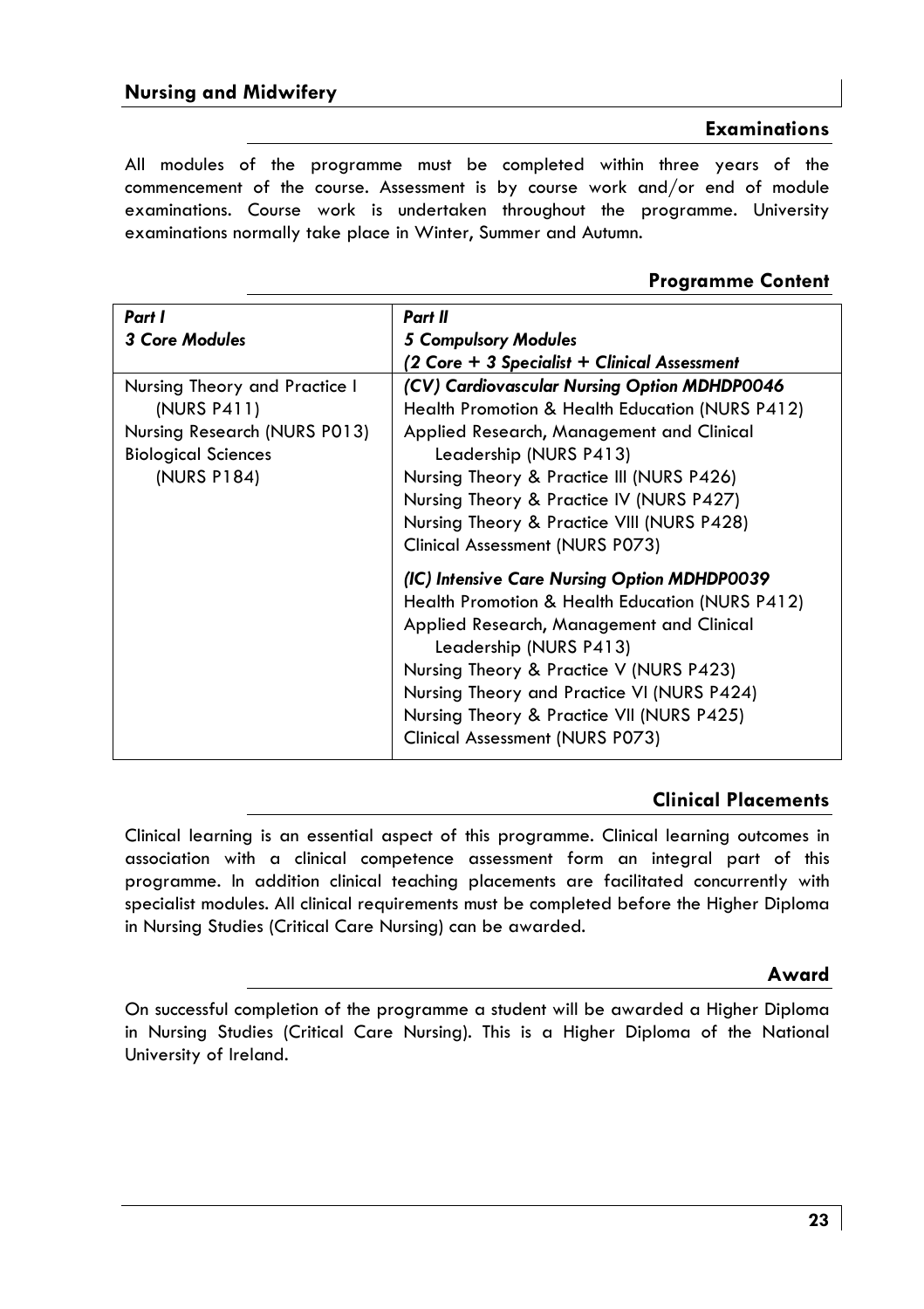### **Higher Diploma in Nursing Studies (Sick Children's Nursing)**

*MDHDP0024 & MDHDP0025* 

### **Introduction**

This Higher Diploma in Nursing Studies is designed for Registered Nurses and extends over a seventy-eight week period. It is offered in association with Our Lady's Hospital for Sick Children, Crumlin and The Children's University Hospital, Temple Street.

### **Entrance Requirements**

### **A General Education**

Matriculation (NUI regulations, which include faculty approval for admission under mature student regulations). Leaving Certificate in six subjects.

### **B Registration or eligibility for Registration as a Nurse with An Bord Altranais.**

### **Aim of the Programme**

This programme prepares nurses to care for sick children. The student undertaking this programme will gain experience in clinical settings where adaptation to rapidly changing environments will facilitate the style of activity and decision making required for professional practice. The experience will be supervised and co-ordinated by appropriately qualified and experienced nurses responsible for creating, maintaining and developing a supportive environment which optimises care and education. Designated clinical practice areas will be selected that provide appropriate family centred care; that embrace the programme philosophy, and are supportive of student education and life-long learning.

#### **Exemptions**

It is possible to gain exemptions from part of the programme on the basis of comparable study. All exemptions are at the discretion of the Faculty of Medicine and Health Sciences and applicants must apply for exemption at the time of application.

### **Programme Content**

### **Module 1 Child and Family Centred Nursing NURS P281**

Unit 1 Evolution of Sick Children's Nursing

Unit 3 Introduction to Acute Child Health Services

Unit 2 Health and Safety in the Provision of Acute Child Health Services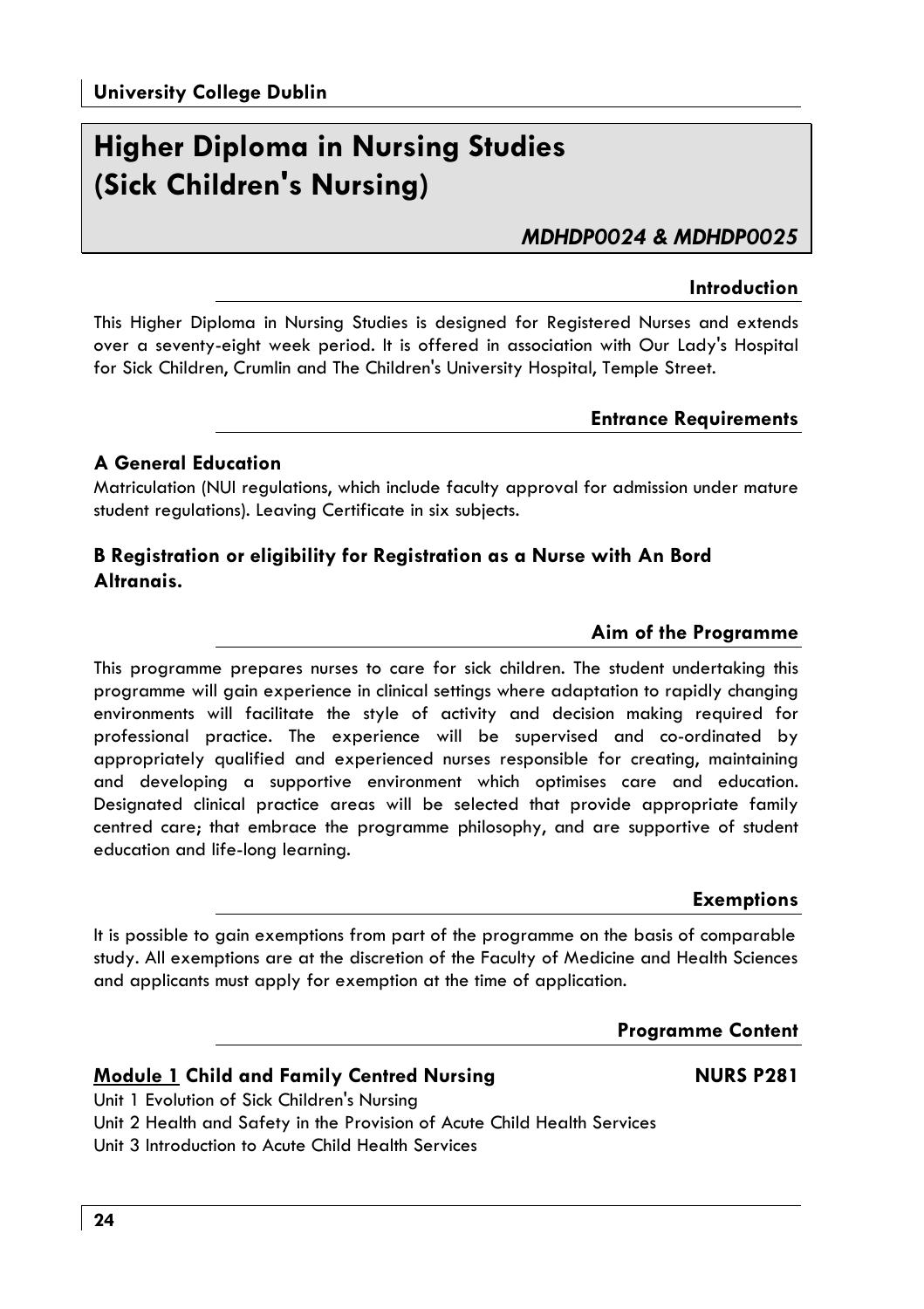### **Nursing and Midwifery Module 2 Theoretical Foundations of Sick Children's Nursing NURS P282**  Unit 1 Nursing Models and The Systematic Approach to Nursing Care Unit 2 Reflective Practice **Module 3 Research NURS P013** The research process The literature review and theoretical framework Introduction to research designs Data collection methods Ethical issues in nursing research Rigour in research Data analysis Searching the databases CINAHL/Synergy/Electronic Journals **Module 4 Child And Family Health Promotion NURS P283** Health promotion, education and protection Models of health promotion Factors affecting child and family health Factors affecting foetal and maternal health The healthy newborn/infant/child Microbiology/infection control Normal growth and development Teaching and learning in the clinical setting Education and empowerment of children & families in achieving optimum health **Module 5** The Child With Health Care Needs NURS P284 The high risk newborn infant The child undergoing anaesthesia/surgery The child with chronic illness/disability The child with altered respiratory function The dying child **Module 6 The Child With Special Health Care Needs 1 NURS P285**  Unit 1 Applied Anatomy and Physiology Unit 2 Sick Children's Nursing 1 Unit 3 Applied Pharmacology **Module 7 The Child With Special Health Care Needs 2 NURS P286**  Unit 1 Applied Anatomy and Physiology Unit 2 Sick Children's Nursing 2 Unit 3 Applied Pharmacology **Module 8** Social and Behavioural Sciences NURS P287 The child and family in society Social policy and social administration Developmental psychology in infancy, childhood and adolescence Communication skills The child with altered psychological/psychiatric function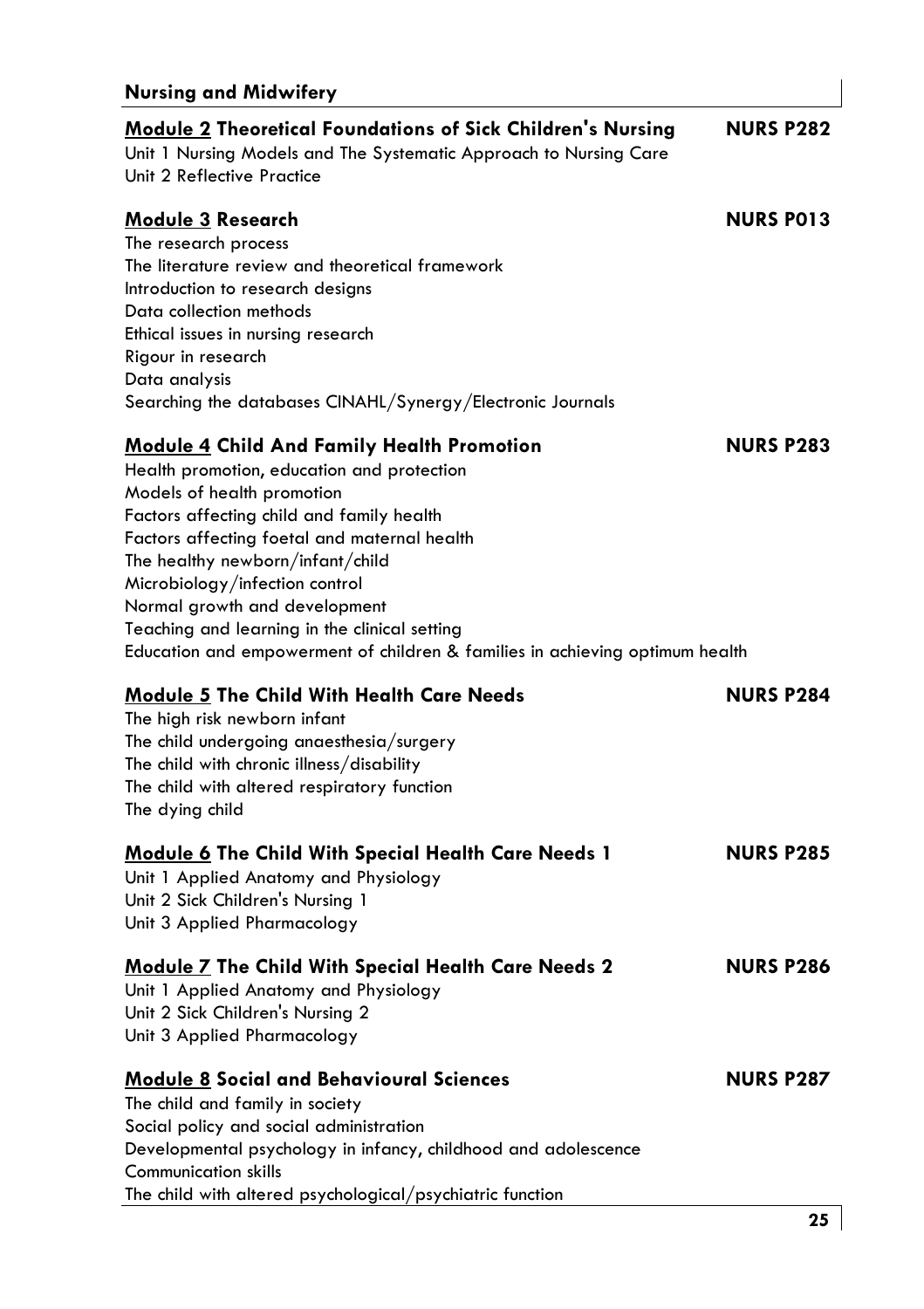### **University College Dublin**

### **Module 9 The Child With Health Care Needs 3 NURS P288**

The child with a communicable disease The child with a critical illness The child with altered hepatic illness The child with genetic and metabolic disorders The child with cancer The child with multiple systems disorder The child with an eye disorder The child with an ear, nose or throat disorder The child with special needs related to visual/auditory/cognitive impairment The child/family experiencing terminal illness/death and bereavement

### **Module 10 Professional and Contemporary Issues in Child Health NURS P289**

Legal aspects of sick children's nursing Ethical issues in sick children's nursing Professional issues in sick children's nursing Management issues in sick children's nursing practice Child health team membership, roles, responsibilities and boundaries

**Award** 

The programme includes both theoretical and clinical work. Students who have met the Higher Diploma Examination criteria set by University College Dublin will be awarded a Higher Diploma in Nursing Studies (Sick Children's Nursing). This is a Higher Diploma of the National University of Ireland. Successful completion of the programme enables students to register as Sick Children's Nurses (RSCN) with An Bord Altranais.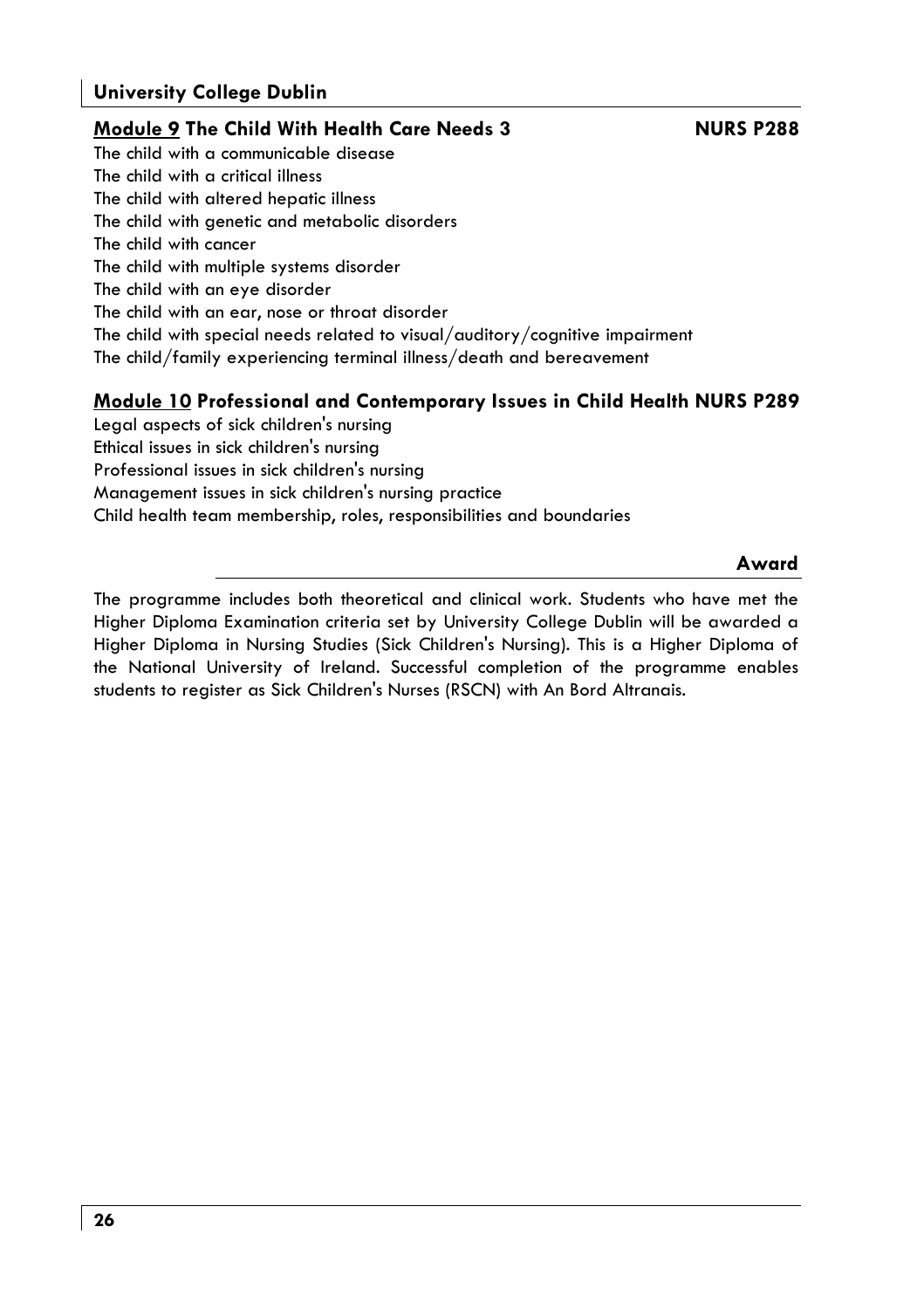### **Higher Diploma in Nursing Studies (Diabetes Nursing)**

### *MDHDP0020*

### **Introduction**

This Higher Diploma programme is offered in association with the post-registration Nurse Education Department at the Mater Misericordiae University Hospital. It will give academic accreditation to Higher Diploma level to a specialist course in Diabetes Nursing. Students attend University College Dublin and the Mater Misericordiae University Hospital for theoretical instruction. Structured clinical placements are facilitated at the Mater Misericordiae Hospital

The Higher Diploma in Nursing Studies (Diabetes Nursing) is offered over two academic years. Candidates who gain direct entry to Part 2 may complete the programme over one year.

This Higher Diploma in Nursing Studies (Diabetes Nursing) programme is designed to expand the knowledge and skills of nurses engaged in the care of persons with Type 1 and Type 2 Diabetes, and persons with related health problems and needs.

### **Entrance Requirements**

Applicants should be registered as a general Nurse with An Bord Altranais, with a minimum of one year's post-registration experience. In addition, candidates must be engaged in the care of persons with diabetes at commencement and for the duration of the programme.

### **Exemptions**

The programme is divided into Part 1 and Part 2. Part 1 consists of three modules, candidates may apply for exemptions from some or all Part 1 modules to gain entry to Part 2 modules provided they have completed comparable/relevant accredited modules and subject to the approval of the Faculty of Medicine and Health Sciences. Part 2 consists of five compulsory modules and a Clinical Assessment. On successful completion of the programme, a student will be awarded a Higher Diploma in Nursing Studies of the National University of Ireland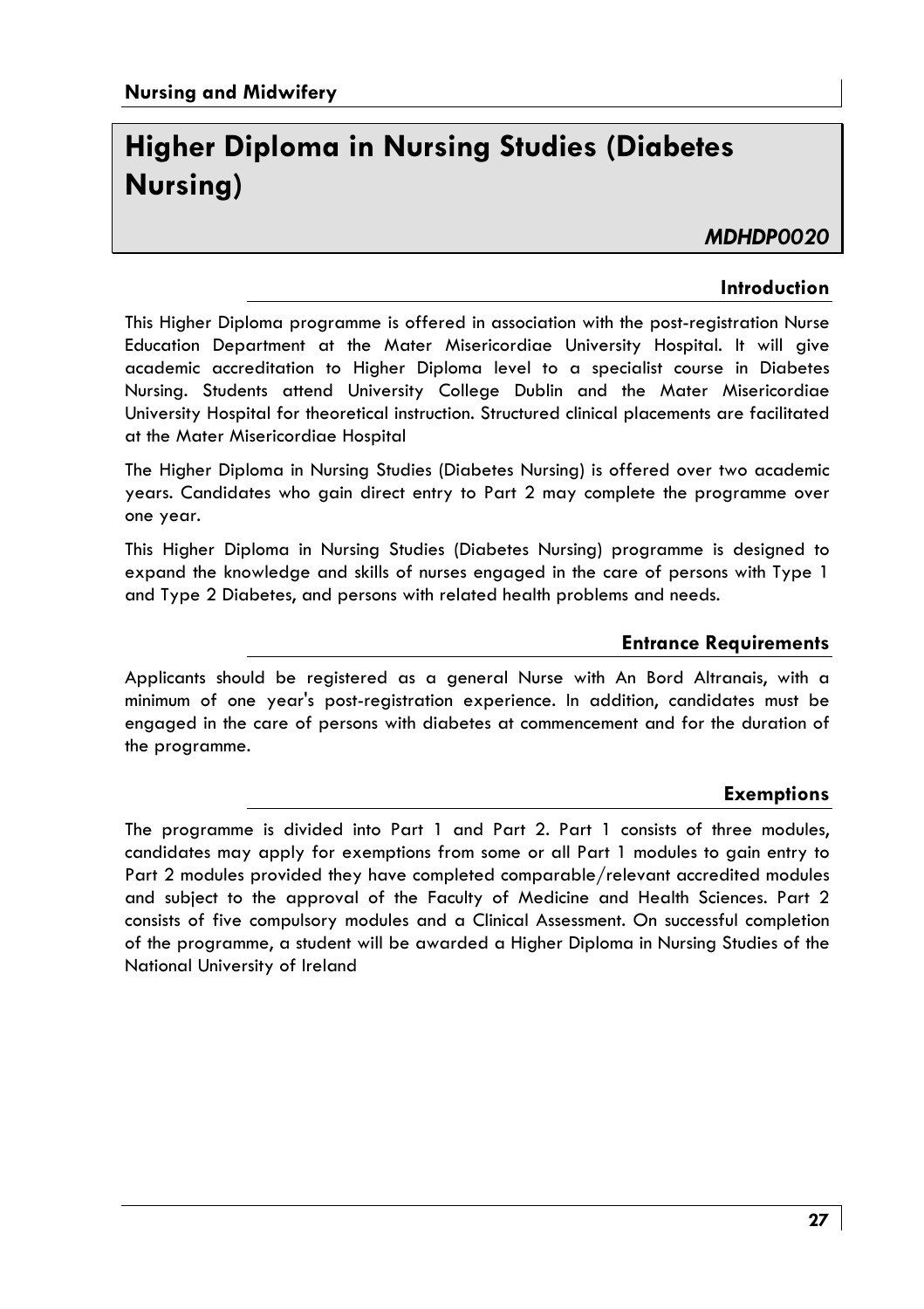### **Programme Content**

| Part 1<br><b>3 Core Modules</b>                                                                                      | Part II<br><b>5 Compulsory Modules</b><br>$(2 \text{ Core} + 3 \text{ Specialist} + \text{ Clinical})$<br>Assessment)                                                                                                                                                                                                                                                                    |
|----------------------------------------------------------------------------------------------------------------------|------------------------------------------------------------------------------------------------------------------------------------------------------------------------------------------------------------------------------------------------------------------------------------------------------------------------------------------------------------------------------------------|
| Nursing Theory & Practice 1<br>(NURS P411)<br><b>Biological Sciences (NURS P184)</b><br>Nursing Research (NURS P013) | <b>Health Promotion &amp; Health Education</b><br>(NURS P412)<br>Applied Research/Management/ Clinical<br>Leadership (NURS P413)<br>Nursing Theory & Practice III (Diabetes<br>Nursing) (NURS P415)<br>Nursing Theory & Practice IV (Diabetes<br>Nursing) (NURS P416)<br>Nursing Theory & Practice V (Diabetes<br>Nursing) (NURS P417)<br>Clinical Assessment (Pass/Fail) (NURS<br>P058) |

### **Examinations**

All modules of the programme must be completed within three years following the commencement of the course. Assessment is by course work and /or end of module examinations. Course work is undertaken throughout the programme. University Examinations normally take place in Winter, Summer and Autumn.

### **Clinical Learning**

Clinical learning is an essential part of this programme. Students are expected to apply theoretical knowledge as part of their clinical practice for the duration of the programme. Students are required to complete learning outcomes on consolidation placement in their own respective hospital. Foundation supernumerary clinical placements will be facilitated concurrently with specialist modules. All clinical requirements must be completed before the Higher Diploma in Nursing Studies (Diabetes Nursing) can be awarded.

### **Award**

On successful completion of the programme, a student will be awarded a Higher Diploma in Nursing Studies (Diabetes Nursing). This is a Higher Diploma of the National University of Ireland.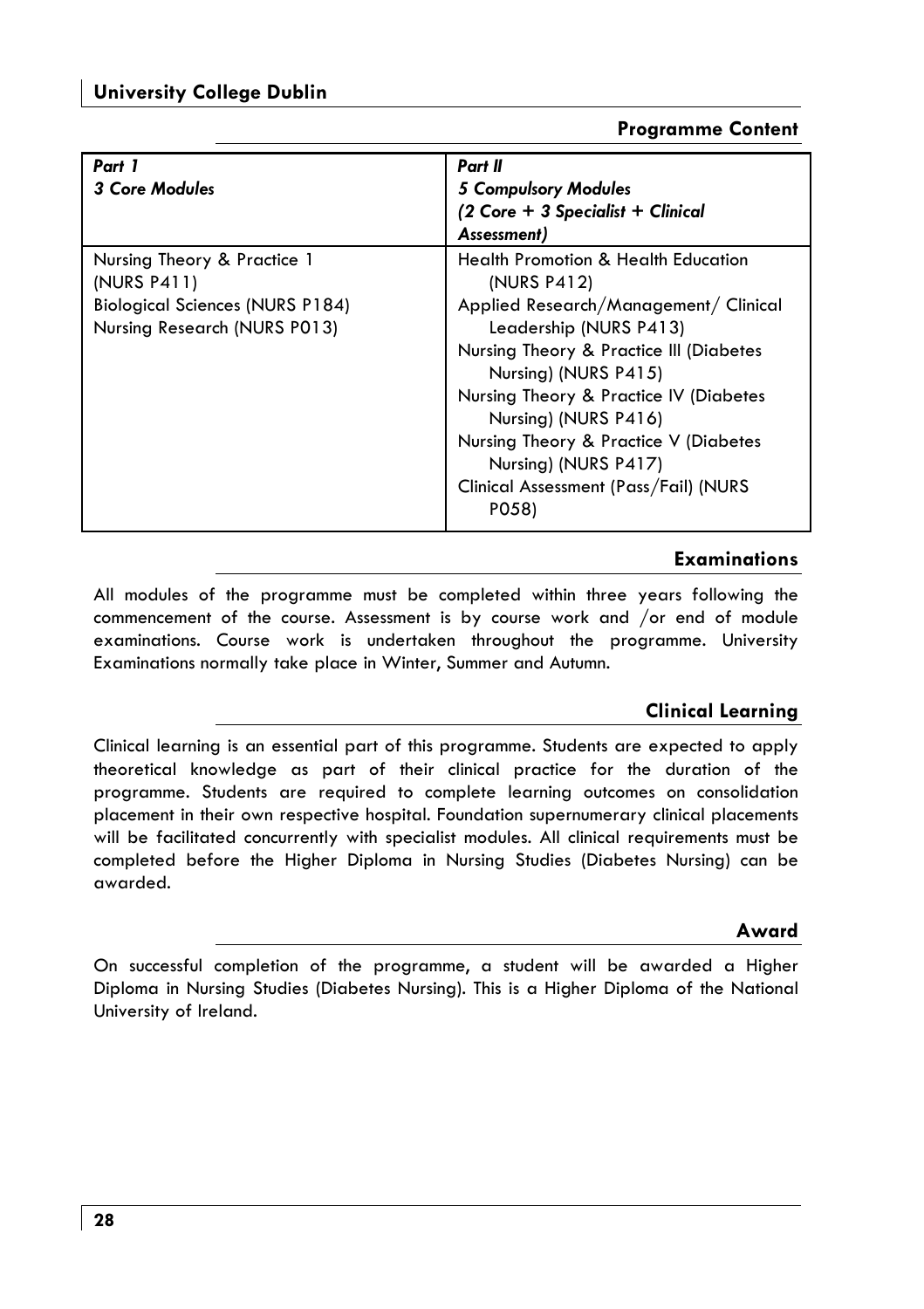### **Higher Diploma in Nursing Studies (Oncology Nursing)**

### *MDHDP0014*

### **Introduction**

This programme is designed to expand the knowledge and skills of nurses engaged in the care of people with cancer. The course is designed for registered nurses and is based on the prior learning of registered nurses. All nurses entering the programme must have at least completed a three-year programme leading to registration as a nurse with An Bord Altranais. The course serves to enhance nursing knowledge, building on existing theory in order to enhance and promote excellence in nursing practice. Applicants must be involved in caring for people with cancer for the duration of the programme. The Higher Diploma in Nursing Studies (Oncology Nursing) is offered over two academic years. Candidates who gain direct entry to Part 2 may complete the programme over one year.

### **Entrance requirements**

- Registration with An Bord Altranais as a Registered Nurse/Registered Sick Children's Nurse
- Minimum of one year's post-registration experience.
- Candidates must be employed in an oncology unit or related cancer care setting at the time of application and for the duration of the programme.

### **Exemptions**

The programme is divided into Part l and Part II. Part l consists of three modules. Candidates may apply for exemptions from some or all Part l modules to gain entry to Part II modules provided they have completed comparable/relevant accredited modules and subject to the approval of the Faculty of Medicine and Health Sciences. Part II consists of five **compulsory** modules and is offered over one academic year. On successful completion of the course, a student will be awarded a Higher Diploma in Nursing Studies (Oncology Nursing) of the National University of Ireland.

### **Examinations**

All modules of the programme must be completed within three years following the commencement of the course. Assessment is by course work and/or end of module examinations. Course work is undertaken throughout the programme. University examinations normally take place in Winter, Summer and Autumn.

### **Clinical Learning**

Clinical learning is an essential part of this programme that is pursued in the normal course of the student's work. Students are expected to apply theoretical knowledge as part of their clinical practice for the duration of the programme.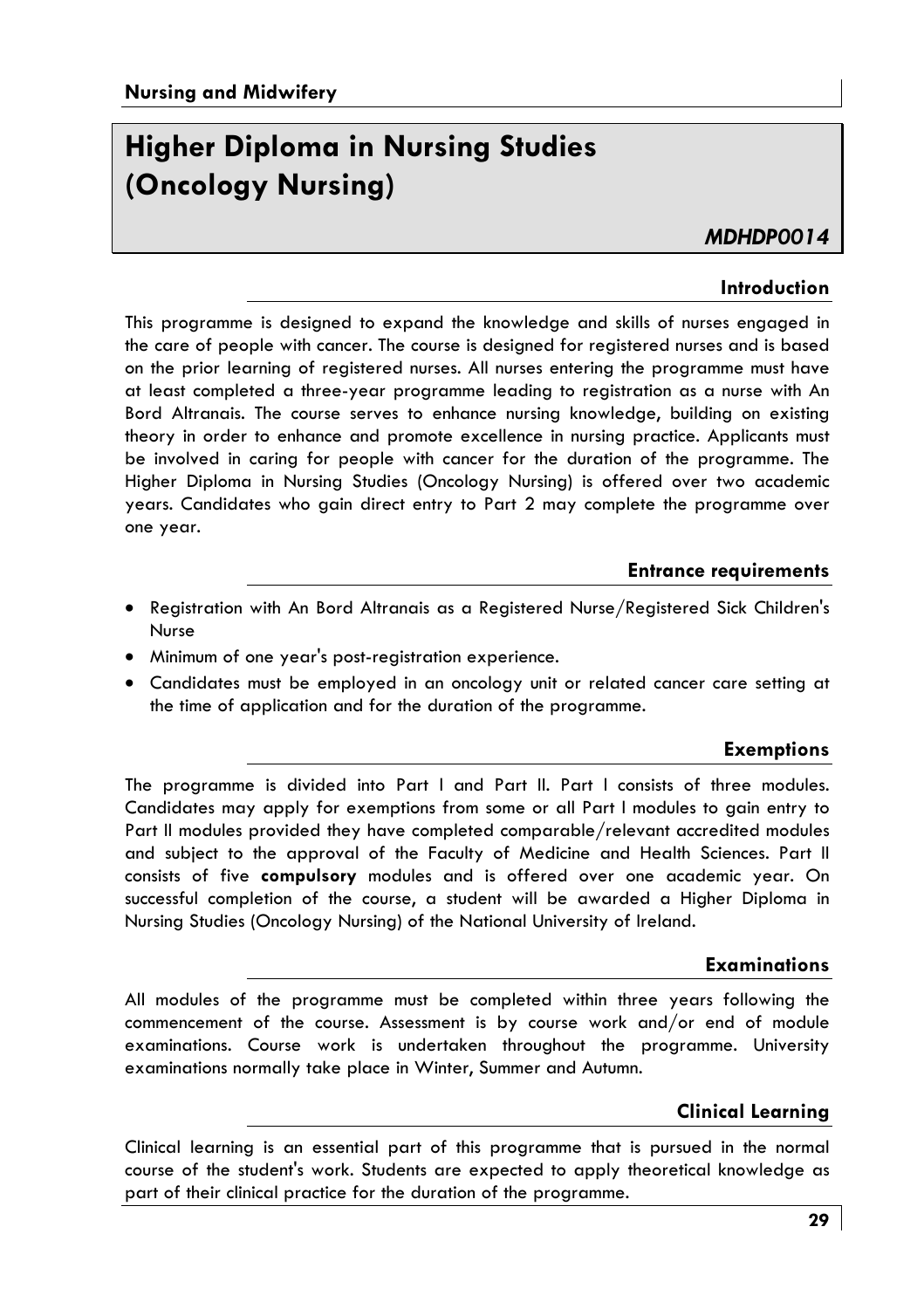### **Course Content**

| Part I                                                                 | Part II                                                                                                                                            |  |
|------------------------------------------------------------------------|----------------------------------------------------------------------------------------------------------------------------------------------------|--|
| 3 Core modules                                                         | 5 Compulsory modules                                                                                                                               |  |
|                                                                        | (2 Core + 3 Specialist + Clinical Assessment)                                                                                                      |  |
| Nursing Theory and Practice I (NURS<br>P411)                           | <b>Health Promotion and Health Education (NURS</b><br>P412)                                                                                        |  |
| Nursing Research (NURS P013)<br><b>Biological Sciences (NURS P184)</b> | Applied Research/Management/Clinical<br>Leadership (NURS P413)                                                                                     |  |
|                                                                        | Psycho-oncology Nursing (NURS P174)                                                                                                                |  |
|                                                                        | Nursing Theory & Practice III (Oncology) (NURS<br>P253                                                                                             |  |
|                                                                        | <b>Optional Modules</b>                                                                                                                            |  |
|                                                                        | Option I:                                                                                                                                          |  |
|                                                                        | Nursing Theory and Practice IV (Adult<br>Oncology)* (NURS P247)                                                                                    |  |
|                                                                        | Clinical Assessment (Adult Oncology)* (NURS<br>P248)                                                                                               |  |
|                                                                        | Option 2:                                                                                                                                          |  |
|                                                                        | Nursing Theory & Practice V (Breast Care)*<br>(NURS P249)                                                                                          |  |
|                                                                        | Clinical Assessment (Breast Care)** (NURS P250)                                                                                                    |  |
|                                                                        | Option 3:<br>Nursing Theory and Practice VI (Paediatric<br>Oncology)*** (NURS P251)<br>Clinical Assessment (Paediatric Oncology)***<br>(NURS P252) |  |

### **Clinical Placements**

Clinical learning is an essential aspect of this programme that is pursued in the normal process of the student's work. In addition, supernumerary placements are provided within the programme and some students may be required to complete consolidation placements. Students should be engaged in clinical practice on at least a half-time basis throughout the duration of the programme.

### **Award**

On successful completion of the programme a student will be awarded a Higher Diploma in Nursing Studies (Oncology Nursing). This is a Higher Diploma of the National University of Ireland.

<sup>\*</sup> Students undertake one optional subject plus their clinical placement in the appropriate specialty.

<sup>\*\*</sup> The Breast Care modules are offered in association with St Vincent's University Hospital and the Mater Misericordiae University Hospital

<sup>\*\*\*</sup> The Paediatric Oncology modules are offered in association with Our Lady's Hospital for Sick Children, Crumlin.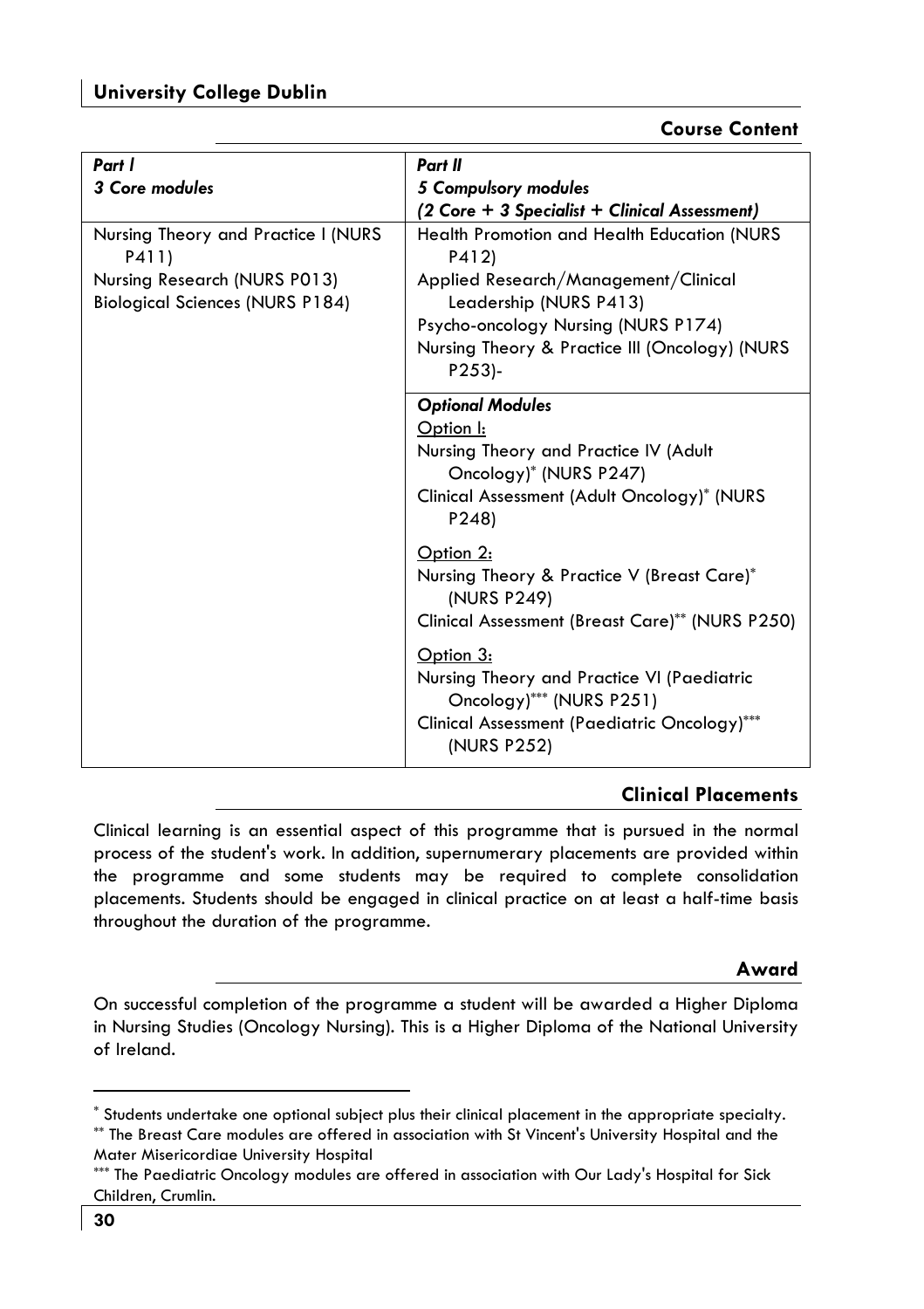### **Higher Diploma in Nursing Studies (Palliative Nursing)**

### *MDHDP0018*

### **Introduction**

This Higher Diploma programme is provided for registered nurses who wish to extend their knowledge of palliative nursing care. The programme is run in association with Our Lady's Hospice, Harold's Cross, Dublin and St Francis Hospice, Raheny, Dublin. The Higher Diploma in Nursing Studies (Palliative Nursing) is offered over two academic years. Candidates who gain direct entry to Part 2 may complete the programme over one year.

### **Entrance requirements**

Applicants should be registered with An Bord Altranais, as a general or psychiatric or mental handicap nurse, with a minimum of one year's post-registration experience. Current employment and employment for the duration of the programme must include palliative nursing.

The Higher Diploma in Nursing Studies (Palliative Nursing) **does not permit** applicants to work outside the area in which they are registered to practice by An Bord Altranais.

### **Exemptions**

The programme is divided into Part I and Part II. Part I consists of three modules. Candidates may apply for exemptions from some or all Part I modules to gain entry to Part II modules provided they have completed comparable/relevant accredited modules and subject to the approval of the Faculty of Medicine and Health Sciences. Part II consists of five **compulsory** modules and, on successful completion of the course, a student will be awarded a Higher Diploma in Nursing of the National University of Ireland.

### **Examinations**

All modules of the programme must be completed within three years of the commencement of the course. Assessment is by course work and/or end of module examinations. Course work is undertaken throughout the programme. University examinations normally take place in Winter, Summer and Autumn.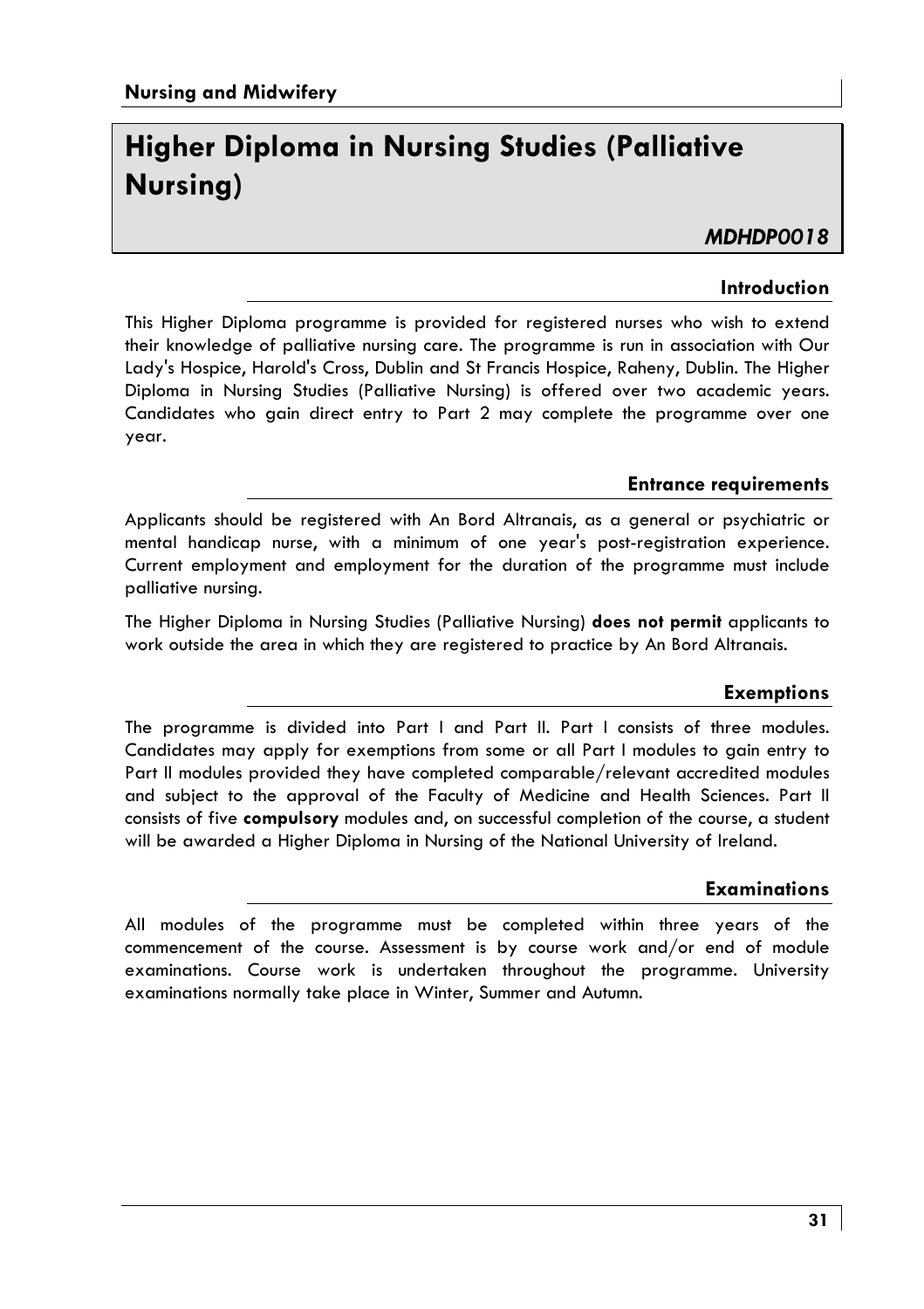### **Course Content**

| Part I                                | Part II                                                      |
|---------------------------------------|--------------------------------------------------------------|
| 3 Core modules                        | <b>Compulsory Modules</b>                                    |
|                                       | $(2 \text{ core} + 3 \text{ specialist} + \text{ Clinical})$ |
|                                       | Assessment)                                                  |
| NURS P411 Nursing Theory & Practice I | NURS P412 Health Promotion and Health                        |
| NURS P013 Nursing Research            | Education                                                    |
| <b>NURS P184 Biological Sciences</b>  | NURS P413 Applied Research,                                  |
|                                       | Management and Clinical Leadership                           |
|                                       | NURS P414 Symptom Management in                              |
|                                       | <b>Palliative Nursing Practice</b>                           |
|                                       | NURS P185 Psychosocial Context of                            |
|                                       | <b>Palliative Nursing</b>                                    |
|                                       | NURS P097 Health and Healing in                              |
|                                       | <b>Palliative Nursing</b>                                    |
|                                       | <b>NURS P049 Clinical Assessment</b>                         |

### **Clinical Placements**

Clinical learning is an essential part of this programme that is pursued in the normal course of the student's work. Students are expected to apply theoretical knowledge as part of their clinical practice for the duration of the programme. Specialised foundation supernumerary clinical placements will be facilitated concurrently with specialist modules. All clinical requirements must be completed before the Higher Diploma in Nursing Studies (Palliative Nursing) can be awarded.

### **Award**

On successful completion of the programme, a student will be awarded a Higher Diploma in Nursing Studies (Palliative Nursing). This is a Higher Diploma of the National University of Ireland.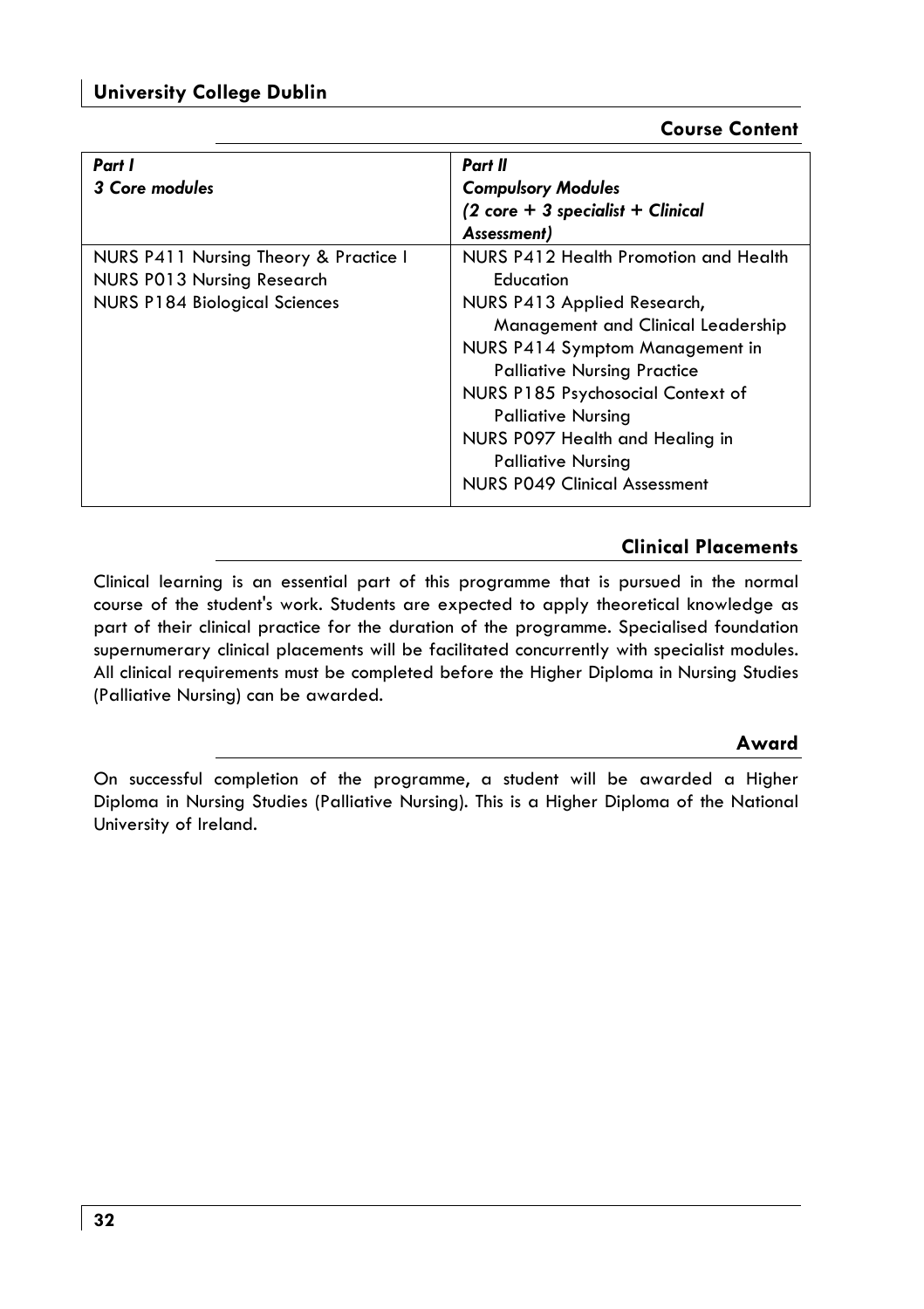### **Higher Diploma in Nursing Studies (Public Health Nursing)**

### *MDHDF0018*

The Higher Diploma in Nursing Studies (Public Health Nursing) programme is a full-time one-year programme for registered nurses or midwives. The programme aims to prepare registered nurses/midwives to function as effective community health nurses, by facilitating primary, secondary and tertiary health care. The overall philosophy of the programme is influenced by the concept of primary health care and the growing movement towards community care as the 'ideal' within the priorities of a health care system.

Students who are awarded the Higher Diploma are eligible for inclusion on the Public Health Nursing register by An Bord Altranais.

### **Venue and Length**

The programme will be held in University College Dublin, Earlsfort Terrace, with fieldwork placements in the community and other special health care settings.

It will extend over a full year (52 weeks), commencing in late September. Fieldwork placement will take place during each semester and an extended period of supervised practice (eight weeks) will take place between June and August.

Candidates will be assessed for eligibility by the School of Nursing and Midwifery prior to acceptance for the programme. Students may then seek sponsorship from Health Boards.

### **Entrance Requirements**

- (a) Professional education, RGN and RM.
- (b) Candidates must be registered with An Bord Altranais
- (c) Post-registration nursing or midwifery experience. This must include a minimum of one year's full-time (or equivalent) continuous management of patient/client care at ward/community level. Experience must have been within the previous three years: RGN and RM, with a minimum of one year's post-registration nursing experience, which must have been within the past three years.
- (d) Evidence of recent study (general and/or professional). Ideally this study should be assessed/accredited by a recognised academic institution.

### **Exemptions/Credits**

It is possible to gain exemptions from part of this programme on the basis of comparable prior study. Applicants must apply for exemptions at the time of application.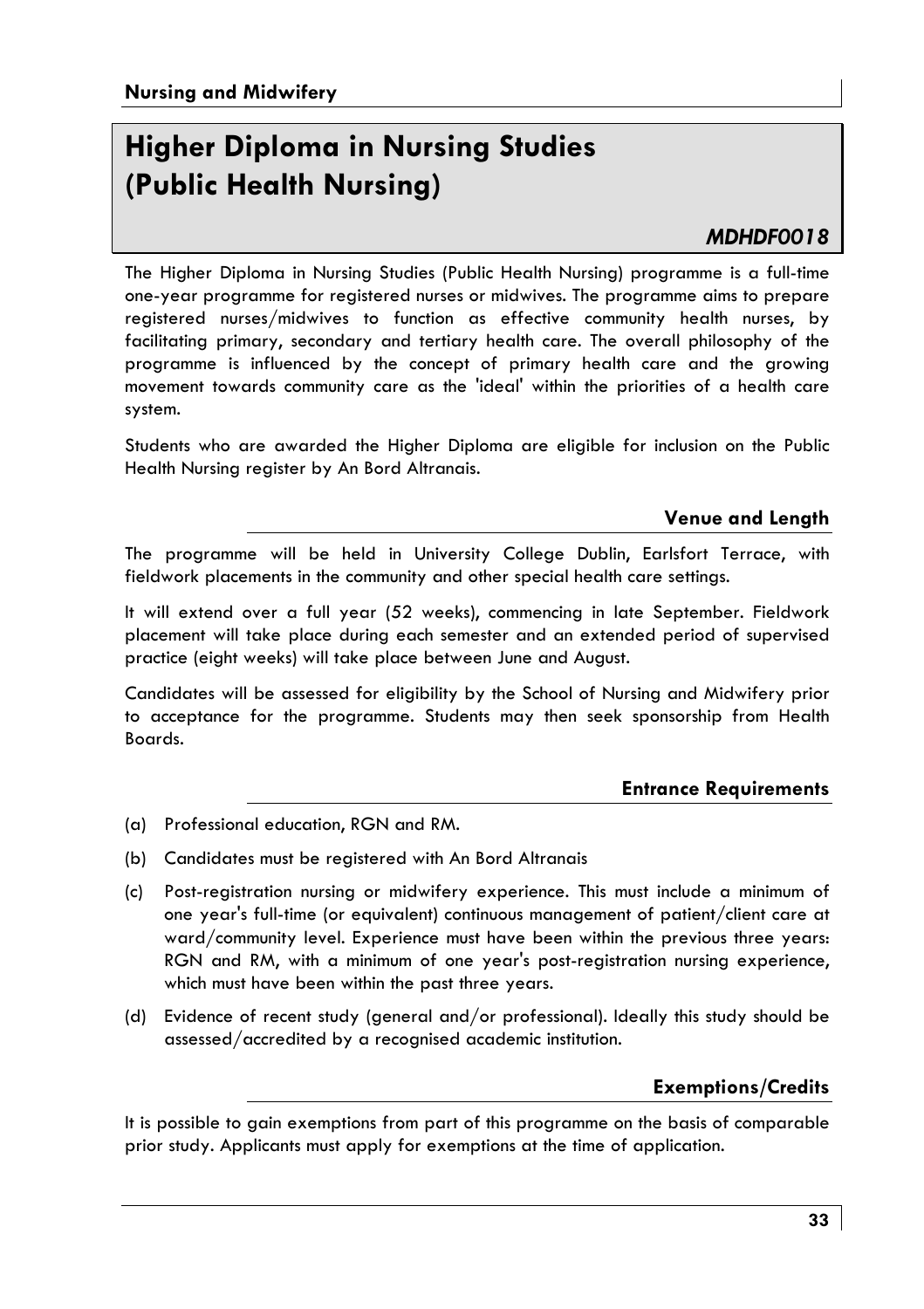### **University College Dublin**

### **Programme Content**  Nursing Theory and Practice I (Community Health Nursing) (NURS P186) Nursing Theory and Practice II (Community Health Nursing) (NURS P187) Nursing Theory and Practice III (Community Health Nursing) (NURS P188) Nursing Theory and Practice IV &V (Community Health Nursing) Part I (NURS P290) Nursing Theory and Practice IV & V (Community Health Nursing) Part II (NURS P291) Nursing Theory and Practice VI (Community Health Nursing) (NURS P037) Clinical Practice (NURS P036) Primary Health Care and Health Promotion (NURS P191) Epidemiology, Family and Social Policy, Public Health Policy (NURS P190) Nursing Research (NURS P013) Social and Behavioural Sciences (NURS P189) Applied Research, Management and Clinical Leadership (NURS P413) Nursing Research (NURS P013) Clinical Practice (NURS P039)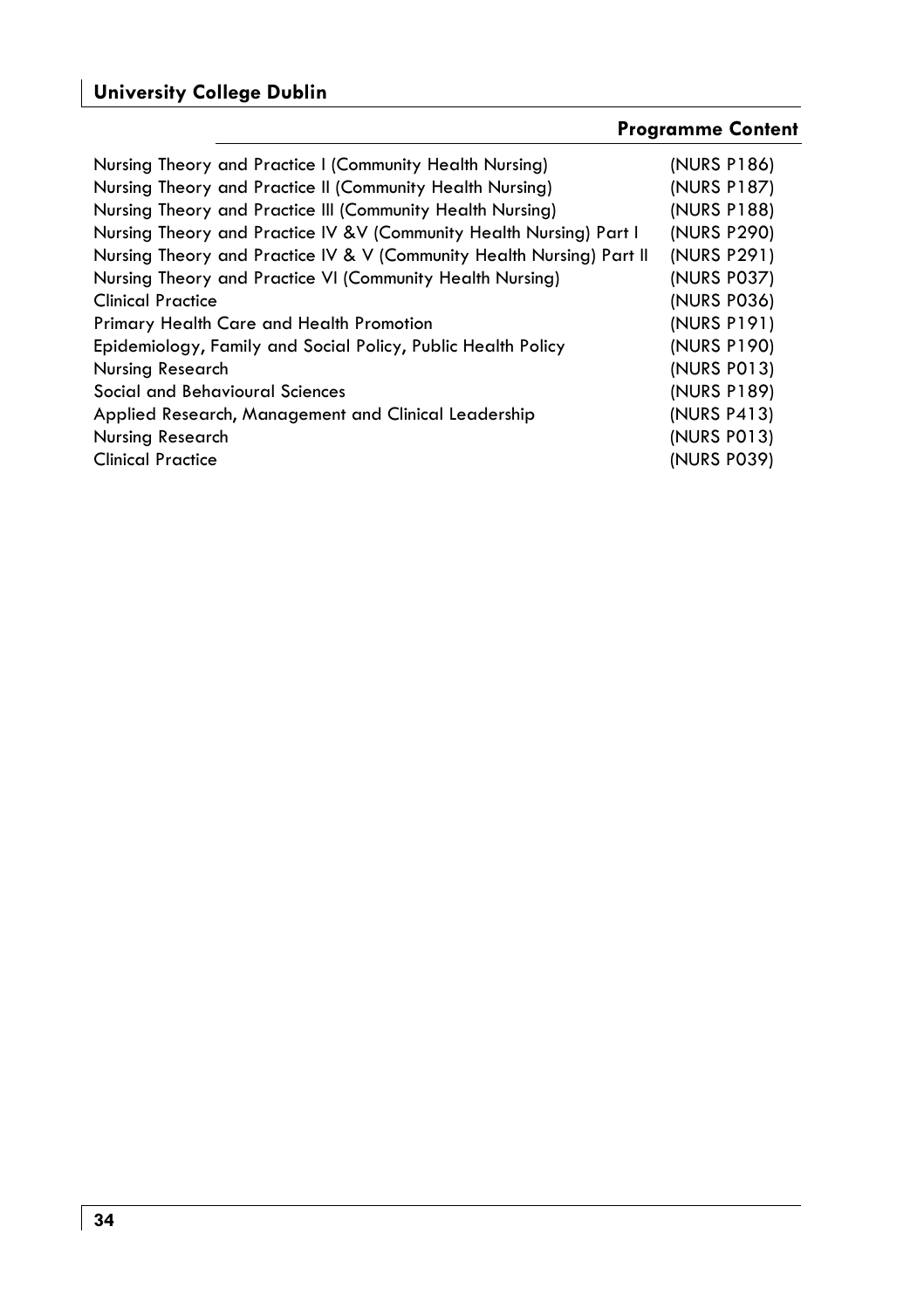### **Higher Diploma in Nursing Studies (Peri-Operative Nursing)**

*MDHDP0003* 

### **Introduction**

This Higher Diploma programme is provided for registered nurses who wish to extend their knowledge of peri-operative nursing care. The programme is run in association with The Mater Misericordiae University Hospital and St Vincent's University Hospital Dublin. The Higher Diploma in Nursing Studies (Peri-Operative Nursing) is offered over two academic years. Candidates who gain direct entry to Part 2 may complete the programme over one year.

### **Entrance requirements**

Applicants should be registered with An Bord Altranais as a general nurse. Applicants should have a minimum of two year's post-registration experience, of which one year has been spent in the operating theatre department (with a specified period in the area of anaesthesia/post-anaesthesia nursing, and in the area of pre-operative, intra-operative and post-operative nursing).

### **Exemptions**

The programme is divided into Part I and Part II. Part I consists of three modules. Candidates may apply for exemptions from some or all Part I modules to gain entry to Part II modules provided they have completed comparable/relevant accredited modules and subject to the approval of the Faculty of Medicine and Health Sciences. Part II consists of five compulsory modules and is run over one academic year. On successful completion of the course, a student will be awarded a Higher Diploma in Nursing of the National University of Ireland.

#### **Examinations**

All modules of the programme must be completed within three years of the commencement of the course. Assessment is by course work and/or end of module examinations. Course work is undertaken throughout the programme. University examinations normally take place in Winter, Summer and Autumn.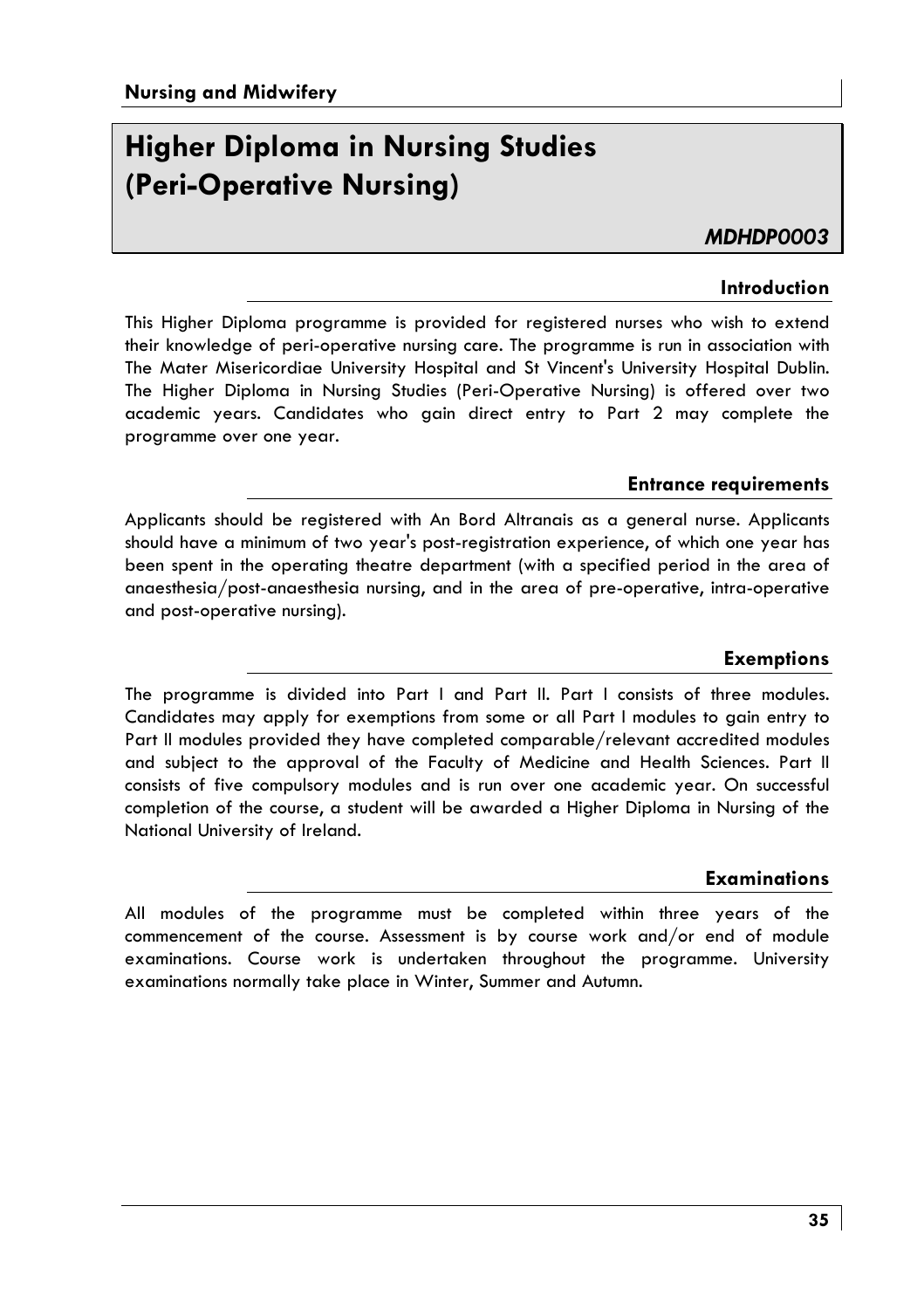### **Course Content**

| Part I                                                                                                            | Part II                                                                                                                             |
|-------------------------------------------------------------------------------------------------------------------|-------------------------------------------------------------------------------------------------------------------------------------|
| 3 core modules                                                                                                    | <b>5 Compulsory Modules</b>                                                                                                         |
|                                                                                                                   | $(2 \text{ core} + 3 \text{ specialist} + \text{ Clinical Assessment})$                                                             |
| Nursing Theory & Practice I (NURS P411)<br>Nursing Research (NURS P013)<br><b>Biological Sciences (NURS P184)</b> | <b>Health Promotion and Health Education</b><br>(NURS P412)<br>Applied Research, Management and Clinical                            |
|                                                                                                                   | Leadership (NURS P413)<br>Foundations of Anaesthetic and Operative<br>Nursing Care (NURS P432)                                      |
|                                                                                                                   | Intra-operative Nursing Care (NURS P433)<br>Anaesthetic and Recovery Nursing Care<br>(NURS P434)<br>Clinical Assessment (NURS P211) |

### **Clinical Placements**

Clinical learning is an essential part of this programme, which is pursued in the normal course of the student's work. Students are expected to apply theoretical knowledge as part of their clinical practice for the duration of the programme. All clinical requirements must be completed before the Higher Diploma in Nursing Studies can be awarded.

### **Award**

On successful completion of the programme a student will be awarded a Higher Diploma in Nursing Studies (Peri-operative Nursing). This is a Higher Diploma of the National University of Ireland.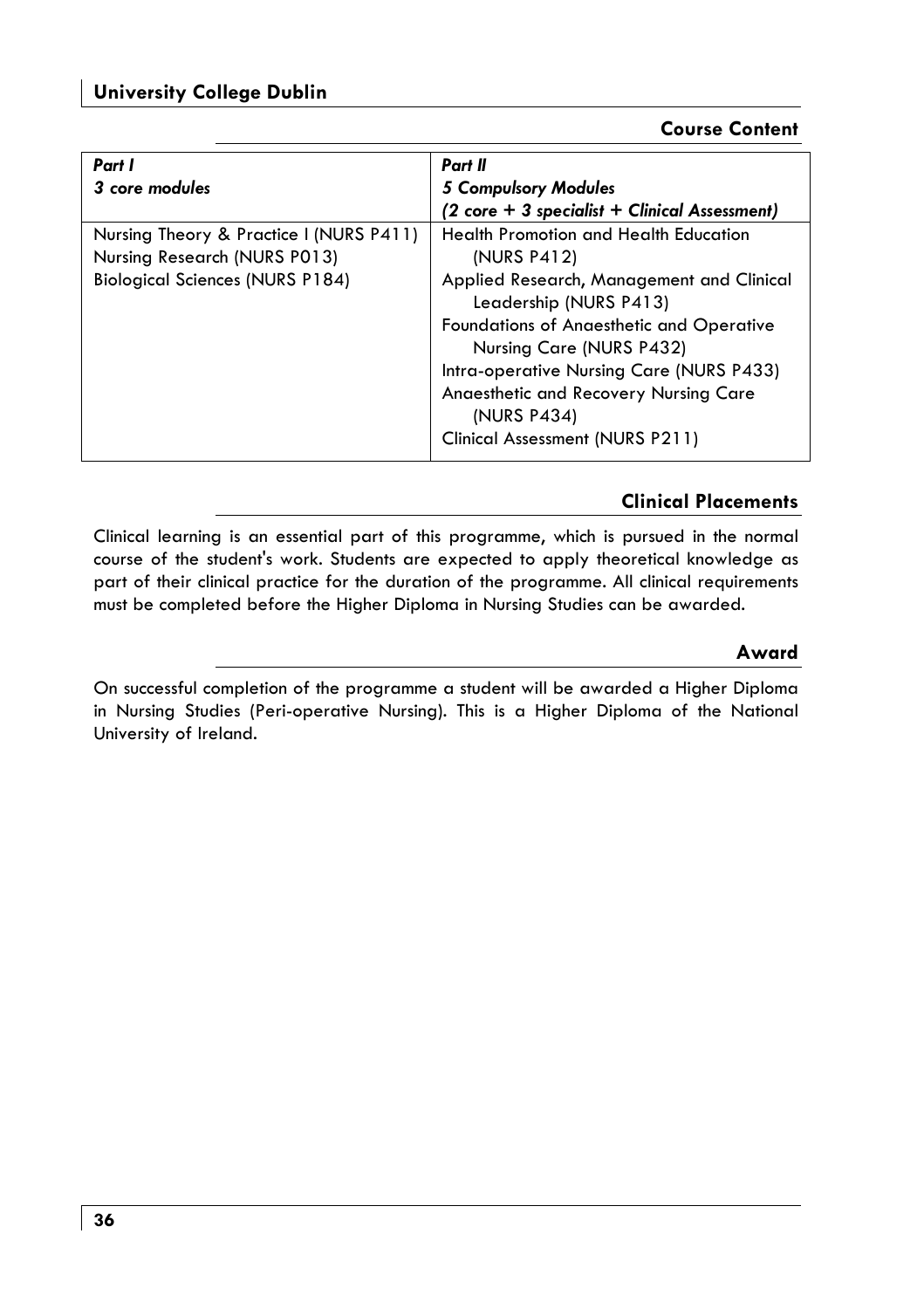### **Higher Diploma in Nursing Studies (Clinical Practice)**

### *MDHDP0042*

### **Introduction**

The Higher Diploma in Nursing Studies (Clinical Practice) programme is aimed at advancing the registered nurse's repertoire of knowledge and skills for clinical nursing practice in the care of persons with a variety of health-related problems, within a variety of specialist care settings and contexts (see specialist strand modules). Each distinct strand of the Higher Diploma in Nursing Studies (Clinical Practice) programme is aimed at preparing nurses to provide a specialist nursing service within their chosen field of nursing and health care. The programme is offered in partnership with a number of affiliated health care institutions, including the Mater Misericordiae University Hospital, St Vincent's University Hospital, Our Lady's Hospice, Harold's Cross, Our Lady's Hospital for Sick Children, Crumlin, the Children's University Hospital, Temple Street and the National Rehabilitation Hospital, Dun Laoghaire.

The Higher Diploma in Nursing Studies (Clinical Practice) is offered over two academic years. Candidates who gain direct entry to Part 2 may complete the programme over one year.

### **Aim of Programme**

The Higher Diploma programme is designed to expand the knowledge and skills of nurses engaged in the care of people within the chosen area of study.

### **Entrance Requirements**

The following are the general entry requirements for the Higher Diploma in Nursing Studies (Clinical Practice):

Applicants must:

- be entered onto the appropriate division of the Nurses' Register maintained by An Bord Altranais
- have at least one year's post-registration experience
- be currently employed in clinical nursing practice
- be employed in the specialist nursing discipline for the duration of the programme.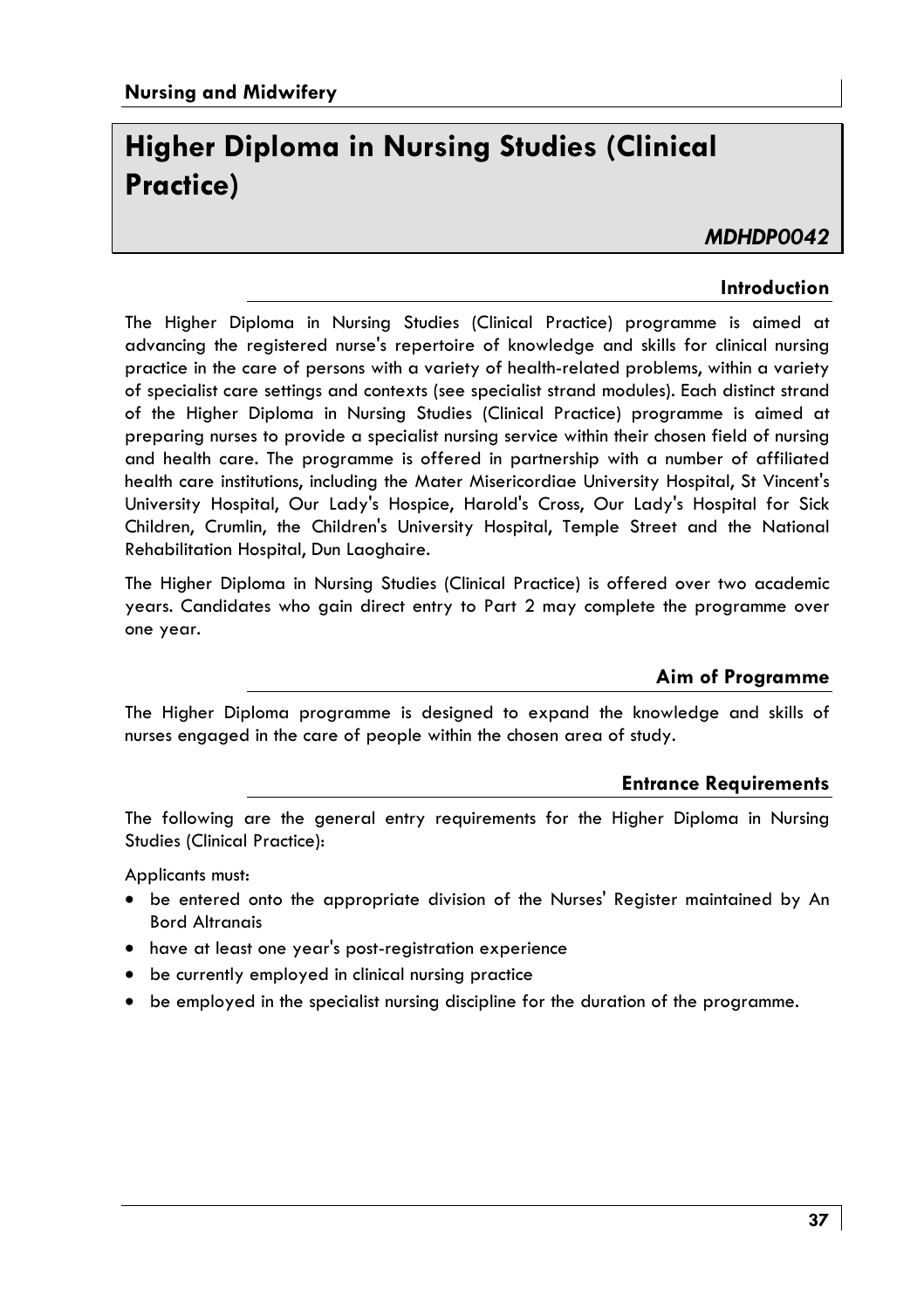### **University College Dublin**

### **The following additional entry requirements apply to specialist strands as follows:**

#### *Gastroenterology Nursing*

• Applicants should have at least six months' experience in Gastroenterology nursing

#### *Gerontological Nursing*

• Applicants should be registered as an RGN, RPN or RNMH. The strand prepares applicants to work only in the area in which they are registered.

#### *Rehabilitation Nursing in Acquired Brain Injury*

• Applicants should have at least six months' experience in Neurological or Neurological Rehabilitation Nursing.

#### *Rehabilitation Nursing in Spinal Cord Dysfunction*

• Applicants should be at least six months' experience in Spinal Injury or Spinal Rehabilitation Nursing

#### *Renal Nursing*

- Preference will be given to candidates with previous Renal nursing experience
- Applicants must be currently employed in a Renal unit, in which dialysis facilities are available. Applicants who do not meet this requirement will be required to complete additional clinical placements, as indicated by the Course Director.

#### *Rheumatology Nursing*

• Applicants should have at least six months' experience in Rheumatology Nursing.

#### *Pain Management*

• Applicants should be registered as a general nurse. Applicants must be working in clinical practice incorporating Pain Management in client care.

#### *Paediatric Critical Care Nursing*

- Applicants should be registered as an RSCN, RSCN/RGN with a minimum of one year's experience in Paediatric Nursing.
- Applicants registered as an RGN with a minimum of 2 years experience in Paediatric Nursing may be considered for the programme.
- Applicants must be employed in an Intensive Care Unit for a minimum of six months prior to and for the duration of the programme.

### *Paediatric Emergency Nursing*

• Applicants should be registered as an RSCN and/or an RGN with at least one year's post-registration experience in an emergency department with exposure to sick children.

### *Urology Nursing*

• Applicants must be employed in urology nursing for the duration of the programme.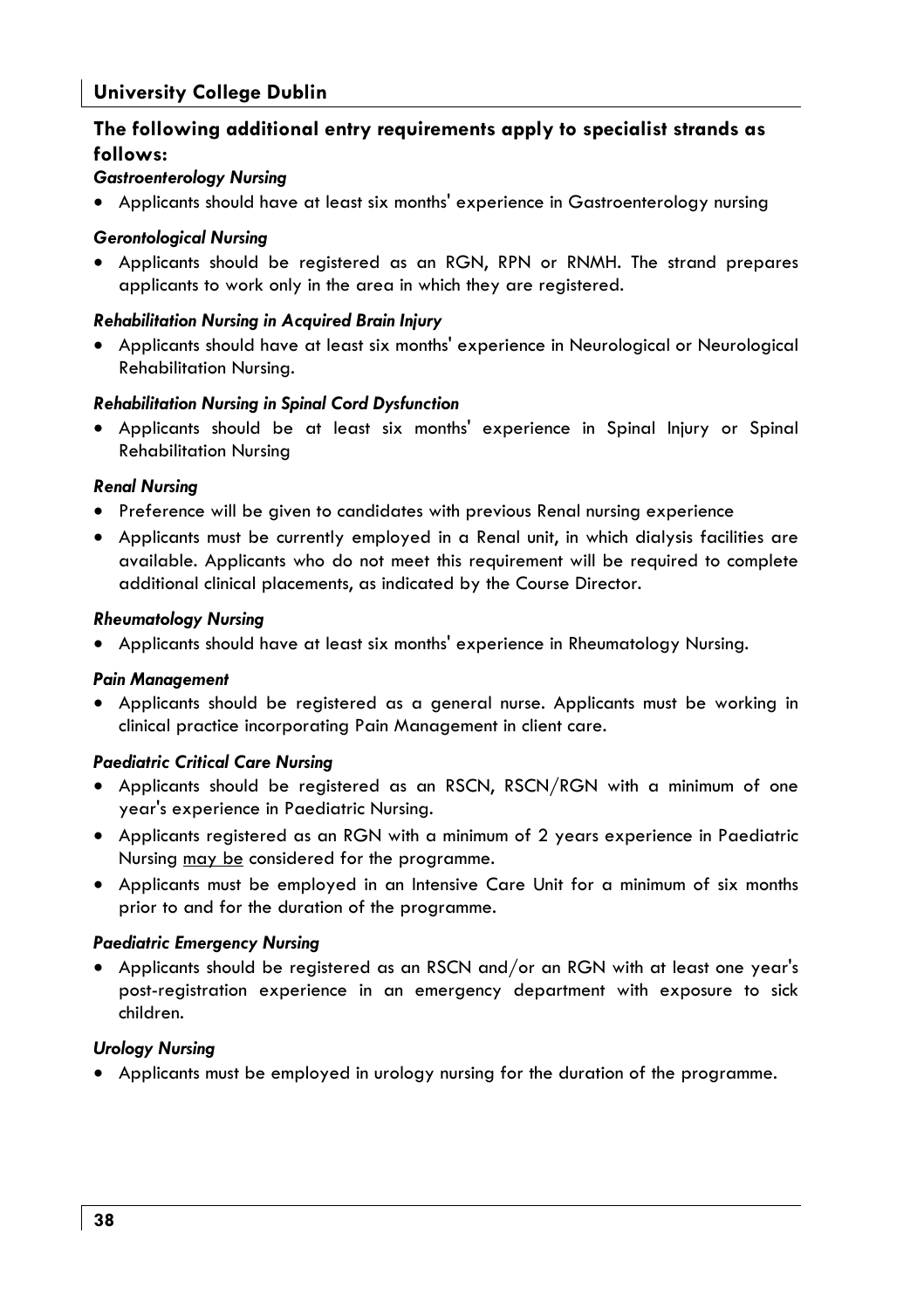### **Exemptions**

The programme is divided into Part I and Part II. Part I consists of three modules. Candidates may apply for exemptions from some or all Part 1 modules to gain entry to Part II modules provided they have completed comparable/relevant accredited modules and subject to the approval of the Faculty of Medicine and Health Sciences. Part II consists of five **compulsory** modules and a clinical assessment. On successful completion of the course, a student will be awarded a Higher Diploma in Nursing Studies of the National University of Ireland.

### **Programme Content**

| Part I<br>3 Core modules                                                                                       | Part II<br>5 Compulsory modules<br>(2 Core + 3 Specialist + Clinical Assessment)                               |
|----------------------------------------------------------------------------------------------------------------|----------------------------------------------------------------------------------------------------------------|
| Nursing Theory & Practice 1<br>NURS P411<br><b>Biological Sciences NURS P184</b><br>Nursing Research NURS P013 | Health Promotion & Health Education NURS P412<br>Applied Research/Management/ Clinical<br>Leadership NURS P413 |

| <b>Specialist Modules*</b>         |                                                                                          |
|------------------------------------|------------------------------------------------------------------------------------------|
| Strand                             | <b>Module</b>                                                                            |
| <b>Gastroenterology Nursing</b>    | Endoscopy Nursing (NURS P217)                                                            |
|                                    | Gastrointestinal Nursing (NURS P218)<br>Biological Sciences II: Gastroenterology Nursing |
|                                    | (NURS P219)                                                                              |
|                                    | Clinical Assessment (NURS P298)                                                          |
| <u>Gerontological Nursing</u>      | Nursing Older Persons I (NURS P220)                                                      |
|                                    | Nursing Older Persons II (NURS P221)                                                     |
|                                    | Nursing Older Persons III (NURS P222)                                                    |
|                                    | Clinical Assessment (NURS P255)                                                          |
| <b>Rehabilitation Nursing</b>      | <b>Rehabilitation Nursing (NURS P226)</b>                                                |
| And                                | And                                                                                      |
| <b>Acquired Brain Injury</b><br>Оr | Acquired Brain Injury: Acute Care Nursing<br>(NURS P227)                                 |
| <b>Spinal Cord Lesion</b>          | <b>Biological Sciences II: Rehabilitation Nursing</b><br>(NURS P228)                     |
|                                    | Оr                                                                                       |
|                                    | Spinal Cord Lesion: Acute Care Nursing<br>(NURS P230)                                    |
|                                    | Clinical Assessment (NURS P257)                                                          |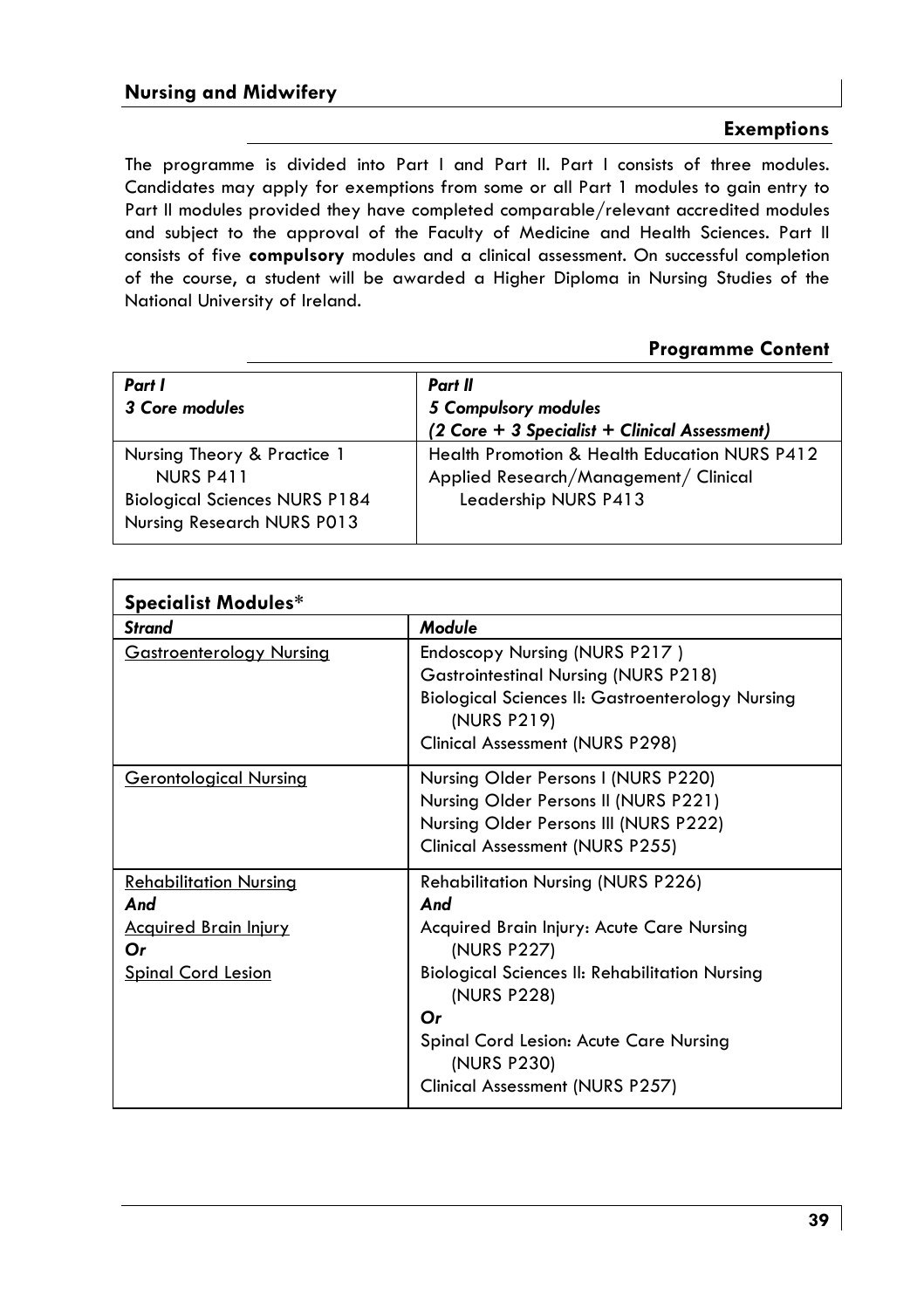### **University College Dublin**

| <b>Renal Nursing</b>                    | Care of the Person with Renal Dysfunction<br>(NURS P231)<br>Care of the Person Requiring Renal Replacement<br>Therapy (NURS P232)<br>Biological Sciences II: Renal Nursing (NURS P233)<br>Clinical Assessment (NURS P258)                                |
|-----------------------------------------|----------------------------------------------------------------------------------------------------------------------------------------------------------------------------------------------------------------------------------------------------------|
| <b>Rheumatology Nursing</b>             | Rheumatology Nursing I (NURS P234)<br>Rheumatology Nursing 2 (NURS P235)<br><b>Biological Sciences II: Rheumatology Nursing</b><br>(NURS P236)<br>Clinical Assessment (NURS P259)                                                                        |
| Pain Management                         | Pain Management I (NURS P237)<br>Pain Management II (NURS P238)<br>Pain Management III (NURS P239)<br>Clinical Assessment (NURS P260)                                                                                                                    |
| <b>Paediatric Critical Care Nursing</b> | Care of the Infant/Child with Altered Respiratory<br>Function (NURS P240)<br>Care of the Infant/Child with Cardiovascular<br>Function (NURS P241)<br>Care of the Infant/Child with Multi-organ Failure<br>(NURS P242)<br>Clinical Assessment (NURS P261) |
| <b>Paediatric Emergency Nursing</b>     | Care of the Acutely III child and adolescent<br>(NURS P243)<br>Nursing Care of the child/adolescent with minor<br>and major injuries (NURS P244)<br>Care of the child/adolescent with special needs<br>(NURS P245)<br>Clinical Assessment (NURS P262)    |
| <b>Urology Nursing</b>                  | Care of the person with urological cancers<br>(NURS P292)<br>Care of the person with upper urinary tract<br>conditions (NURS P293)<br>Care of the person with lower urinary tract<br>conditions (NURS P294)<br>Clinical Assessment (NURS P299)           |

• Students register for one strand.

- **Specialist strands may not be available in each academic session.**
- The programme will not be held unless there is a sufficient number of suitable applicants.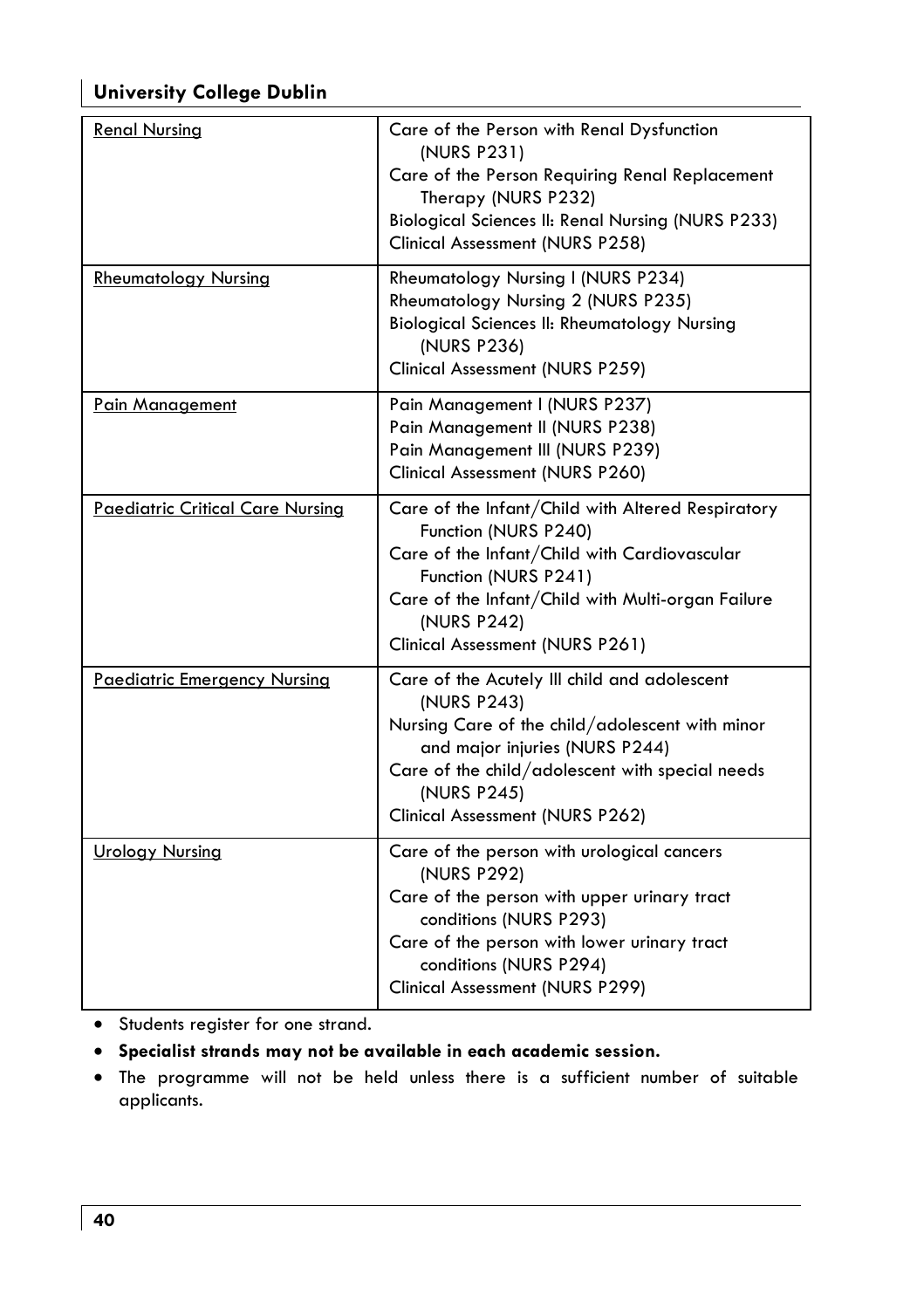### **Examinations**

All modules of the programme must be completed within three years of the commencement of the course. Assessment is by course work and /or end of module examinations. Course work is undertaken through out the programme. University Examinations normally take place in Winter, Summer and Autumn.

### **Clinical Placements**

Clinical learning is an essential part of this programme that is pursued in the normal course of the student's work. Students are expected to apply theoretical knowledge as part of their clinical practice for the duration of the programme. Specialised foundation supernumerary clinical placements will be facilitated concurrently with specialist modules. All clinical requirements must be completed before the Higher Diploma in Nursing Studies (Clinical Practice) can be awarded.

### **Award**

On successful completion of the programme, a student will be awarded a Higher Diploma in Nursing Studies (Clinical Practice). This is a Higher Diploma of the National University of Ireland.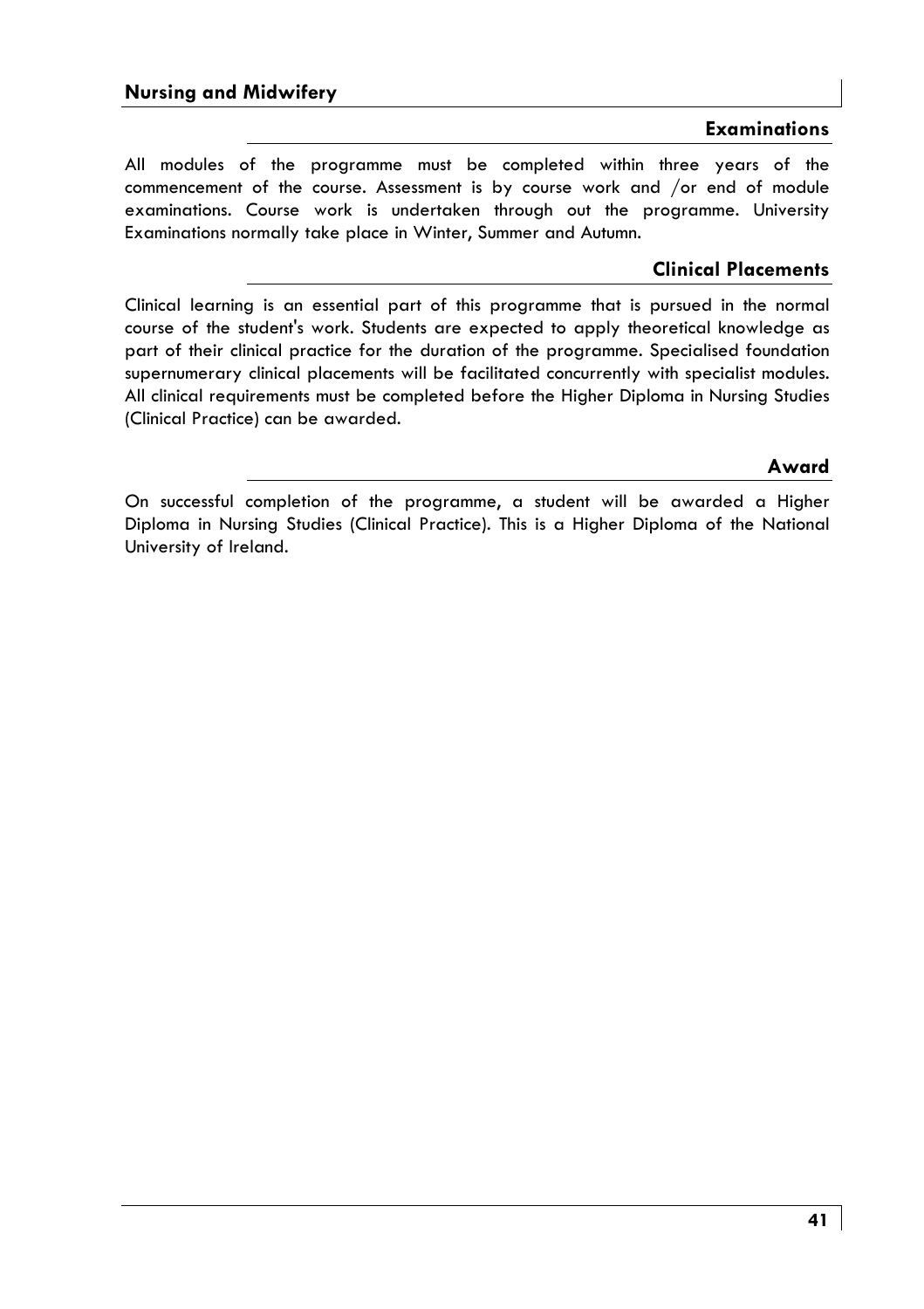### **Higher Diploma in Nursing Studies** *MDHDP0042*

### **Introduction**

This programme is open to nurses engaged in clinical practice working in non-specialist environments who wish to pursue postgraduate education in nursing. The course is designed for registered nurses, and is based on the prior learning of registered nurses. All nurses entering the programme must have at least completed a three-year programme leading to registration as a nurse with An Bord Altranais. The course serves to enhance nursing knowledge building on existing theory in order to enhance and promote excellence in nursing practice. The Higher Diploma in Nursing Studies is offered over two academic years. Candidates who gain direct entry to Part 2 may complete the programme over one year.

### **Entrance Requirements:**

- One year's post registration experience
- Be currently employed in clinical nursing practice within the Irish healthcare system
- Be entered onto the appropriate division of the Register maintained by An Bord Altranais.

### **Exemptions**

The programme is divided into Part I and Part II. Part I consists of three modules, candidates may apply for exemptions from some or all Part I modules to gain entry to Part II modules provided they have completed comparable/relevant accredited modules and subject to the approval of the Faculty of Medicine and Health Sciences. Part II consists of five **compulsory** modules and is offered over one academic year. On successful completion of the course, a student will be awarded a Higher Diploma in Nursing Studies of the National University of Ireland.

#### **Examinations**

All modules of the programme must be completed within three years of the commencement of the course. Assessment is by course work and /or end of module examinations. Course work is undertaken throughout the programme. University Examinations normally take place in Winter, Summer and Autumn.

### **Clinical Learning**

Clinical learning is an essential part of this programme that is pursued in the normal course of the student's work. Students are expected to apply theoretical knowledge as part of their clinical practice for the duration of the programme.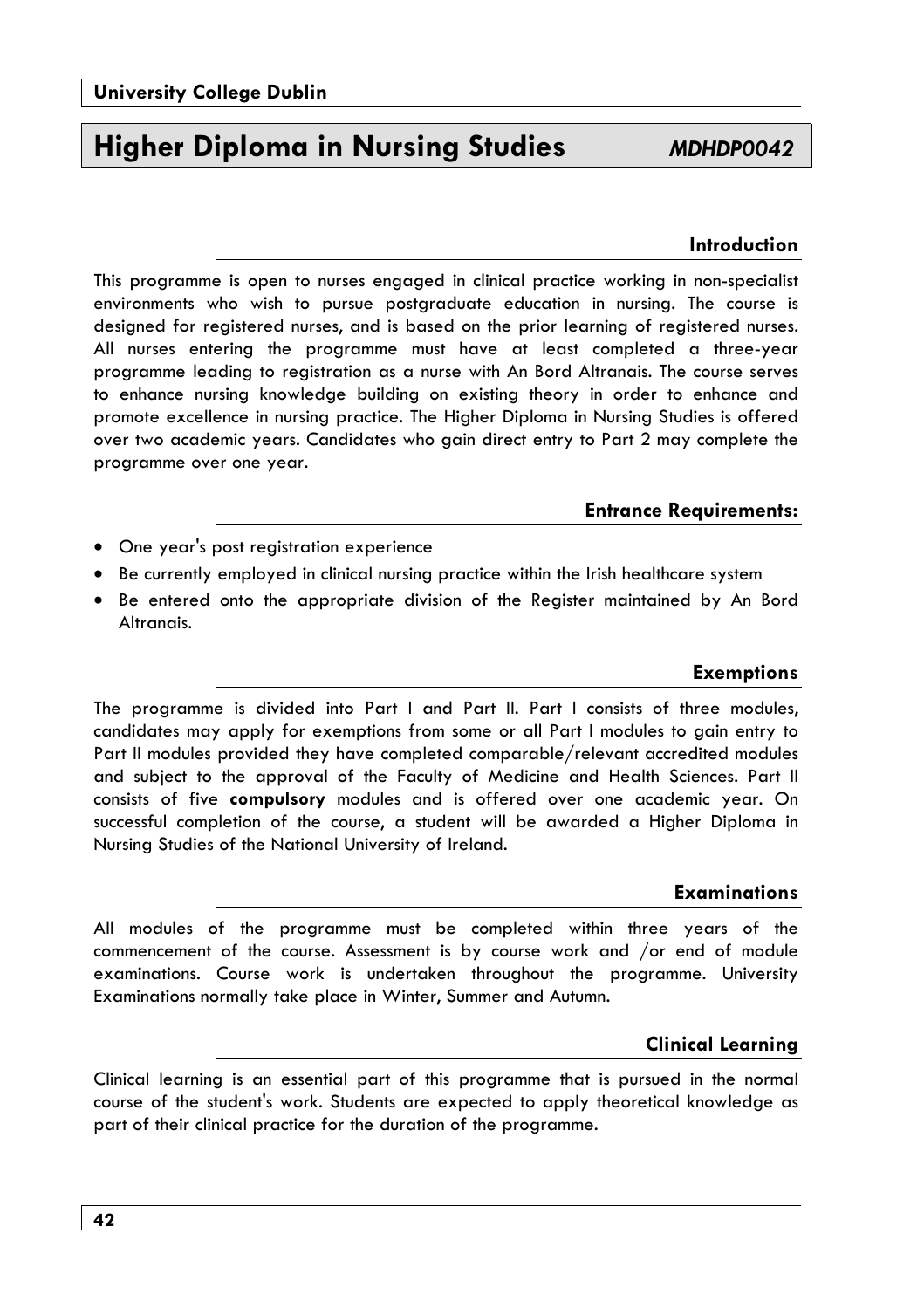### **Programme Content**

| Part I                                 | Part II                                         |  |
|----------------------------------------|-------------------------------------------------|--|
| 3 Core modules                         | 5 Compulsory modules                            |  |
|                                        | (2 Core + 3 Specialist + Clinical Assessment)   |  |
| Nursing Theory and Practice I          | Health Promotion & Health Education (NURS P412) |  |
| (NURS P411)                            | Applied Research/Management/Clinical Leadership |  |
| <b>Biological Sciences (NURS P184)</b> | (NURS P413)                                     |  |
| Nursing Research (NURS P013)           | Reflective Practice (NURS P429)                 |  |
|                                        | Psychosocial Aspects of Care (NURS P430)        |  |
|                                        | Evidence Based Practice & Quality Improvement   |  |
|                                        | (NURS P431)                                     |  |
|                                        |                                                 |  |

### **Award**

On successful completion of the programme a student will be awarded a Higher Diploma in Nursing Studies. This is a Higher Diploma of the National University of Ireland.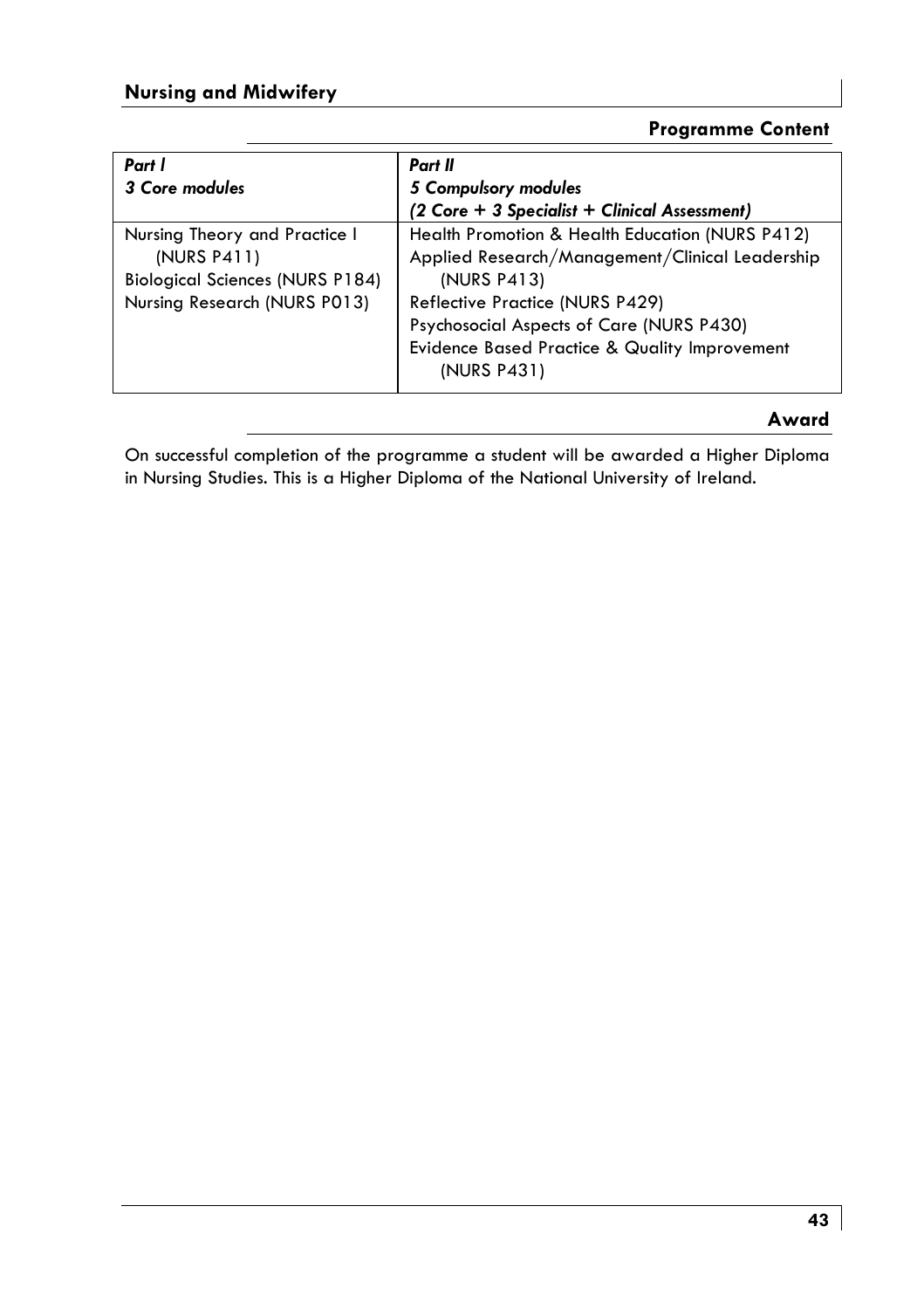### **Higher Diploma in Nursing Studies (Nurse/Midwife Education)**

*MDHDP0041* 

### **Introduction**

This programme is aimed at nurses/midwives educated to master's level in nursing or a related discipline, with a minimum of two years clinical experience. This is a part-time programme over one academic year.

### **Aim of the programme**

The programme provides nurses/midwives with an in-depth knowledge of educational issues in nurse/midwife education, teaching methods, teaching competencies and curriculum studies. Successful candidates will be eligible to register as nurse/midwifery tutors with An Bord Altranais.

### **Entrance Requirements:**

- Registration as a nurse/midwife with An Bord Altranais (Irish Nursing Board).
- A master's degree in nursing/midwifery or a related discipline as deemed relevant by the School of Nursing and Midwifery
- Two years clinical experience.

### **Programme Content**

| <b>Education Studies</b><br>Psychology/Sociology of Education<br>Curriculum Studies | (NURS P126)<br>(NURS P135)<br>(NURS P136) |
|-------------------------------------------------------------------------------------|-------------------------------------------|
| <b>Management Nurse Education</b>                                                   | (NURS P137)                               |
| <b>Teaching Practice</b>                                                            | (NURS P269)                               |

### **Award**

On successful completion of the programme a student will be awarded a Higher Diploma in Nursing Studies (Nurse Education)/Higher Diploma in Nursing Studies (Midwife Education)

### **Diploma in Nursing Studies (Retrospective Award)**

Students who register for any of the two year part-time Higher Diplomas (listed below) and who successfully complete all first year modules may apply retrospectively for the award of a Diploma in Nursing Studies. This award is only available retrospectively to students who wish to exit the programme after completion of all first year modules and who do not subsequently proceed to the Higher Diploma in Nursing Studies examination. Students who successfully complete all Year l modules and who have not qualified for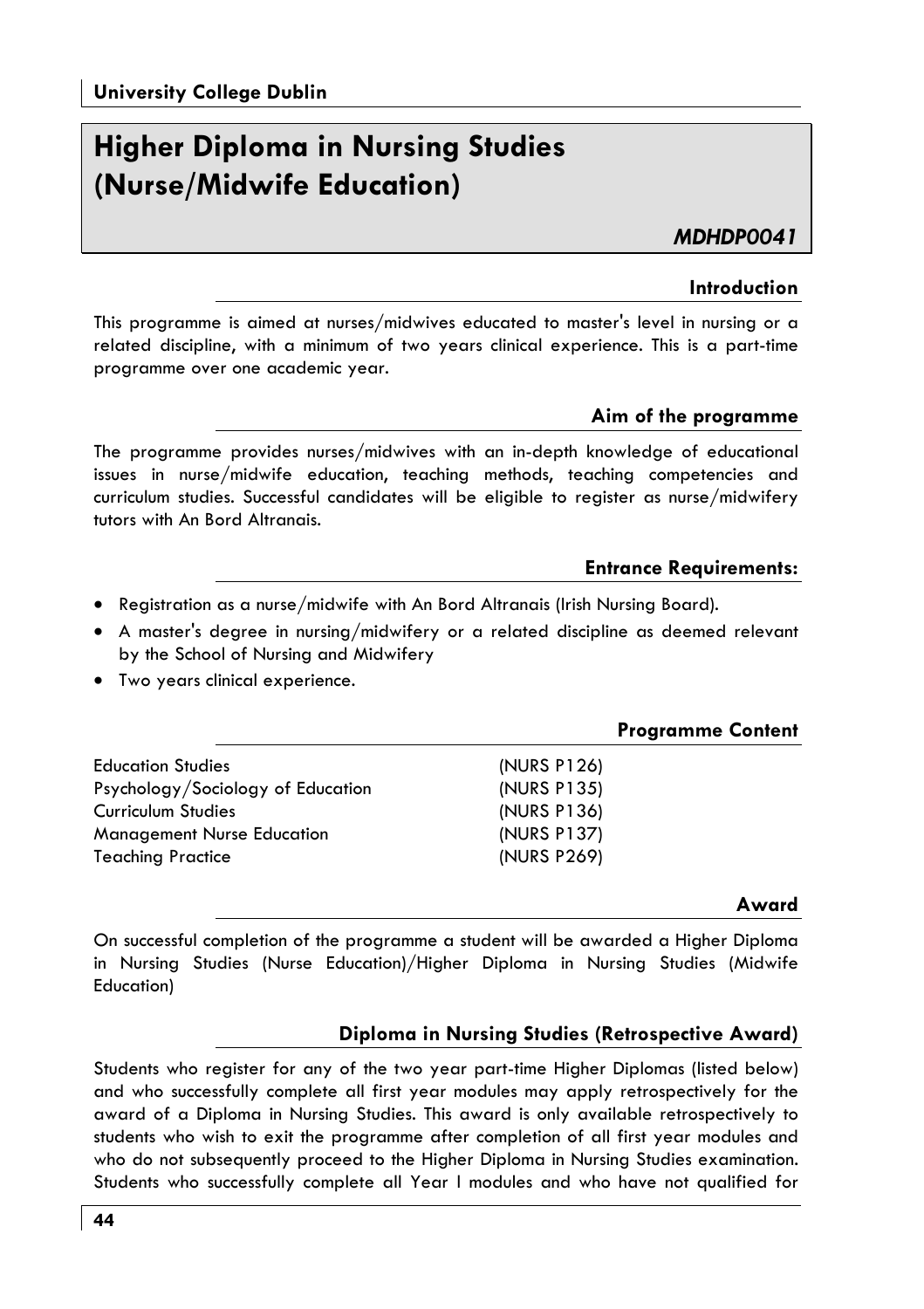exemption from any of the programme may apply for the award of Diploma in Nursing Studies. This relates to the following programmes:

- Higher Diploma in Nursing Studies
- Higher Diploma in Nursing Studies
	- o Emergency Nursing
	- o Diabetes Nursing
	- o Oncology Nursing
	- o Palliative Nursing
	- o Peri-Operative Nursing
	- o Critical Care Nursing
	- o Clinical Practice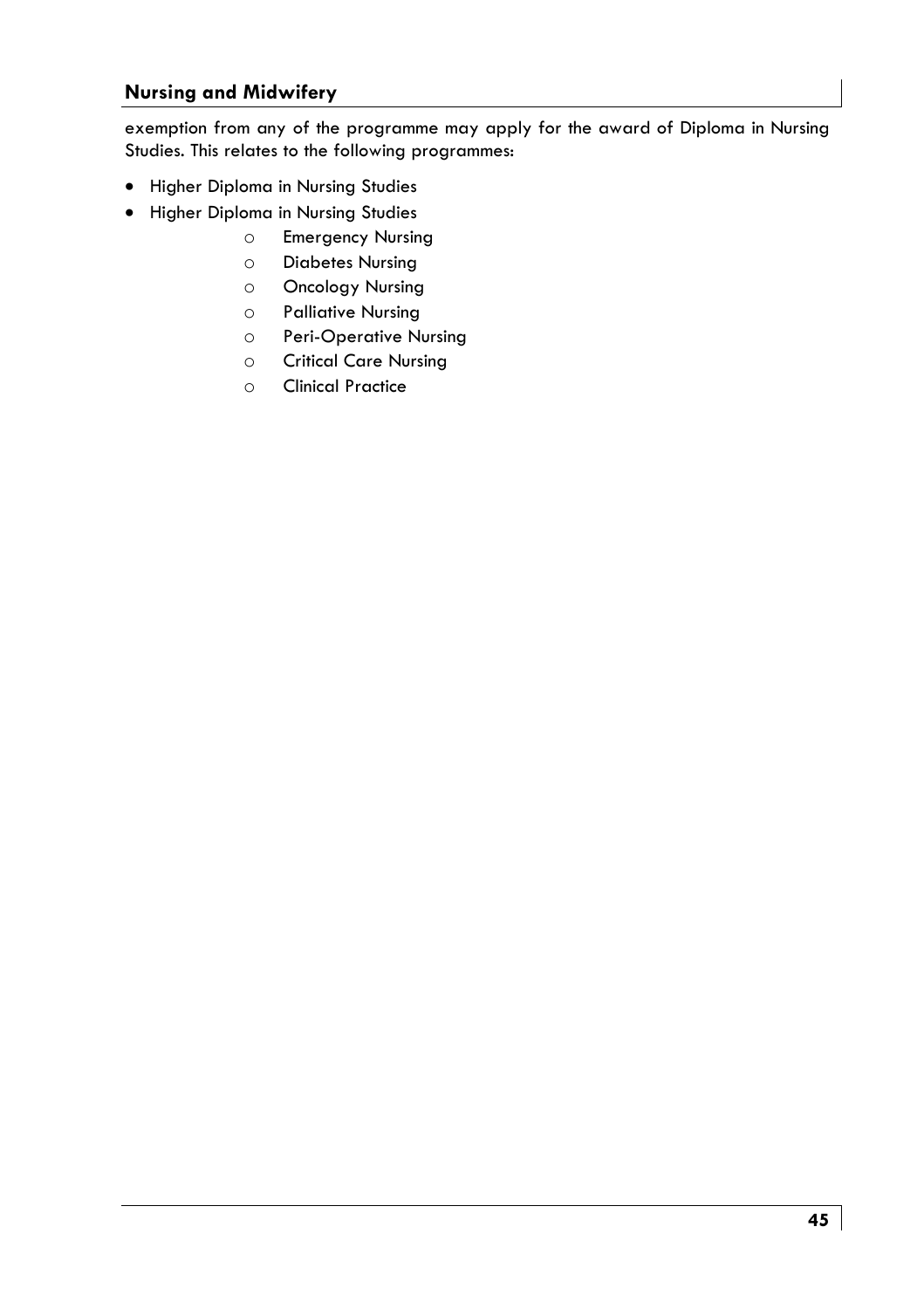### **Diploma in Nursing Studies (Nursing Informatics)**

### *MDDPP0006*

### **Introduction**

The School of Nursing and Midwifery offers this one-year part-time diploma in association with the Institute of Healthcare Informatics in the Mater Misericordiae Hospital. It gives academic accreditation at diploma level to a specialist programme in Nursing Informatics. Students will be taught in University College Dublin.

### **Aim of the Programme**

The programme is designed to give the students an introduction to the management of nursing information. It explores the areas of nursing documentation, clinical judgement, common language for nursing and the use of clinical systems to support nursing practice, research and administration.

### **Entrance Requirements**

Registration as a nurse/midwife with An Bord Altranais (Irish Nursing Board). Basic keyboard skills are essential.

|                                                      | <b>Programme Content</b> |  |
|------------------------------------------------------|--------------------------|--|
| Information Management                               | (NURS 1049)              |  |
| Nursing Research                                     | (NURS 1018)              |  |
| Nursing Theory and Practice I (Nursing Informatics)  | (NURS 1050)              |  |
| Nursing Theory and Practice II (Nursing Informatics) | (NURS 1051)              |  |
| <b>Computer Applications for Nursing</b>             | (NURS 1052)              |  |
|                                                      |                          |  |

### **Exemptions**

It is possible to gain exemptions from part of this programme on the basis of comparable prior study. Applicants must apply for exemptions at the time of application.

#### **Award**

On successful completion of the programme, a student will be awarded a Diploma in Nursing Studies (Nursing Informatics). This is a diploma of the National University of Ireland.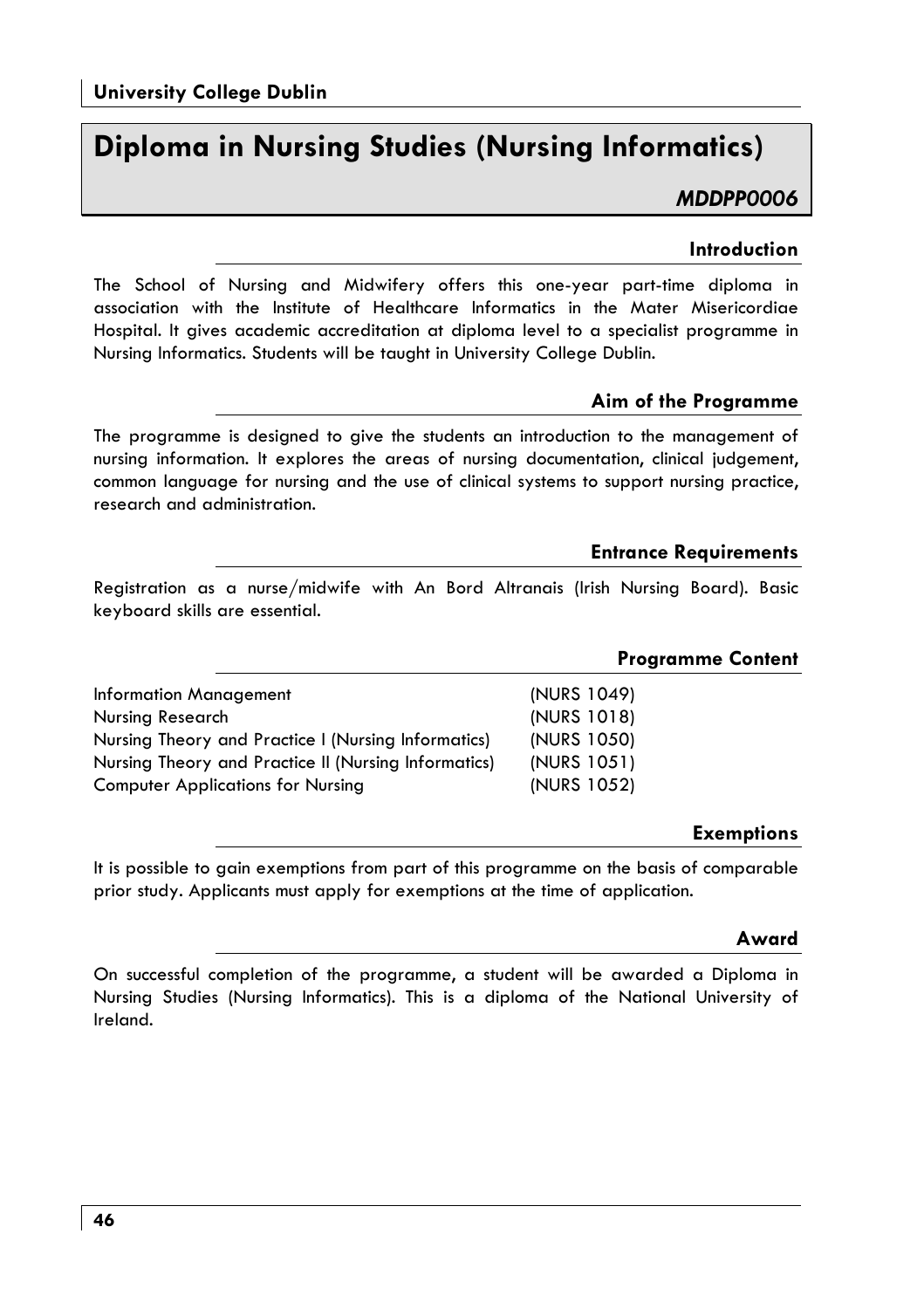### **Degree of Master of Science (Nursing) (MSc) Degree of Master of Science (Midwifery) (MSc)**

### **Programme Description**

The aim of this programme is to allow graduates to obtain further postgraduate education in their chosen field, with particular reference to academic and research aspects.

The programme will be open to graduates approved by the Faculty of Medicine and Health Sciences. Candidates will be permitted to enter for the MSc if they hold a primary degree in nursing or other qualification deemed equivalent by the Faculty of Medicine and Health Sciences.

The programme will be full-time, covering twelve months, or part-time over two calendar years.

### **Mode l**

Candidates for the MSc by thesis must attend for at least three terms and carry out research under the direction of the professor (or university lecturer) in the subject concerned. The thesis presented by the candidate is to embody the results of this research. The Faculty may approve of the work being carried out elsewhere under the direction of the professor (or university lecturer) in the subject concerned.

Candidates may be required to pass an oral examination in the subject matter of the thesis, if the examiners so decide. Three copies of the thesis must be lodged with the Supervisor of Examinations, University College Dublin on or before the date fixed by the university.

Candidates may be required to take such other courses as the Head of School may direct.

### **Mode II**

### **Introduction**

The MSc (Nursing) and MSc (Midwifery) programmes are comprised of taught modules and a dissertation. Five strands of study are offered: Clinical Practice; Advanced Practice; Public Health; Nurse or Midwifery Education; and Applied Health Care Management. Each strand consists of four core modules and three additional optional strand modules, with the exception of the Advanced Practice strand which has four optional modules.

Master's students follow a teaching programme laid down by the School of Nursing and Midwifery, including lectures/workshops in research techniques. In addition, students will complete a research project.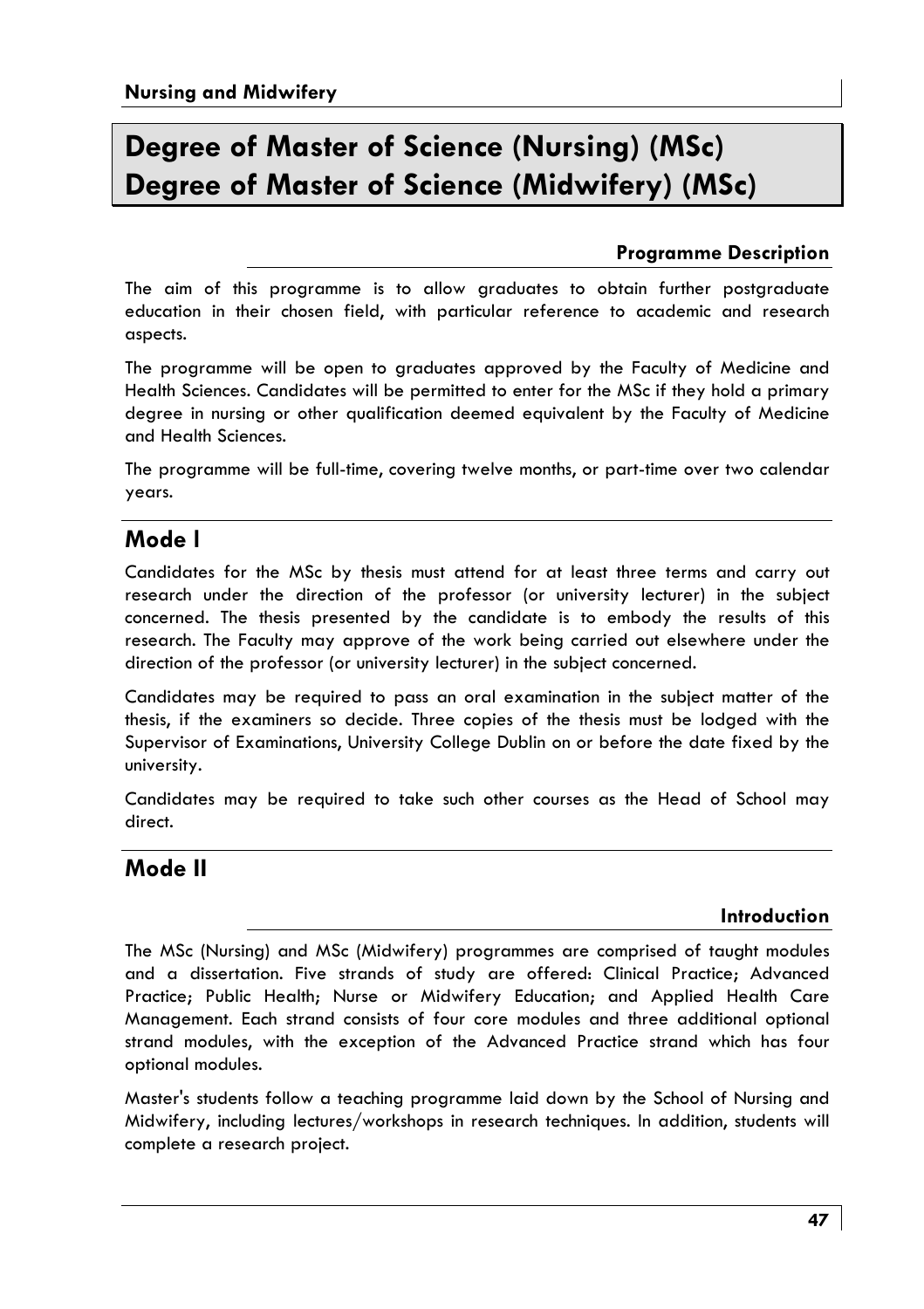### **University College Dublin**

All strands can be undertaken on a part-time or full-time basis, with the exception of the Advanced Practice strand, which may only be pursued part-time. The programme will run full-time over one calendar year and part-time over two calendar years. *The full-time programme may not be offered every year.*

### **Programme Structure**

The taught programme consists of core and optional modules. The student selects a set of optional modules depending on whichever strand he or she wishes to pursue. All students complete four core modules. In addition, students complete three or four (depending on the strand) optional modules and a dissertation. Each of the strands will focus on the application of learning to the student's area of professional practice, namely clinical practice, advanced practice, public health, education, and management.

The education stream provides nurses/midwives with in-depth knowledge of education issues in nursing or midwifery, teaching methods and teaching competencies. Students who successfully complete the master's programme following the Nurse or Midwifery Education strand will be eligible to register as nurse/midwifery tutors with An Bord Altranais. Students undertaking the nurse or midwife education option complete an additional teaching strategies and teaching practice element within the programme.

The Advanced Practice strand may be undertaken by part-time students only, and demands specific requirements regarding clinical experience both on entry to and during the MSc programme.

#### **Core Modules:**

| Developments and Issues in Theory and Practice       | (NURS P122) |
|------------------------------------------------------|-------------|
| <b>Research Methods</b>                              | (NURS P123) |
| Advanced Research Methods (Qualitative/Quantitative) | (NURS P131) |
| AND                                                  |             |
| <b>Management Principles</b>                         | (NURS P124) |
| ΟR                                                   |             |
| Advanced Practice (1)                                | (NURS P301) |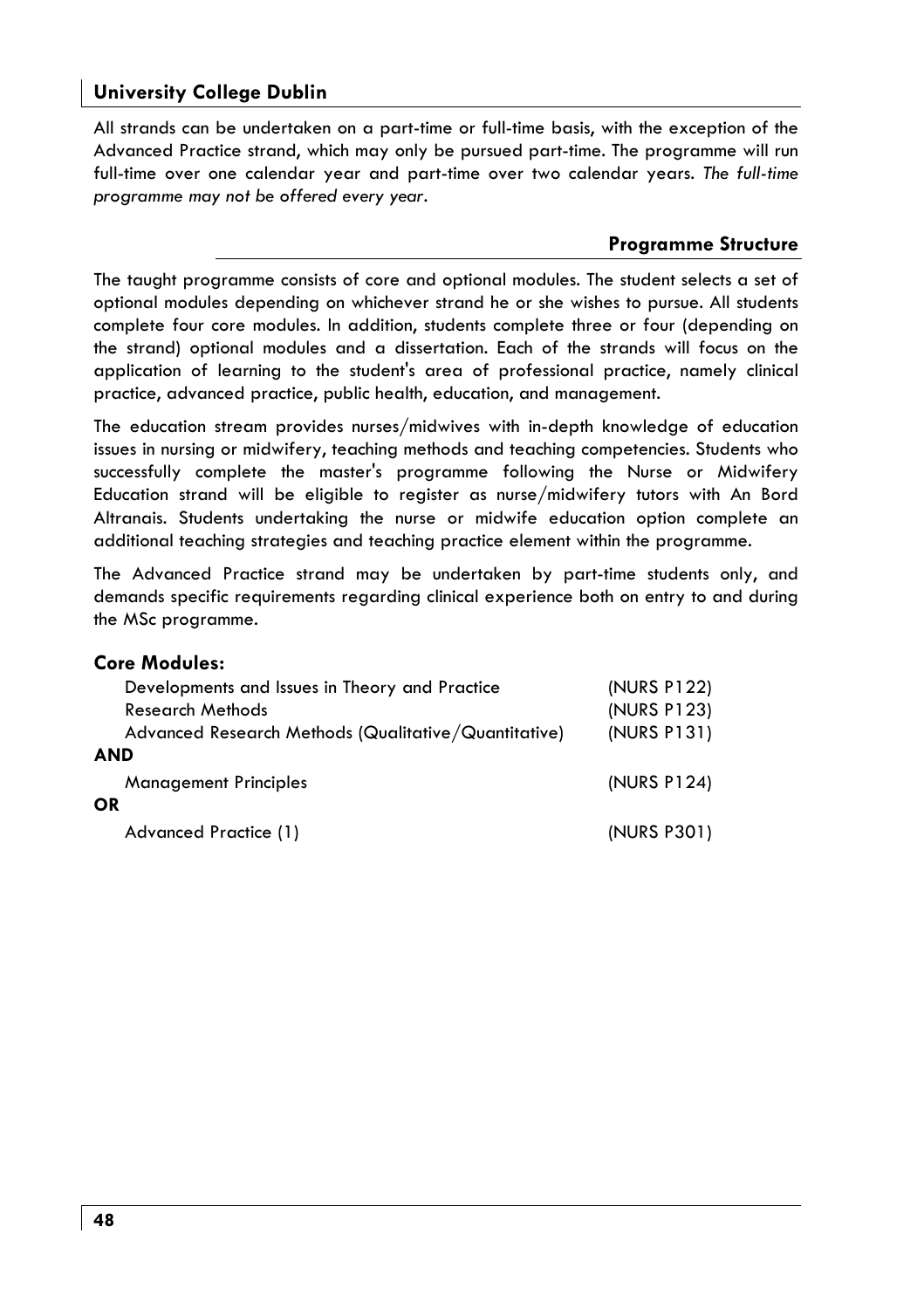### **Optional Strands/Modules**

Students select one of the following strands:

| <b>Clinical Practice</b>                      | <b>Advanced</b>             | <b>Public Health</b>                       | Nurse/Midwife                | <b>Applied Health</b>       |  |
|-----------------------------------------------|-----------------------------|--------------------------------------------|------------------------------|-----------------------------|--|
| Theory & Practice is<br>a core module; two of | Practice                    | Theory & Practice is<br>a core module; two | <b>Education</b>             | Care                        |  |
| the other five modules                        |                             | of the other seven                         |                              | Management                  |  |
| in this strand must be<br>chosen <sup>*</sup> |                             | modules in this strand<br>must be chosen*  |                              |                             |  |
|                                               |                             |                                            |                              |                             |  |
| Theory and<br>Practice                        | Theory and<br>Practice      | Theory and<br>Practice                     | Education<br>Studies**       | Strategic<br>Management     |  |
| (NURS P128)                                   | (NURS P128)                 | (NURS P128)                                | (NURS P126)                  | and Health                  |  |
|                                               |                             |                                            |                              | <b>Care Policy</b>          |  |
|                                               |                             |                                            |                              | and Planning                |  |
|                                               |                             |                                            |                              | (NURS P133)                 |  |
| Continuous                                    | Continuous                  | Continuous                                 | Psychology of                | Continuous                  |  |
| Quality                                       | Quality                     | Quality                                    | Education/Soci               | Quality                     |  |
| Improvement                                   | Improvement                 | Improvement                                | ology of                     | Improvement                 |  |
| (CQI)                                         | (CQI)                       | (CQI)                                      | Education                    | <b>NURS P134)</b>           |  |
| (NURS P134)                                   | (NURS P134)                 | (NURS P134)                                | (NURS P135)                  |                             |  |
| Applied                                       | Leadership                  | Applied                                    | Curriculum<br><b>Studies</b> | Leadership                  |  |
| Physiology and                                | and                         | Physiology and                             |                              | and                         |  |
| Symptom<br>Management                         | Management<br><b>Skills</b> | Symptom<br>Management                      | (NURS P136)**                | Management<br><b>Skills</b> |  |
| (NURS P130)                                   | (NURS P125)                 | (NURS P130)                                |                              | (NURS P125)                 |  |
| Leadership and                                | Advanced                    | Leadership and                             |                              |                             |  |
| Management                                    | Practice (2)                | Management                                 |                              |                             |  |
| <b>Skills</b>                                 | (NURS P302)                 | <b>Skills</b>                              |                              |                             |  |
| (NURS P125)                                   |                             | (NURS P125)                                |                              |                             |  |
| <b>Health Promotion</b>                       |                             | Health                                     |                              |                             |  |
| and Primary                                   |                             | Promotion and                              |                              |                             |  |
| <b>Health Care</b>                            |                             | <b>Primary Health</b>                      |                              |                             |  |
| (NURS P200)                                   |                             | Care                                       |                              |                             |  |
|                                               |                             | (NURS P200)                                |                              |                             |  |
| Reflective                                    |                             | Reflective                                 |                              |                             |  |
| Practice                                      |                             | Practice                                   |                              |                             |  |
| (NURS P201)                                   |                             | (NURS P201)                                |                              |                             |  |
|                                               |                             | Epidemiology                               |                              |                             |  |
|                                               |                             | (NURS P306)                                |                              |                             |  |
|                                               |                             | Health<br>Promotion and                    |                              |                             |  |
|                                               |                             | Social Sciences                            |                              |                             |  |
|                                               |                             | (NURS P307)                                |                              |                             |  |
| <b>Dissertation (NURS P263)</b>               |                             |                                            |                              |                             |  |

<sup>\*</sup> All optional modules may not be offered every year.

<sup>\*\*</sup> This module includes a Teaching Practice component.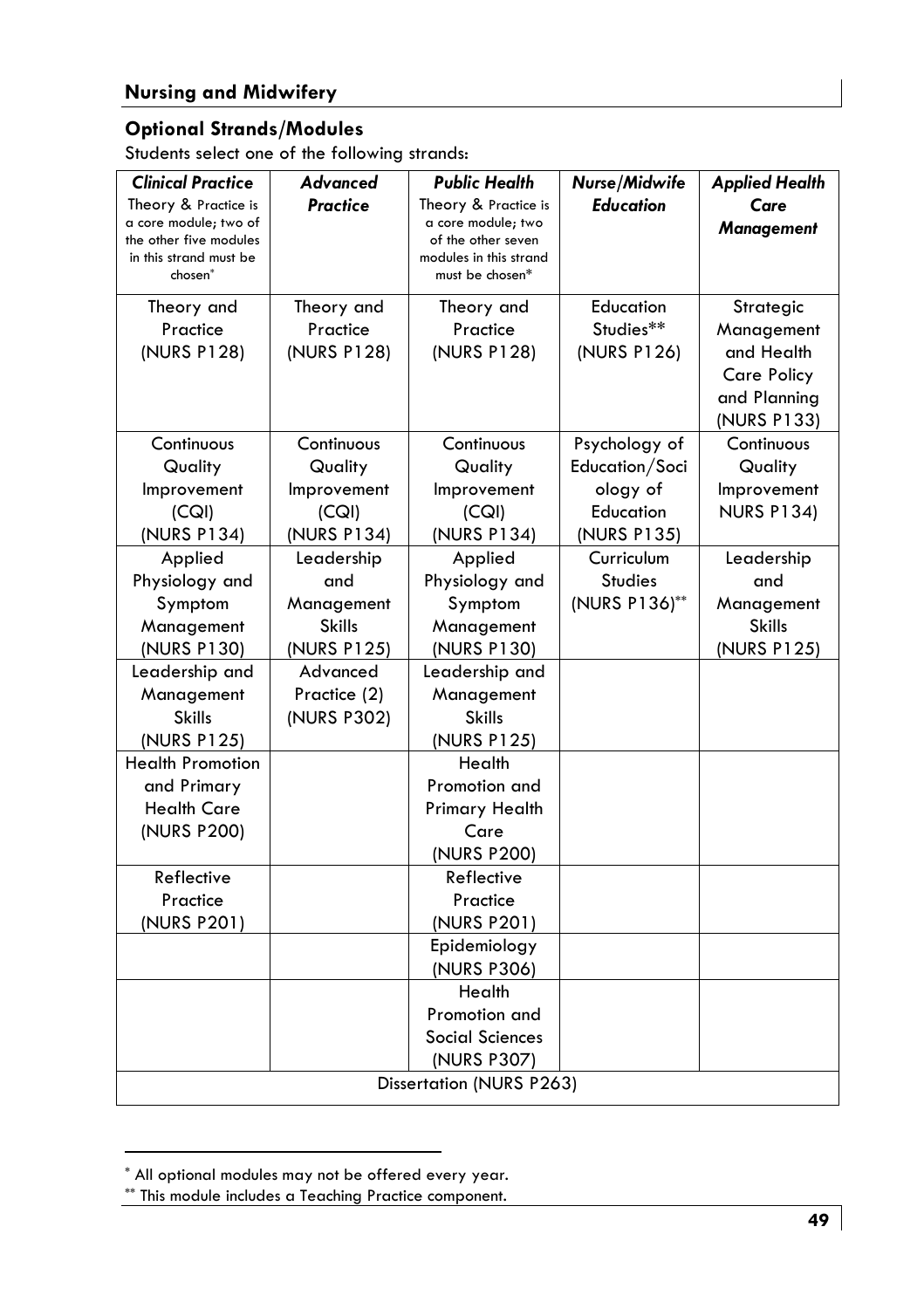#### **Examinations**

A variety of assessment procedures are employed. These include essays, projects, case studies as appropriate, teaching sessions and examination papers. Each module of study is assessed.

#### **Entrance Requirements**

Students must be registered nurses or midwives with a primary degree in nursing or a related subject or hold an equivalent qualification. In addition, part-time students must meet the following criteria: students pursuing the Clinical Practice strand should normally be engaged in professional practice; students registered on the Advanced Practice strand must be engaged in specific clinical practice set out by School of Nursing and Midwifery; students on the Public Health strand must be engaged in public health nursing; students pursuing the Nurse/Midwifery Education strand must be engaged in nurse or midwifery education and students undertaking the Applied Health Care Management strand must be engaged in health care management for the duration of the programme. Full-time students must have prior experience in their chosen strand prior to entry to the programme and must be prepared to engage in practical application during the course of the programme as required. Students undertaking the Nurse Education strand must have at least two-years' post-registration experience in nursing practice. Students undertaking the Midwifery Education strand must have at least two years' post registration experience in midwifery practice.

#### **Application**

Applications are made directly to the School of Nursing and Midwifery. Application forms are available from

The Director School of Nursing and Midwifery University College Dublin National University of Ireland, Dublin Earlsfort Terrace, Dublin 2

Telephone: +3531-716 7248/ 716 5588 Fax: 3531-716 5595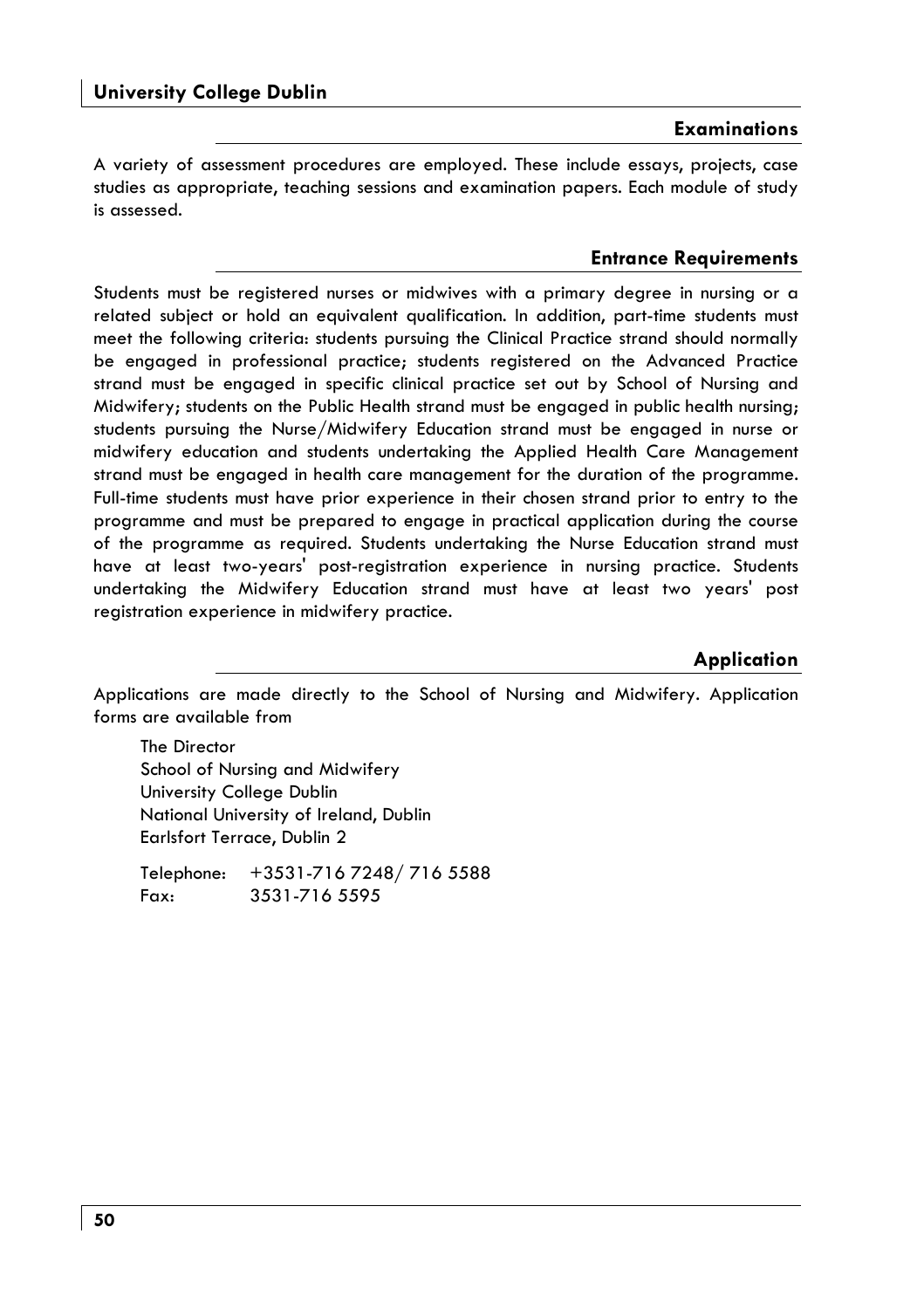### **Degree of Doctor of Philosophy (PhD)**

Candidates for this degree are required to be admitted to the Faculty on the recommendation of the Professor, their admission must then be confirmed by the Academic Council. Candidates who have not graduated in this University may be admitted if suitably qualified.

No candidate can be allowed to enter on a programme of study and research for the Degree of PhD unless he/she has reached a high honours standard at the examination for the primary degree or presented such other evidence as will satisfy the Professor and the Faculty of his/her fitness.

The candidate shall pursue research for a period of nine terms but the Academic Council may accept a period of six terms in the case of a graduate whose attainments justify such shorter programme.

The thesis must normally be prepared under the supervision of the Professor, but the Faculty may, on the recommendation of the Professor, assign another member of the staff to supervise the candidate's research, under the Professor's general direction. The thesis must be prepared in the University, unless permission is given to the candidate to work elsewhere under the Professor's general direction. Such permission will only be given to candidates who have attended programmes in the University for twelve terms before admission to the programme for the PhD.

Candidates may enter for examination in January of the year in which the work is to be examined, the time of examination to be arranged as may be convenient to the candidates and the examiners. If the thesis is not presented before the 1st February following, the candidates must re-enter.

Candidates may be required to take an oral examination on the subject matter of their thesis.

This degree will not be awarded unless the examiners report that the work is worthy of publication, as a whole or in part.

Candidates for the PhD Degree will be allowed six years from the date of registration in which to complete their degree. If they have not done so within that period, they must reapply for registration.